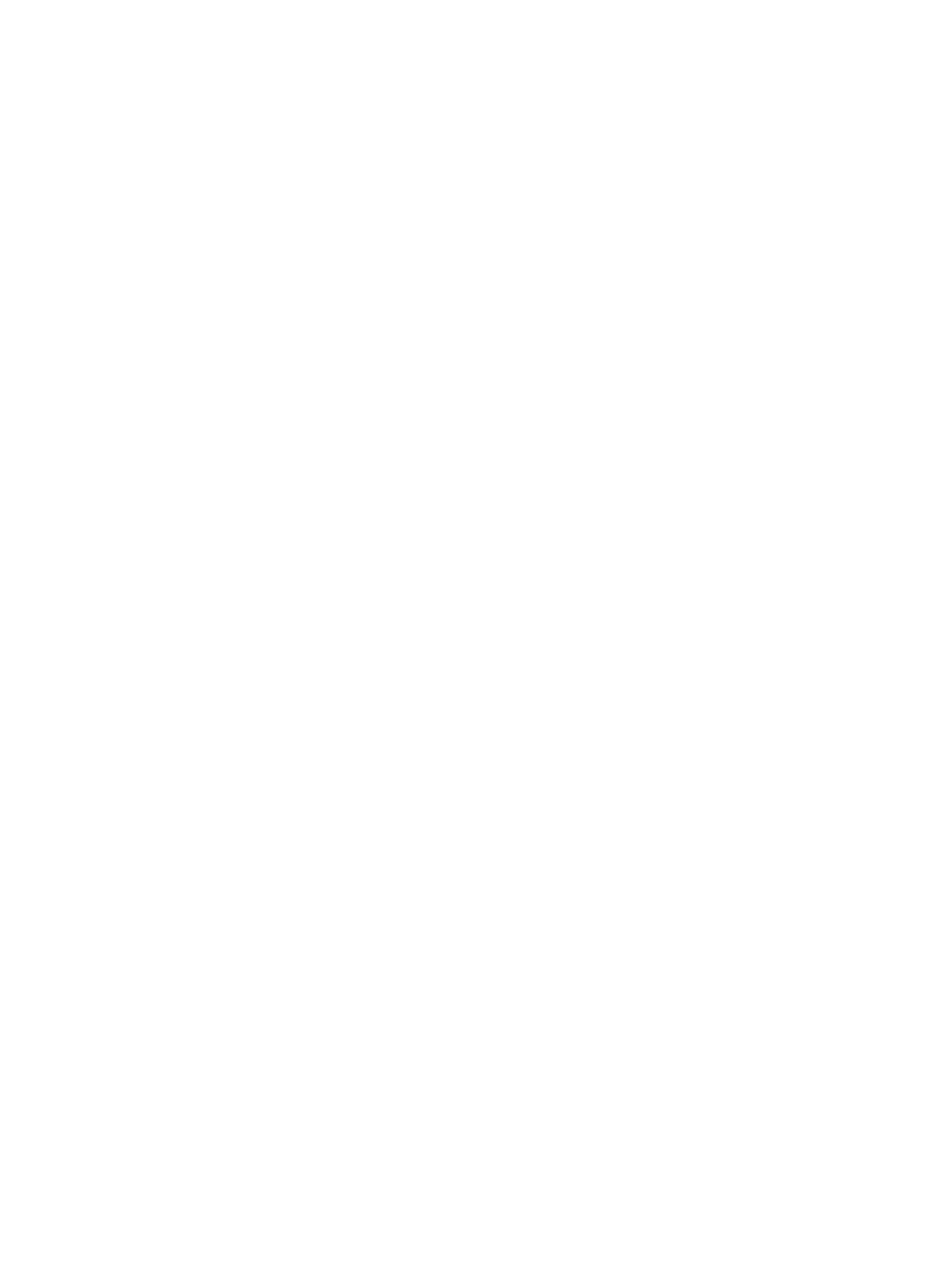

**PAKISTAN INSTITUTE FOR PARLIAMENTARY SERVICES Dedicated to Parliamentary Excellence**

# **Conflict Resolution and Negotiation Skills**

**Participants' Reader**

**May, 2016**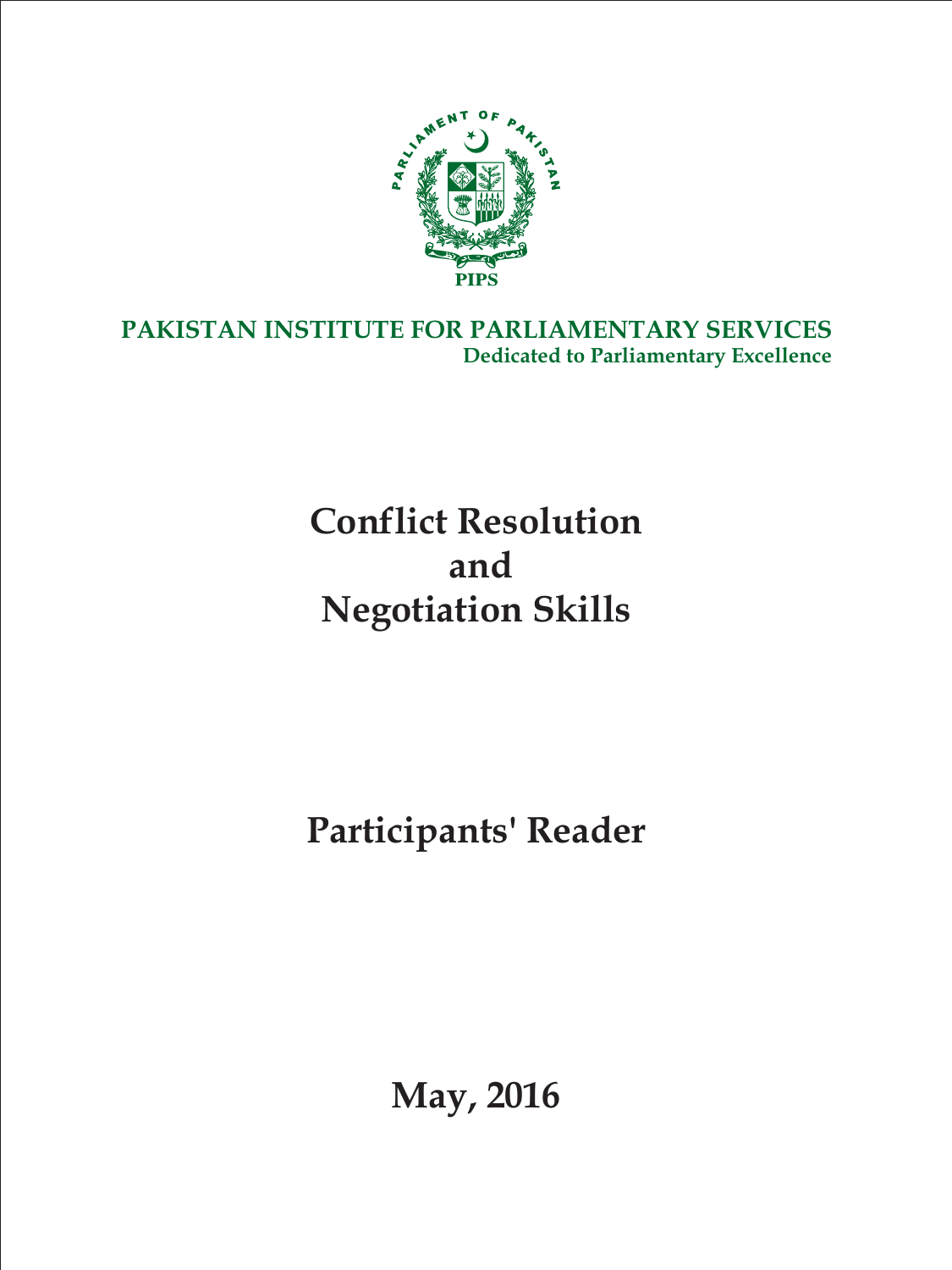**ISBN 978-969-7685-17-2**



#### **PAKISTAN INSTITUTE FOR PARLIAMENTARY SERVICES Dedicated to Parliamentary Excellence**

**Campus:** Ataturk Avenue (Service Road), F-5/2, Islamabad Islamic Republic of Pakistan Email: research@pips.gov.pk Web: www.pips.gov.pk

Conflict Resolution and Negotiation Skills, (First Edition) 2016. All rights reserved with the publisher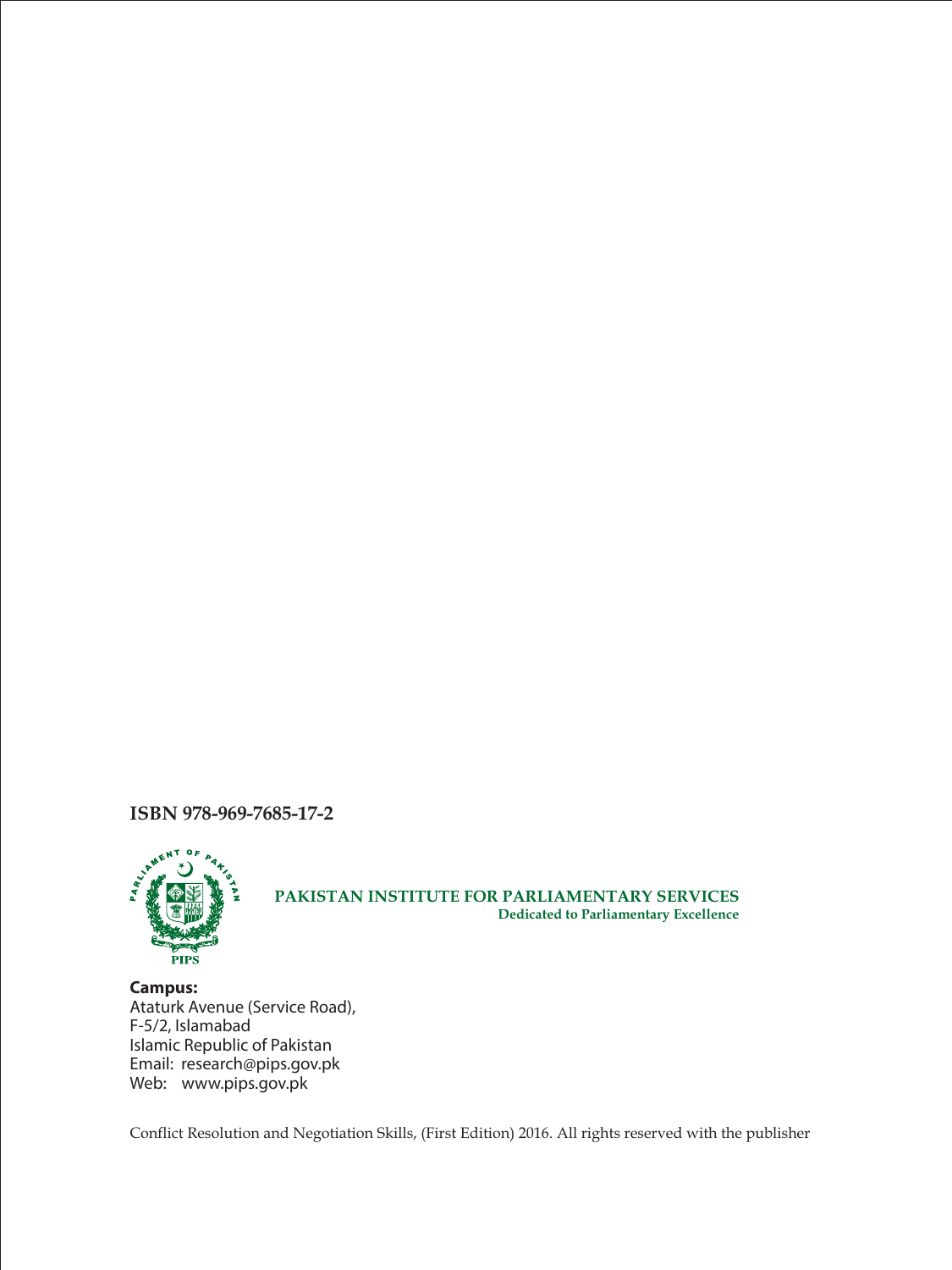Father of the Nation, Quaid e Azam Muhammad Ali Jinnah said:



# **Duty of the Government:**

You will no doubt agree with me that the first duty of a government is to maintain law and order, so that the life, property, and religious beliefs of its subjects are fully protected by the State.

…if we want to make this great State of Pakistan happy and prosperous we should wholly and solely concentrate on the well-being of the people, and especially of the masses and the poor.

Address, Constituent Assembly of Pakistan, Karachi, 11 August 1947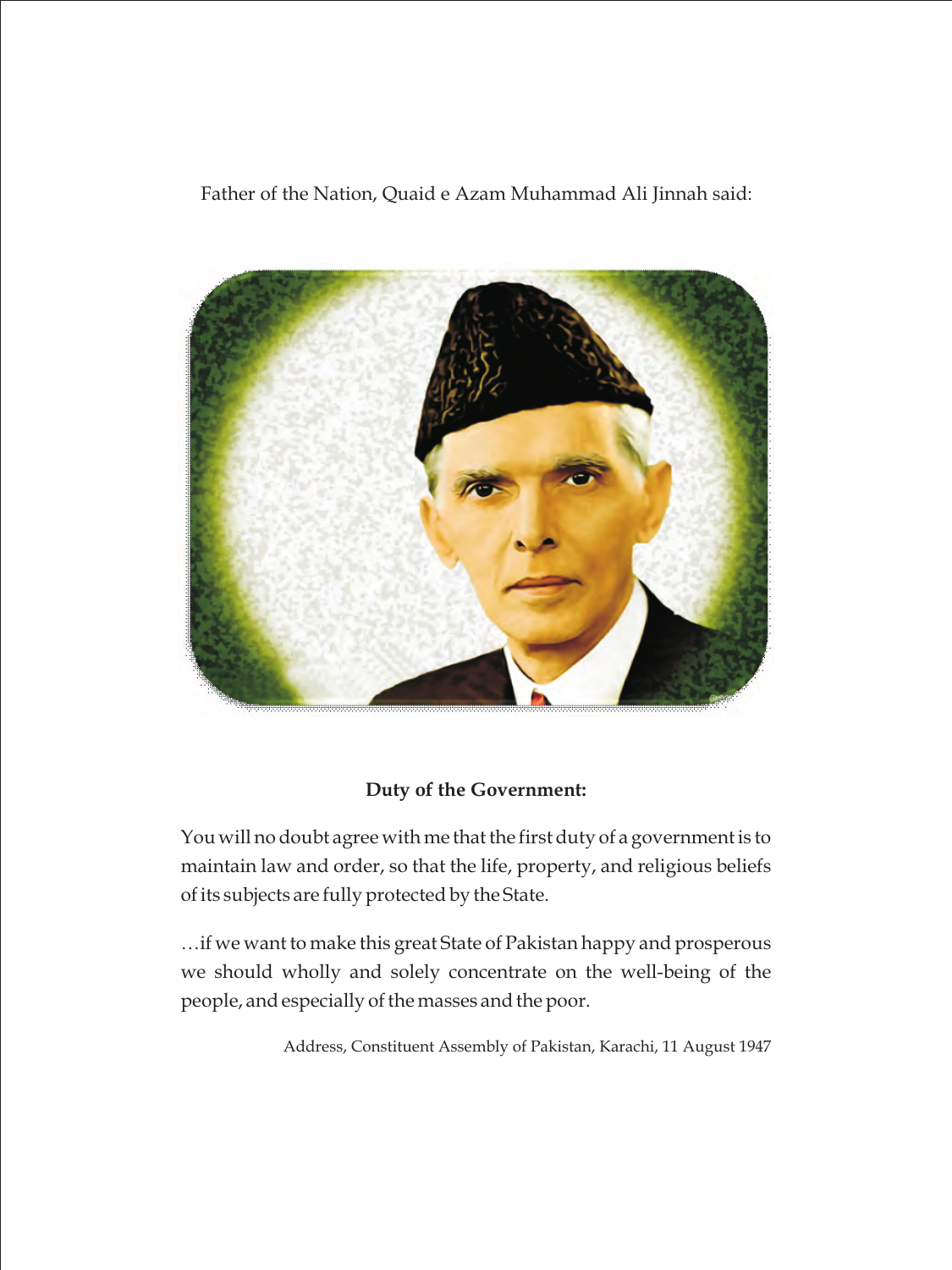## **ACKNOWLEDGMENT**

Islamabad, 5th May, 2016

The father of the Nation, Quaid e Azam Muhammad Ali Jinnah said in his memorable first address to the Constituent Assembly of Pakistan on 11th August, 1947:

"You are now a sovereign legislative body and you have got all the powers. It, therefore places on you the gravest responsibility as to how you should take your decisions."

Task of Parliaments as well as governments has become more complex as populations grew and maintenance of a sustainable society with appropriate provision of food, shelter, health, education and a secure environment became arduous. Members of the Parliament are expected to play the key role in provision of above-mentioned necessities and to liberate people from the shackles of poverty through the reaffirmation of the fundamental values of freedom, equality, solidarity, tolerance, and respect for the planet and shared responsibility. Parliamentarians are committed to be state-builders by working for provision of human rights to every citizen as envisaged in the Constitution of the country.

More importantly, Members of Parliament are conflict managers in their constituency, which are always expected to promote "unity in diversity," as political leaders to maintain a tolerant and peaceful society. Their role as Members of Parliament of a federation all the more expects them to be effective negotiators to build agreements and consensus in day to day parliamentary business, in committees as well as during discussions on resource sharing, foreign policy, reviewing policies of governments and ensuring inter provincial coordination and harmony. Fundamental Rights provisions in national Constitutions are most important elements of state-building because they are the rights most readily recognized and acknowledged within a country. Members of Parliament thus have the imperative role of balancing provision of rights and state services to each strata of society managing disagreements and conflict situations.

We are pleased to share this PIPS READER on CONFLICT RESOLUTION AND NEGOTIATION SKILLS, which is a compilation of essential conceptual framework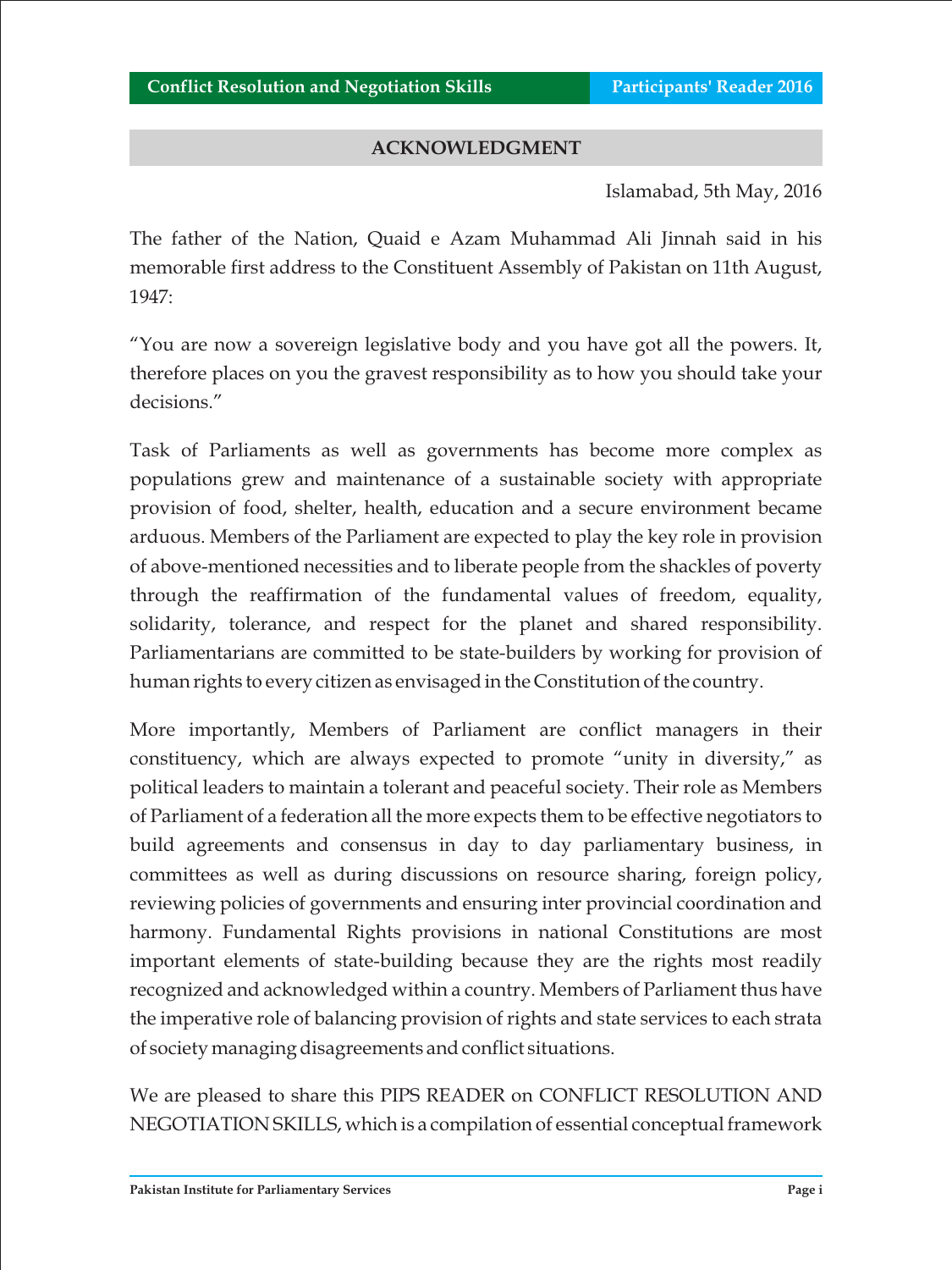in which a conflict can be managed and resolved. It extensively focuses on MPs orientation with regard to negotiation skills that make imperative part of their role as people's representatives. It will definitely build their insights to characteristics of modern day Leaders, of whom negotiation skills remain most important.

It is a compilation by the PIPS Research and Information Services Wing. Ms Tehseen Khalid, Senior Research Officers has compiled the Reader in the supervision of Mr Muhammad Rashid Mafzool Zaka, Director Research and I.T while it also incorporated activities designed by Mr Zane Asher Green, Design Consultant, and Ms Nadia Batool, formerly Training Specialist, USAID-PLSP.

We welcome any feedback and suggestions by the participants and readers of the handbook at: research@pips.gov.pk

**Research and I.T Wing**

Pakistan Institute for Parliamentary Services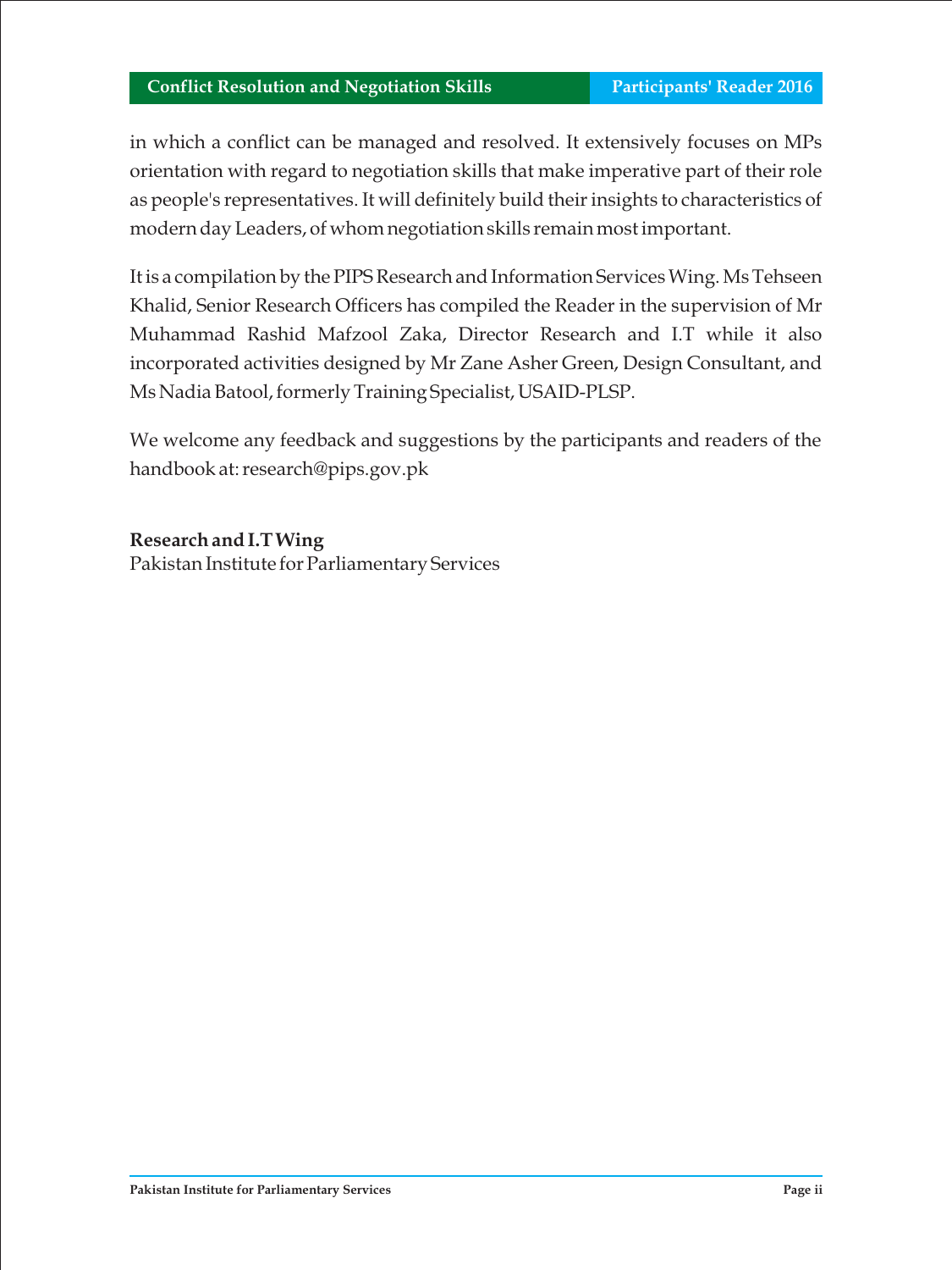# **TABLE OF CONTENTS**

| TADLE OF CONTENTS                                                           |    |
|-----------------------------------------------------------------------------|----|
| <b>GOAL AND OBJECTIVES</b>                                                  | V  |
| <b>KEY TO ICONS</b>                                                         | vi |
| Session1                                                                    |    |
| THE NATURE OF CONFLICT - SESSION 1 OBJECTIVES                               | 1  |
| Definitions and Key Points<br>$\bullet$                                     | 2  |
| Comment on the Statement<br>$\bullet$                                       | 4  |
| <b>Causes of Conflict</b><br>$\bullet$                                      | 5  |
| Benefits, Costs, Outcomes and Types of Conflict<br>$\bullet$                | 6  |
| Session <sub>2</sub>                                                        |    |
| RESPONDING TO CONFLICT - SESSION 2 OBJECTIVES                               | 10 |
| Conflict Styles and their Consequences<br>$\bullet$                         | 11 |
| Emotional, Cognitive and Physical Responses<br>$\bullet$                    | 13 |
| Interpersonal Behaviour<br>$\bullet$                                        | 16 |
| Test Your Knowledge<br>$\bullet$                                            | 20 |
| Activity: Conflict in your Work Environment or Constituency<br>$\bullet$    | 24 |
| Session 3                                                                   |    |
| STAGES OF CONFLICT - SESSION 3 OBJECTIVES                                   | 26 |
| <b>Stages of Conflict</b>                                                   | 27 |
| Levels of Conflict<br>$\Omega$                                              | 28 |
| Session 4                                                                   |    |
| MANAGING CONFLICT - SESSION 4 OBJECTIVES                                    | 32 |
| Small Group Discussion: Importance of Conflict Resolution<br>$\bullet$      | 33 |
| Basic Requirements for Dealing with Conflict<br>$\bullet$                   | 34 |
| Major Strategies for Conflict Resolution                                    | 37 |
| Self-Awareness and Personal Care<br>$\mathbf{O}$                            | 37 |
| Identifying Mutually Accepted Ground Rules<br>$\mathbf{O}$                  | 39 |
| Identifying Safe Space and Appropriate Time for Negotiation<br>$\mathbf{O}$ | 39 |

o Harvard Negotiation Approach: Principled Negotiation 40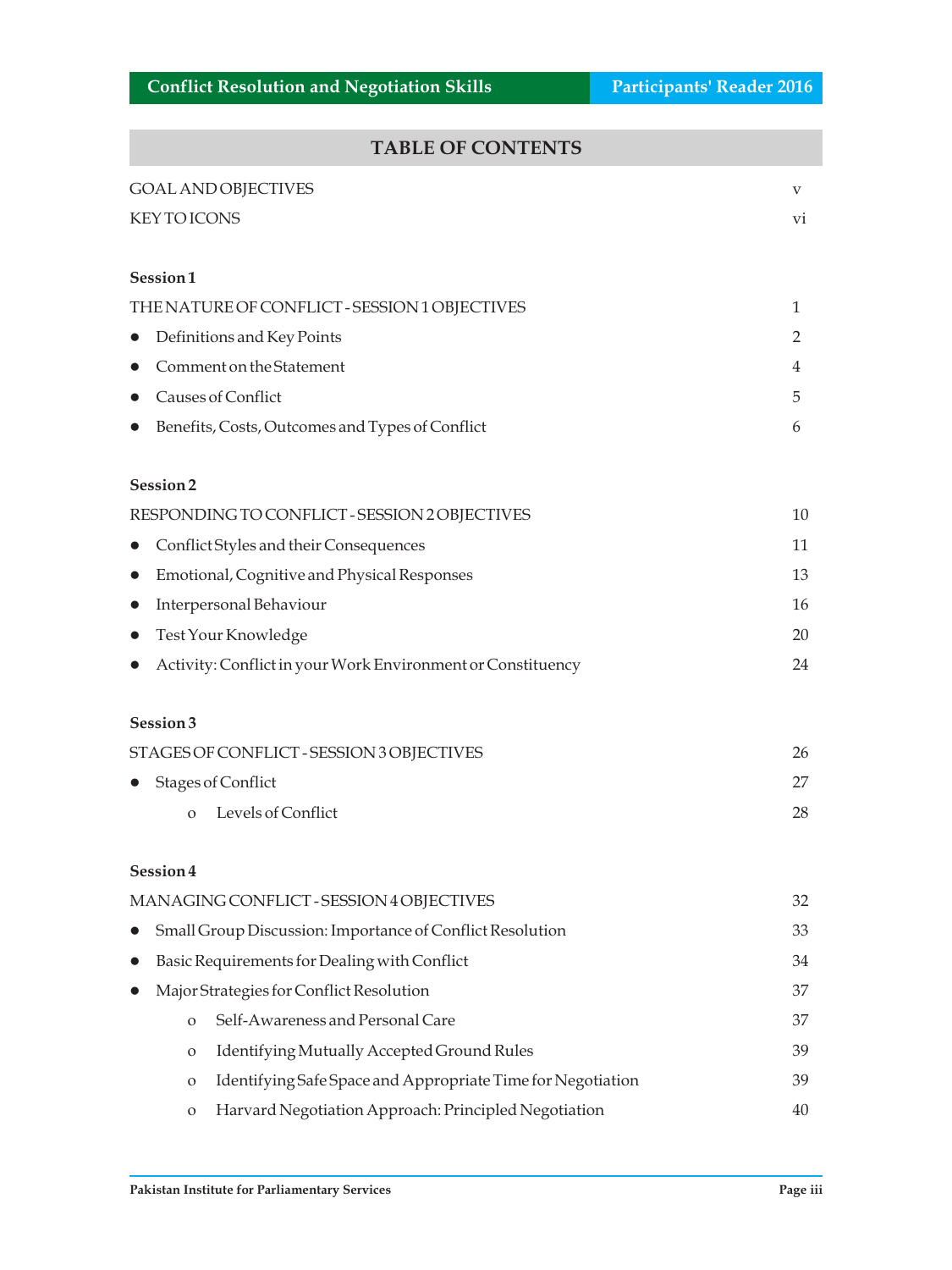## **Conflict Resolution and Negotiation Skills <b>Participants' Reader 2016**

| $\Omega$     | Active Listening and Empathy                                     | 45  |
|--------------|------------------------------------------------------------------|-----|
| $\circ$      | Approaching Problem-Solving with Flexibility                     | 47  |
| $\mathbf{O}$ | Managing Impasse with Calm, Patience, and Respect                | 48. |
| $\circ$      | Building an Agreement based on the Hallmarks of a Good Agreement | 50  |
|              | <b>Small Group Discussion: Avoiding Critical Mistakes</b>        |     |

#### **Session 5**

 $\bullet$ 

| ROLE OF PARLIAMENTARIANS IN CONFLICT RESOLUTION -                         |    |
|---------------------------------------------------------------------------|----|
| SESSION 5 OBJECTIVES                                                      | 52 |
| • Activity: Addressing Conflicts in your Work Environment or Constituency | 53 |
| $\bullet$ Role of Parliament in Conflict Resolution                       | 55 |
| • Activity: How can I Help in Conflict Resolution?                        | 57 |
| • Third Party Interventions: Mediation and Arbitration                    | 58 |
| • Domestic Means of Conflict Resolution: Jirga                            | 66 |
| References                                                                | 68 |
| <b>Authors Profile</b>                                                    | 69 |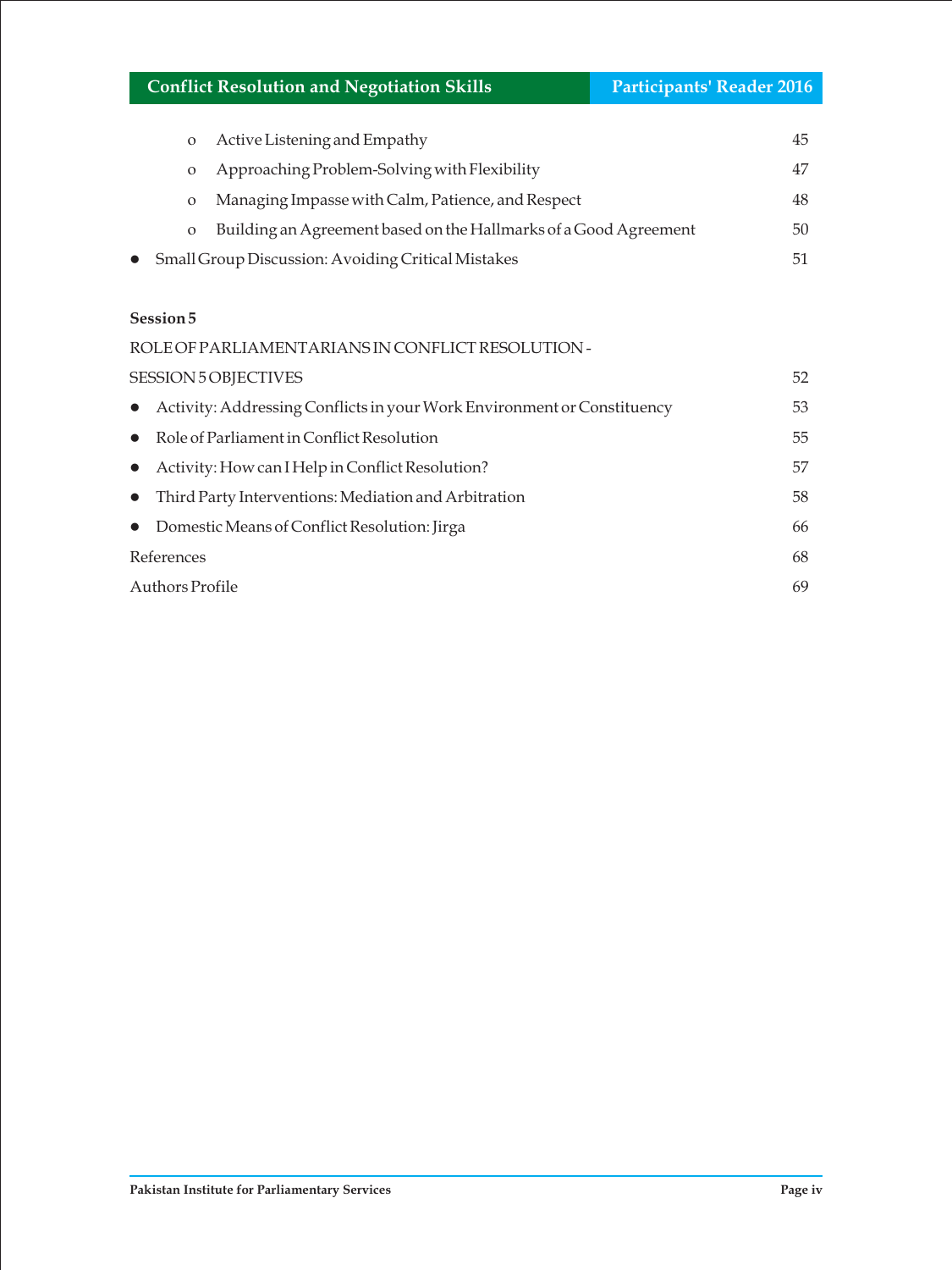#### **GOAL**

Participants will understand the nature and stages of conflict as well as learn how to respond to conflicts and how to apply appropriate strategies to resolve conflicts effectively.

# **OBJECTIVES**

By the end of the workshop, participants will be able to:

- 1. Discuss the definitions and assumptions about conflict;
- 2. Explain the causes, types, costs, outcomes and benefits of conflict;
- 3. Appreciate the importance of each conflict style and its consequence to normalize their behaviours in various situations;
- 4. Recognize the signs of conflict as well as assess the stage that the conflict is in;
- 5. Apply time-tested tips, techniques and strategies to resolve conflicts;
- 6. Appreciate the importance of their role, as parliamentarians, in conflict resolution;
- 7. Appreciate the importance of resolving conflicts through "Jirga".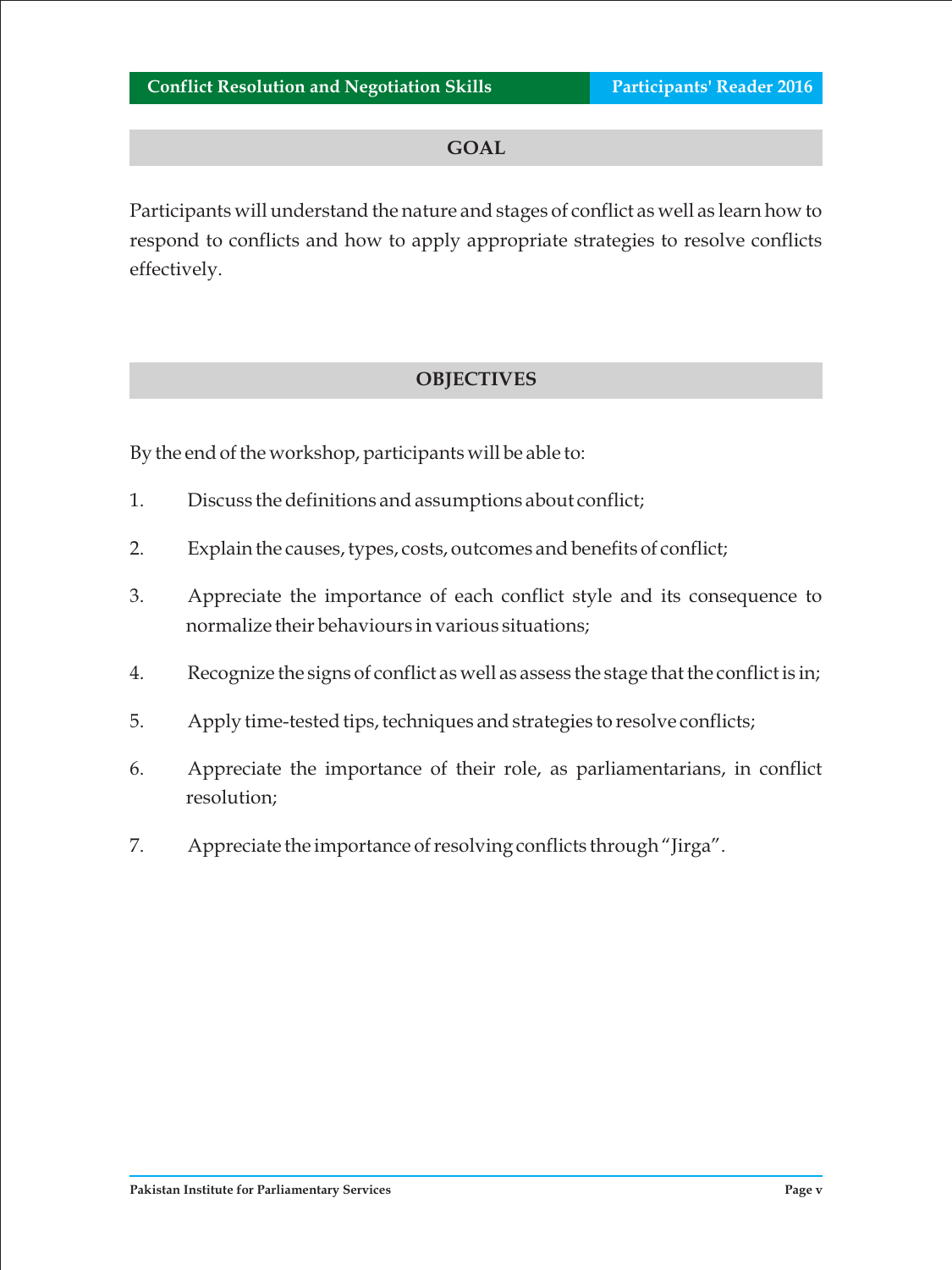# **KEY TO ICONS**

| Group-based task | Pair-based task            | Individual-think task |
|------------------|----------------------------|-----------------------|
|                  |                            |                       |
| Quiz             | Facilitator-led discussion | Self-study            |
|                  |                            |                       |
| Lecturette       | Reference task             | Three-member task     |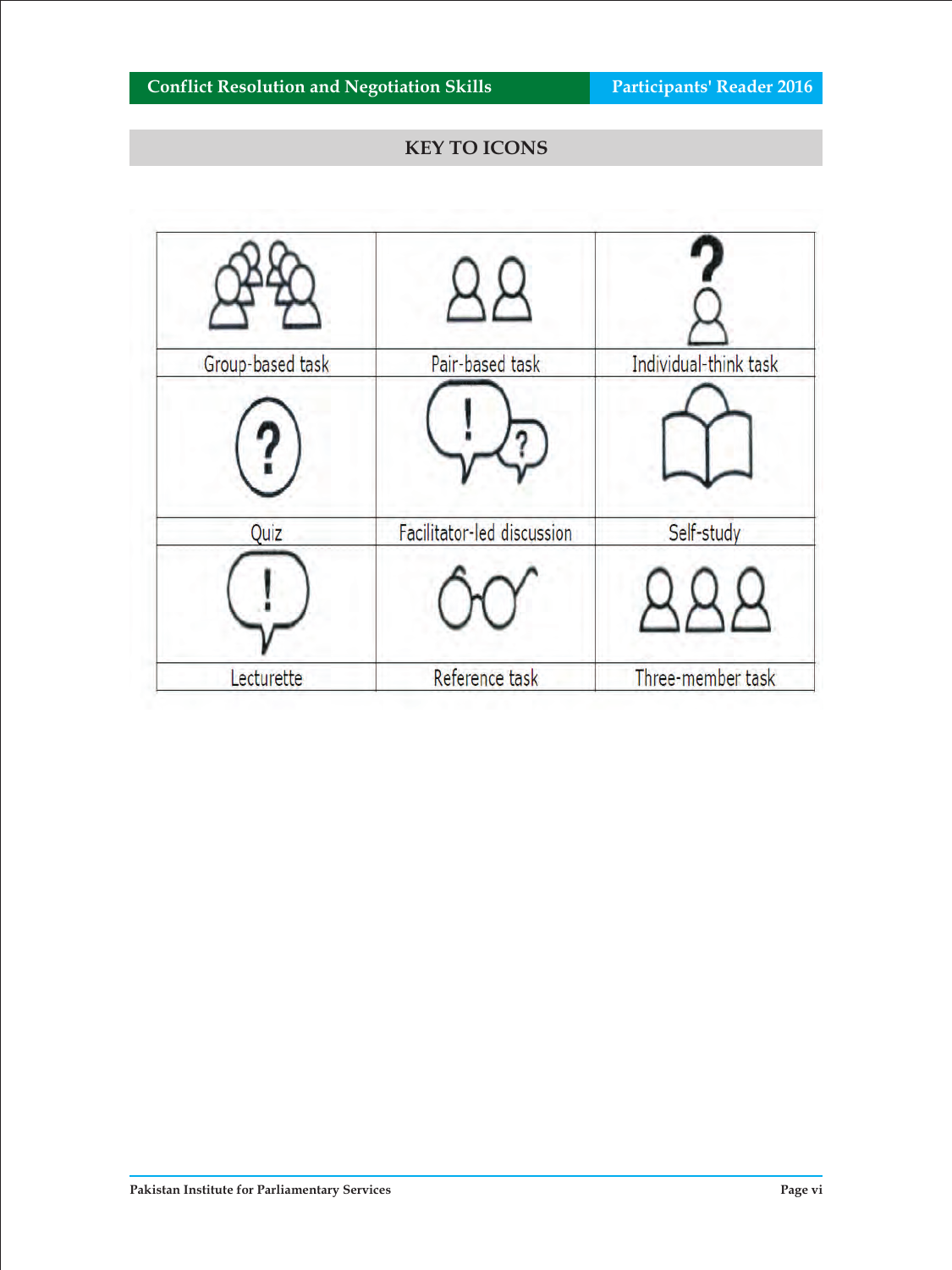# **Session 1** *The Nature of Conflict*

| <b>OBJECTIVES</b>   By the end of this session, participants will<br>be able to: |  |  |  |
|----------------------------------------------------------------------------------|--|--|--|
| Define the term: "Conflict"                                                      |  |  |  |
| Explain the causes, types, costs,                                                |  |  |  |
| outcomes and benefits of conflict                                                |  |  |  |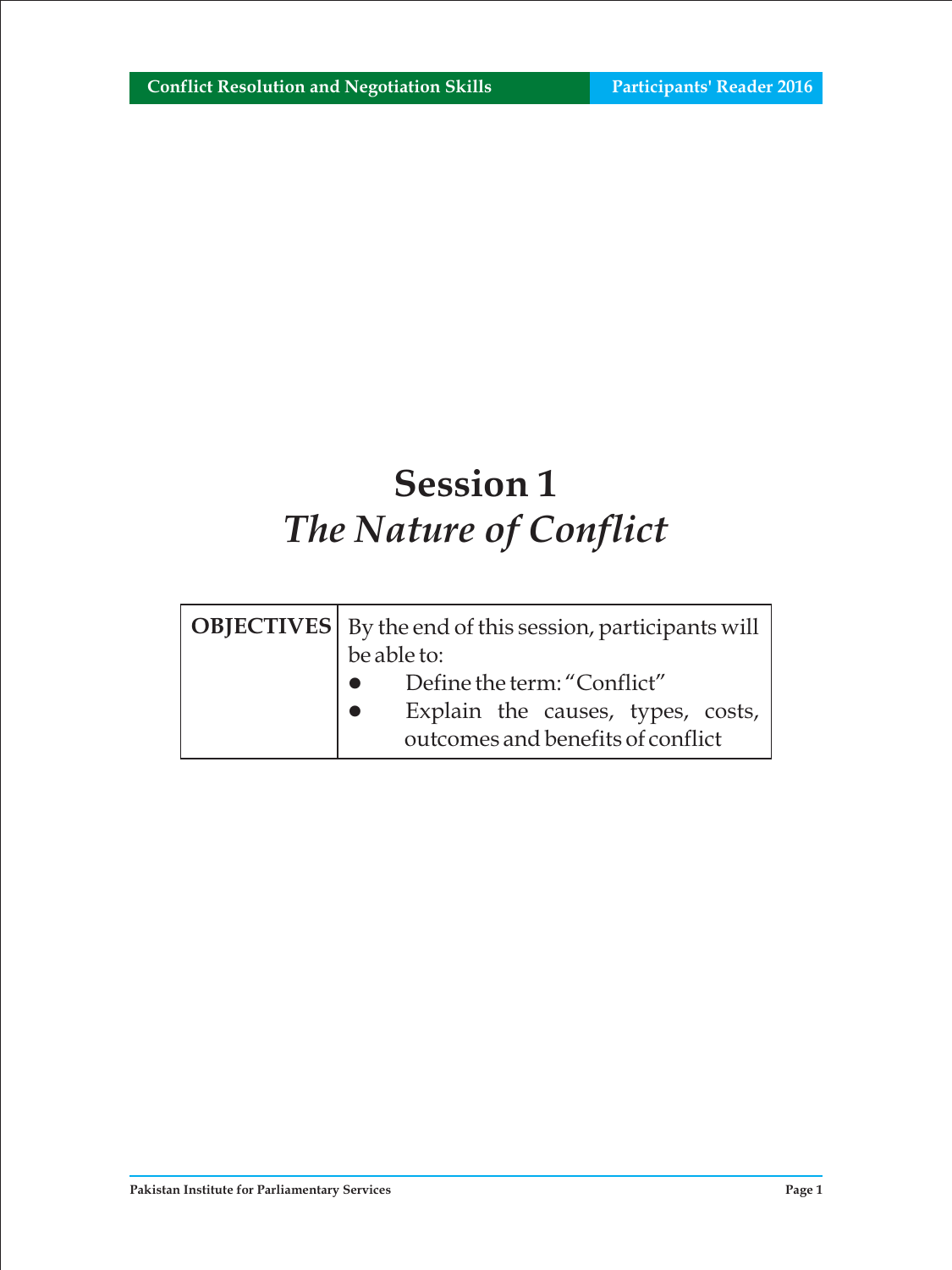

# **DEFINITIONS AND KEY POINTS DEFINITION 1**

(Source: The Resolving Conflict Pocketbook by Max A Eggert and Wendy Falzon, Management Pocketbooks Ltd, 2004, Hampshire, UK)

Conflict happens when two or more parties (point 1, below), one usually with more power (2), assert that they have a right to a limited resource or a course of action (3) and those involved in the situation can frustrate the desires of the other(s) (4).

# **Key Points:**

- 1. Conflict can occur between more than two parties.
- 2. If one party has absolute power then there may be a need for conflict resolution but there is no negotiation. Might becomes right and what is wanted is just taken. Remember the old joke: 'Where does a 6-foot 6-inch, 20 stone man with a submachine gun sit in a packed underground carriage?' Answer: 'Anywhere he pleases!'
- 3. With an unlimited resource, such as the air we breathe, there would be no conflict. Usually if you put a price on something it can lead to conflict.
- 4. Each of the parties can counter or frustrate the requirement of the other(s). If they cannot then there will be no conflict, but point (2) above will still apply.

The content, requirements or fuels for conflict are:

- Two or more parties wanting a limited resource
- A perceived legitimacy to that resource by the parties
- l Interdependency of the parties they need each other
- No gross differences in power

### **Key Point:**

It could be said that if one party had absolute power and took the disputed resource from the other party or parties, there would still be conflict, because those dominated would feel aggrieved. This would be so, but in such cases any conflict resolution methods, and certainly the ones outlined here, would not help. A subject cannot negotiate with a dictator; only another dictator can do that.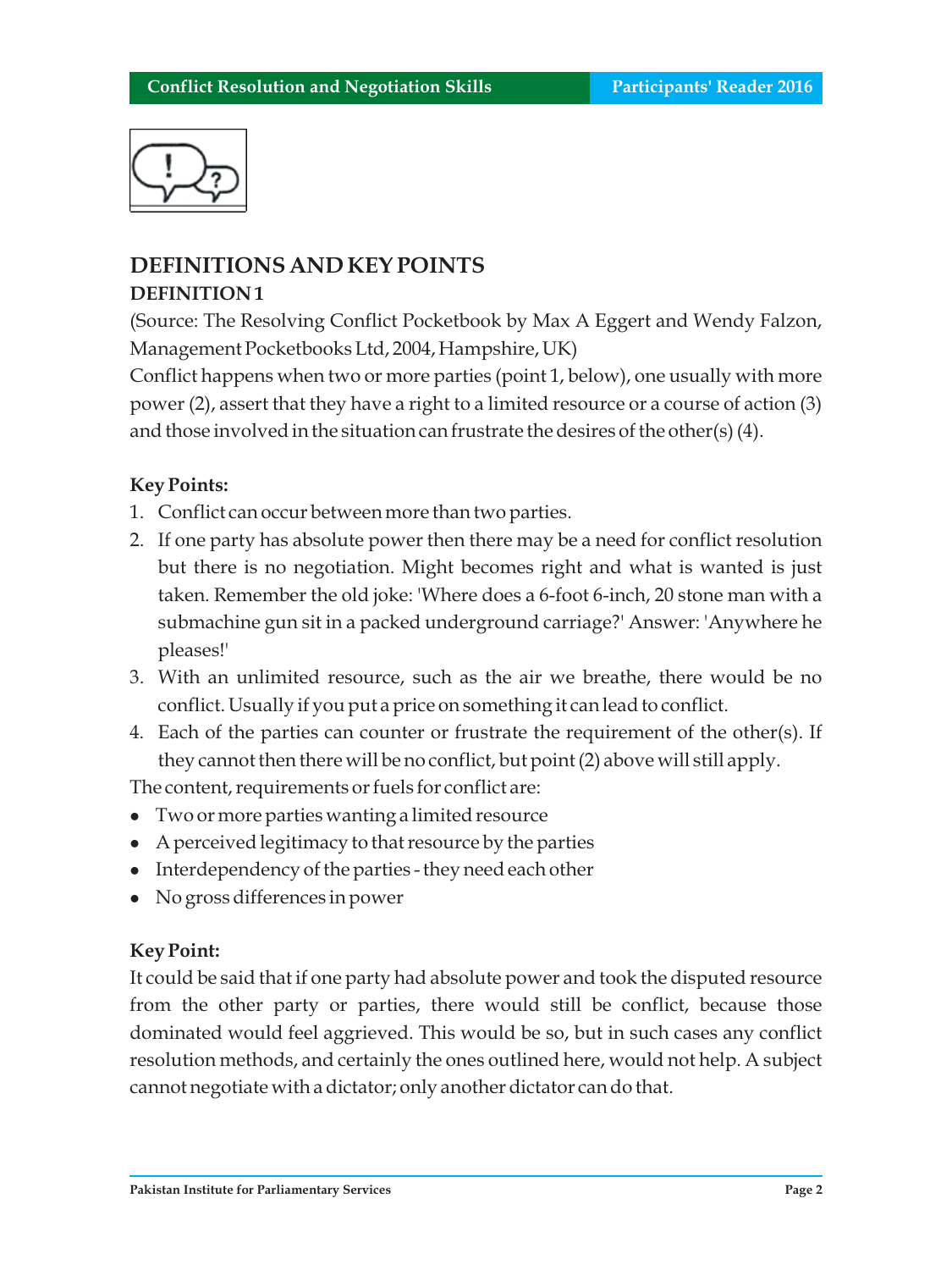### **DEFINITION 2**

(Source: Harry Webne-Behrman's website, Academic Leadership Support, http://www.ohrd.wisc.edu/onlinetraining/resolution/ tools/outcomeid.htm) A disagreement through which the parties involved perceive a threat to their needs, interests or concerns.

Key points:

- $\bullet$  A conflict is more than a mere disagreement it is a situation in which people perceive a threat (physical, emotional, power, status, etc.) to their well-being.
- Participants in conflicts tend to respond on the basis of their perceptions of the situation, rather than an objective review of it. As such, people filter their perceptions (and reactions) through their values, culture, beliefs, information, experience, gender, and other variables. Conflict responses are both filled with ideas and feelings that can be very strong and powerful guides to our sense of possible solutions.
- As in any problem, conflicts contain substantive, procedural, and psychological needs to be negotiated. Substantive needs have to do with the "stuff" of the conflict... often the problem that we feel needs to be solved. Procedural needs relate to the process of addressing these substantive needs. Psychological needs relate to a fostering a safe environment, one in which people are willing to take the risks involved in honestly communicating their differences, concerns and potential similarities to one another. In order to best understand the threat perceived by those engaged in a conflict, we need to consider all of these needs.
- Conflicts are normal experiences within the work environment. They are also, to a large degree, predictable and expectable situations that naturally arise as we go about managing complex and stressful projects in which we are significantly invested.
- l If we develop procedures for identifying conflicts that are likely to arise, as well as systems through which we can constructively manage conflicts, we may be able to discover new opportunities to transform conflict into a productive learning experience.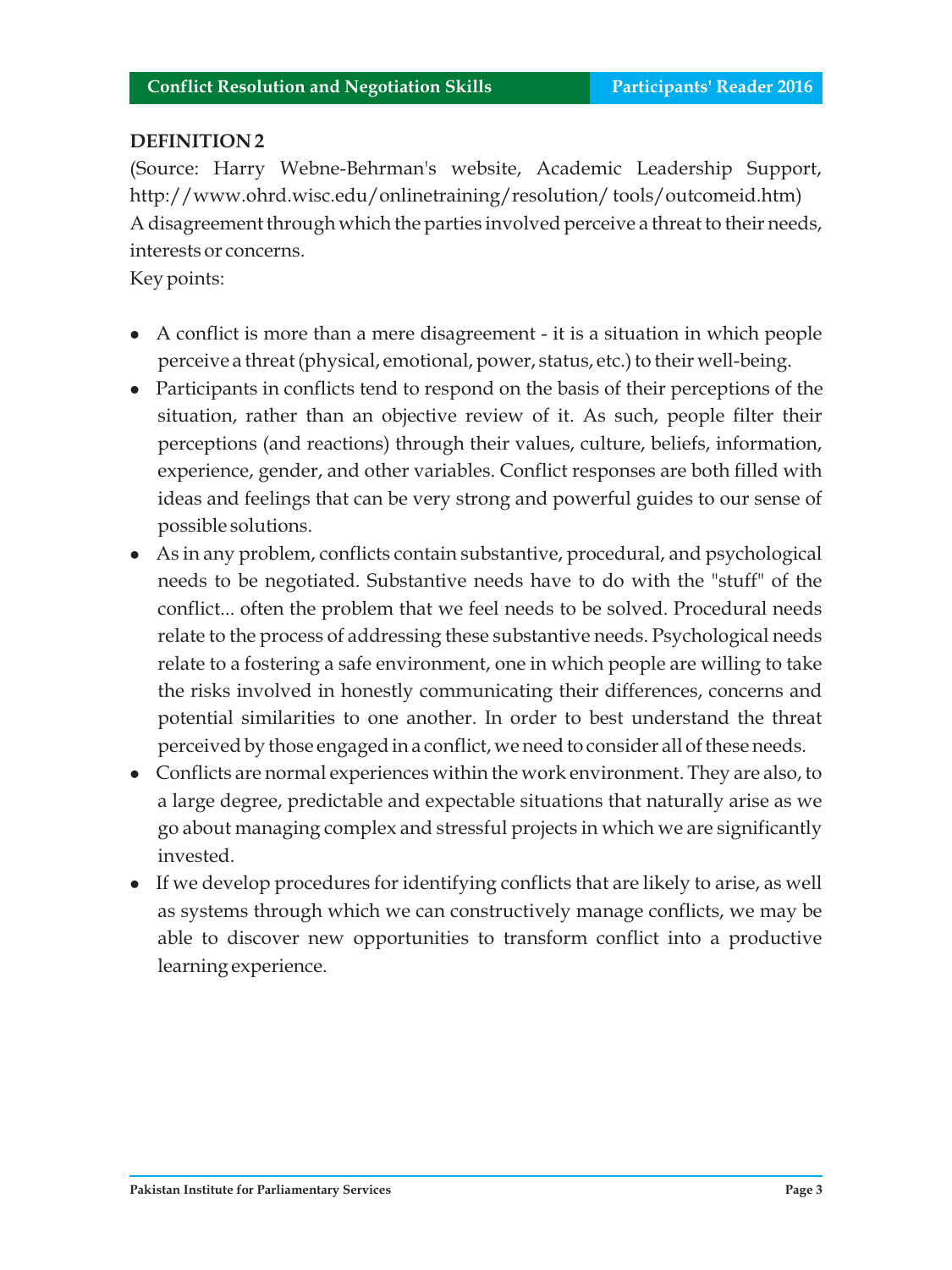

# **COMMENT ON STATEMENT**

*"Conflict often establishes a forum for change within the organization…"*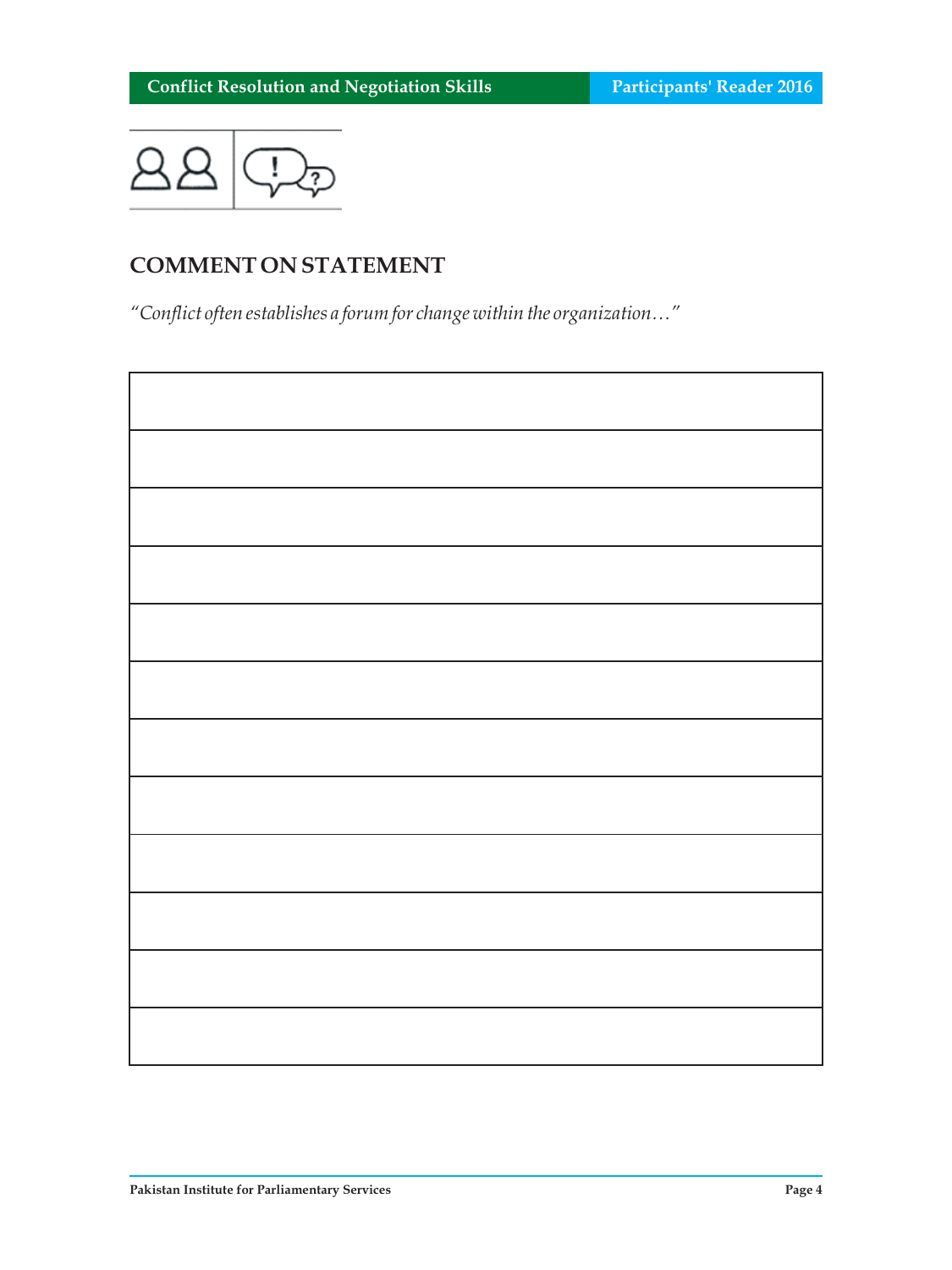

# **CAUSES OF CONFLICT BELIEFS, VALUES, ATTITUDES AND MOTIVES**

(Source: Conflict and Conflict Resolution - Healthy Outlooks Magazine, http://www.westone.wa.gov.au/toolbox7/health/shared/resources/mag/conflict.htm)

## <sup>l</sup>**Beliefs**

What we believe about ourselves and others and about the way the world is. The way we think things are or should be - religious beliefs and that sort of thing.

### <sup>l</sup>**Values**

We value what we think is important. What we think is right or wrong freedom, education, money.

### *<u>Attitudes</u>*

The way we have learned to respond to people, things and situations because of what we believe and value - our attitude towards someone or something.

 $\bullet$  Motives

Our reason for doing or saying something. The goals we are trying to achieve.

### **CAUSES OF INTERPERSONAL CONFLICT**

(Source: THE RESOLVING CONFLICT POCKETBOOK by Max A Eggert and Wendy Falzon, Management Pocketbooks Ltd, 2004, Hampshire, UK)

Conflict between individuals can also be brought about by:

### <sup>l</sup>**Poor communication**

Where the parties are unable to express themselves, verbalize their needs, state the case adequately, provide logical and structured argument, or listen effectively, conflict can arise. The more limited the communication skills a person has, the greater possibility of physical violence.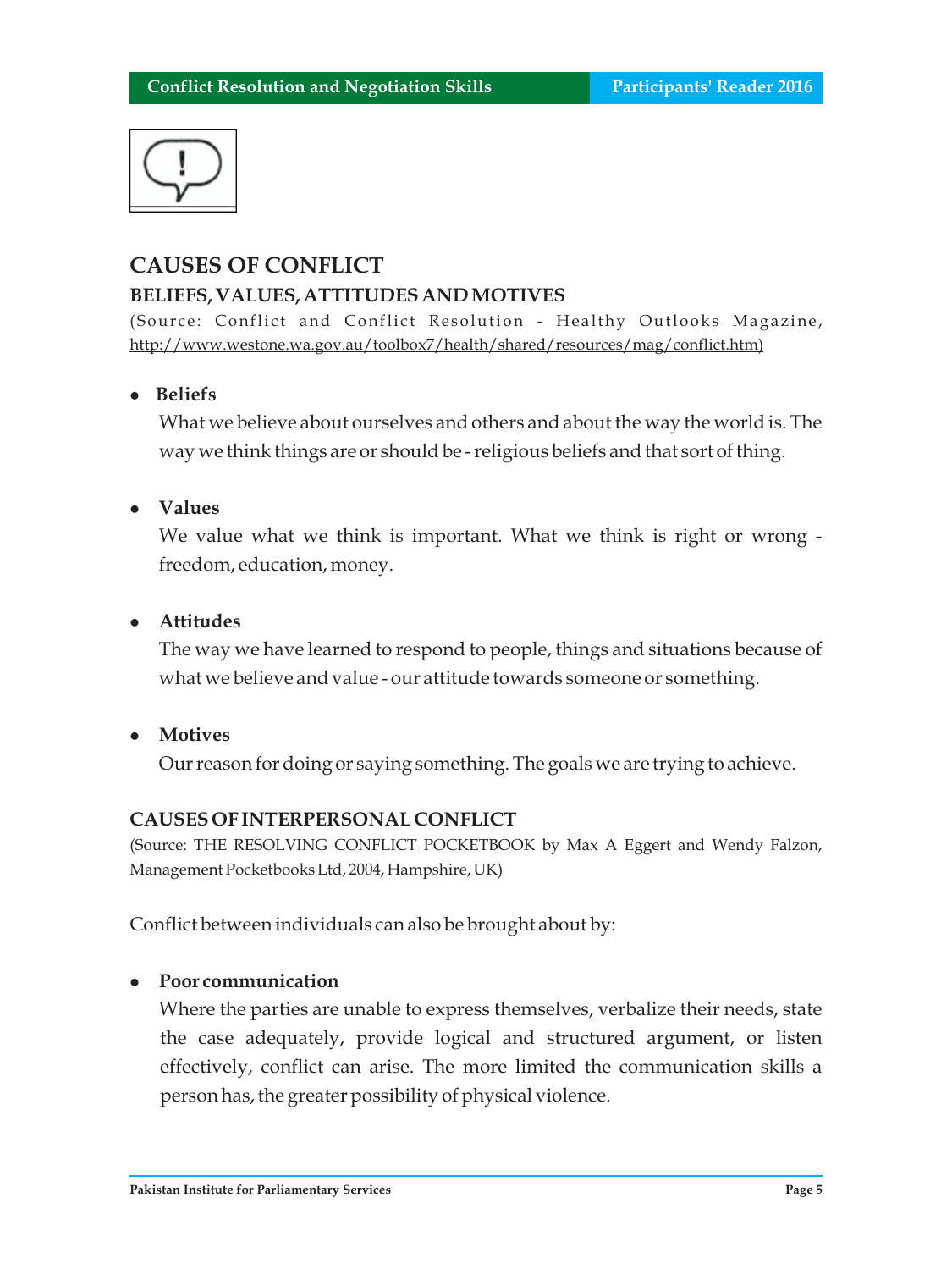## <sup>l</sup>**Perceived differences**

Humans form groups naturally and so individuals need to distinguish their group from outsiders. This can lead to possible conflict between races, religions, political systems and, even, teams or departments at work.

# **•** Biological orientation

This stems from the Darwinian concept of the survival of the fittest. Here it is suggested that conflict is both natural and healthy. Nature is red in tooth and claw. In the end the strongest survive and those aspects, which facilitate their survival, are perpetuated. Weak organizations go to the wall.

# **•** Spatial relationships

Individuals seem to need their own space. Consequently, when there is overcrowding conflict usually increases.



# **BENEFITS, COSTS, OUTCOMES AND TYPES OF CONFLICT**

*(Source: The Resolving Conflict Pocketbook by Max A Eggert and Wendy Falzon, Management Pocketbooks Ltd, 2004, Hampshire, UK)*

# **BENEFITS OF CONFLICT**

Conflict promotes:

- <sup>l</sup>Growth, through learning to overcome challenges in unison with others
- Creativity and innovation as solutions are suggested to overcome the differences between the stakeholders
- l The development of interpersonal skills, as individuals strive to get on with each other in spite of their differences
- Mutual understanding of different values, aspirations and cultures (sometimes people are not trying to be difficult, they just have a different mind-set)
- Social change and progress, as society changes and develops and a culture unfolds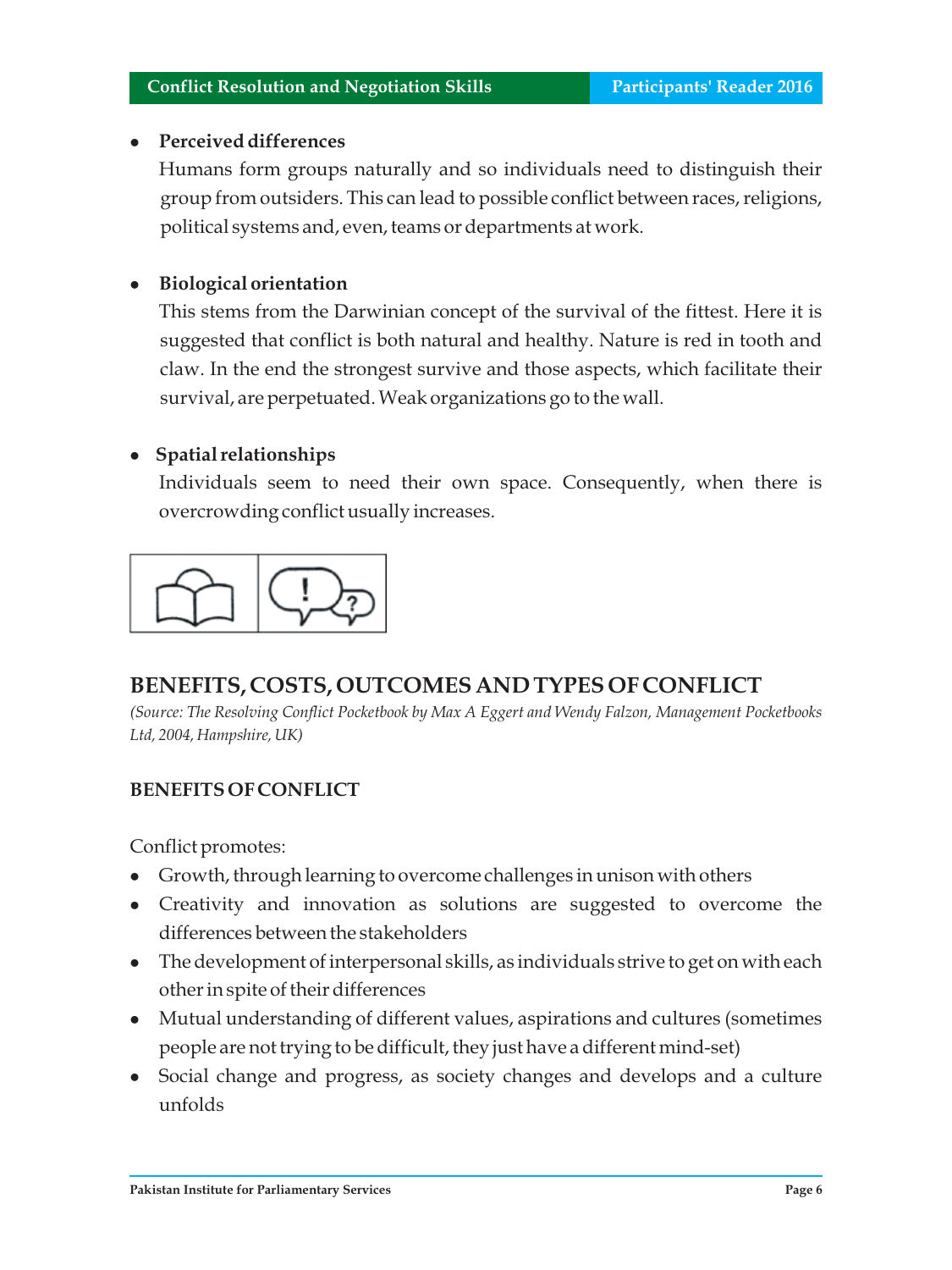- Growth as the process of resolution overcomes the stagnation of the status quo (necessity is the mother of invention and conflict is one of necessity's prodigies)
- l Originality and reflection when your viewpoint is challenged

# **COSTS OF CONFLICT**

- <sup>l</sup>Higher stress amongst the parties
- Lower productivity as effort and resources are redirected into the conflict and away from the work in hand
- Lower interpersonal cohesion as individuals and their supporters take sides and begin to stereotype each other
- Time spent in resolution is taken away from other, more important matters
- l Inappropriate decisions are made to support the various causes and positions of the parties
- Status and ego become more important than reason and reality
- The possibility of increased costs to cover negotiation preparation, negotiation time, mediation and/or arbitration costs and, perhaps, legal costs

### **OUTCOMES OF CONFLICT**

There are four possible outcomes from a conflict situation; only one produces a satisfactory result. This relates to a branch of mathematics called game theory where the outcome and the result can be measured as follows:

- *1. Positive sum + 2 = Party A (+1) and Party B (+1) satisfied and conflict is resolved*
- *2. Zero sum 0 = Party A is satisfied (+1) but Party B is resentful (-1)*
- *3. Zero sum 0 = Party A is resentful (-1) but Party B is satisfied (+1)*
- *4. Negative sum 2 = Party A is dissatisfied (-1) and so is Party B (-1) and conflict continues*

These outcomes can be drawn as follows:

|      | I win        | I lose       |
|------|--------------|--------------|
| You  | $(+2)$       | (0)          |
| win  | Positive sum | Zero sum     |
| You  | (0)          | $(-2)$       |
| lose | Zero sum     | Negative sum |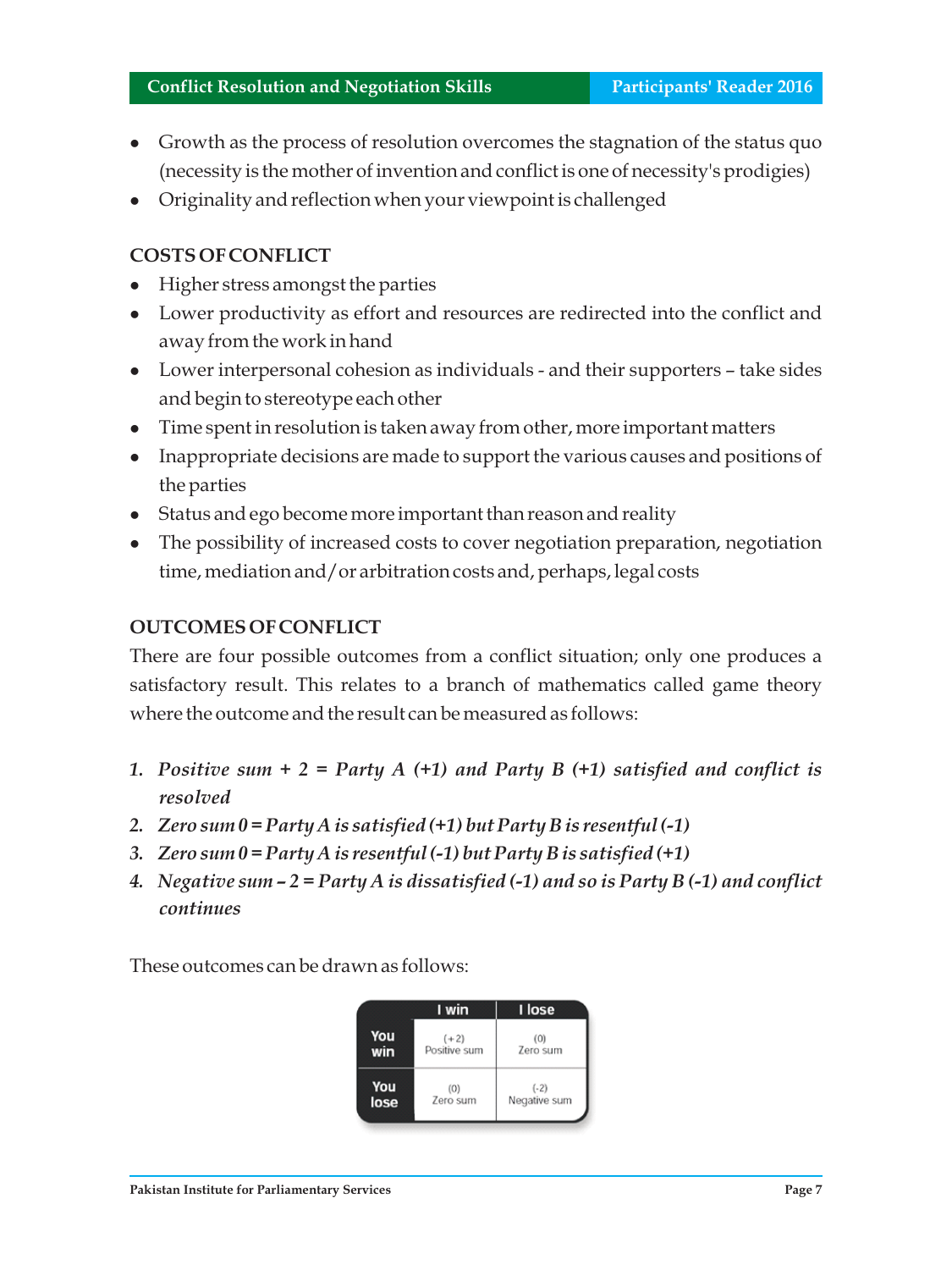In conflict resolution you work towards the positive sum where both sides are satisfied. In popular language, this is called a *win/win*, which obviously, is the best outcome for all concerned.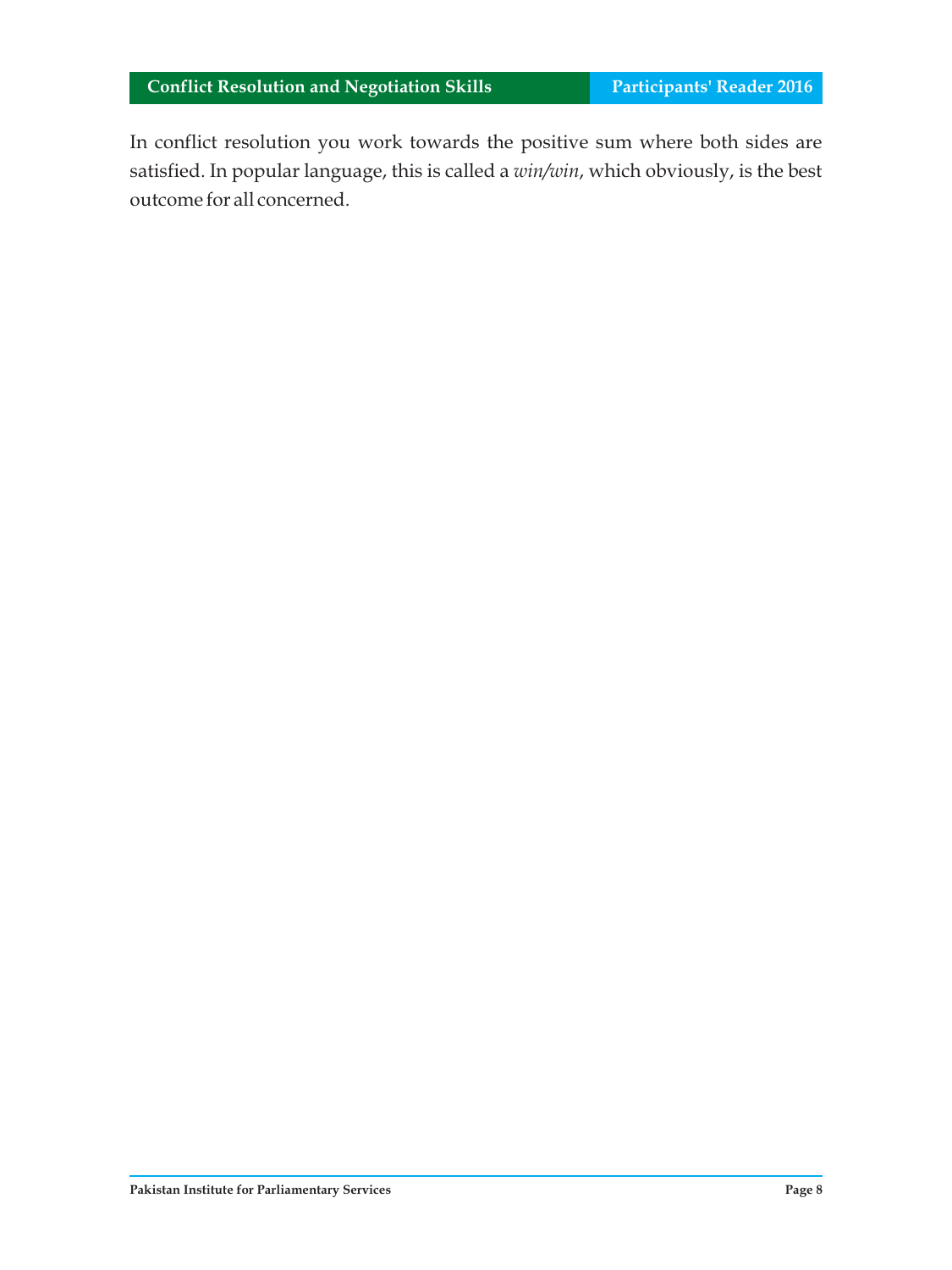#### **TYPES OF CONFLICT**

#### **1. Personal**

This is conflict within oneself.

## **Examples:**

- You don't like your job anymore but you are nervous about leaving
- You don't want colleagues to take the credit for the work you have done and at the same time you are afraid to complain or there is no one to whom you can complain.

## **2. Interpersonal**

### **Examples:**

- Ideological Clashes
- Dispositional Clashes
- Cultural Clashes
- Religious Clashes
- Age Clashes
- Value Clashes

#### **3. Organizational**

#### **Examples:**

- Unions and Management
- Intra-and-Inter-company rivalry
- Executive competition for resources and top positions

#### **4. Team / Technical**

#### **Examples:**

- Sales and Production
- H.R. and Fiscal
- Research and Operations

#### **5. National**

#### **Examples:**

- $\bullet$  Wealth Clashes
- Civil wars
- **6. International**

#### **Examples:**

- $\bullet$  The Cold War
- War against terrorism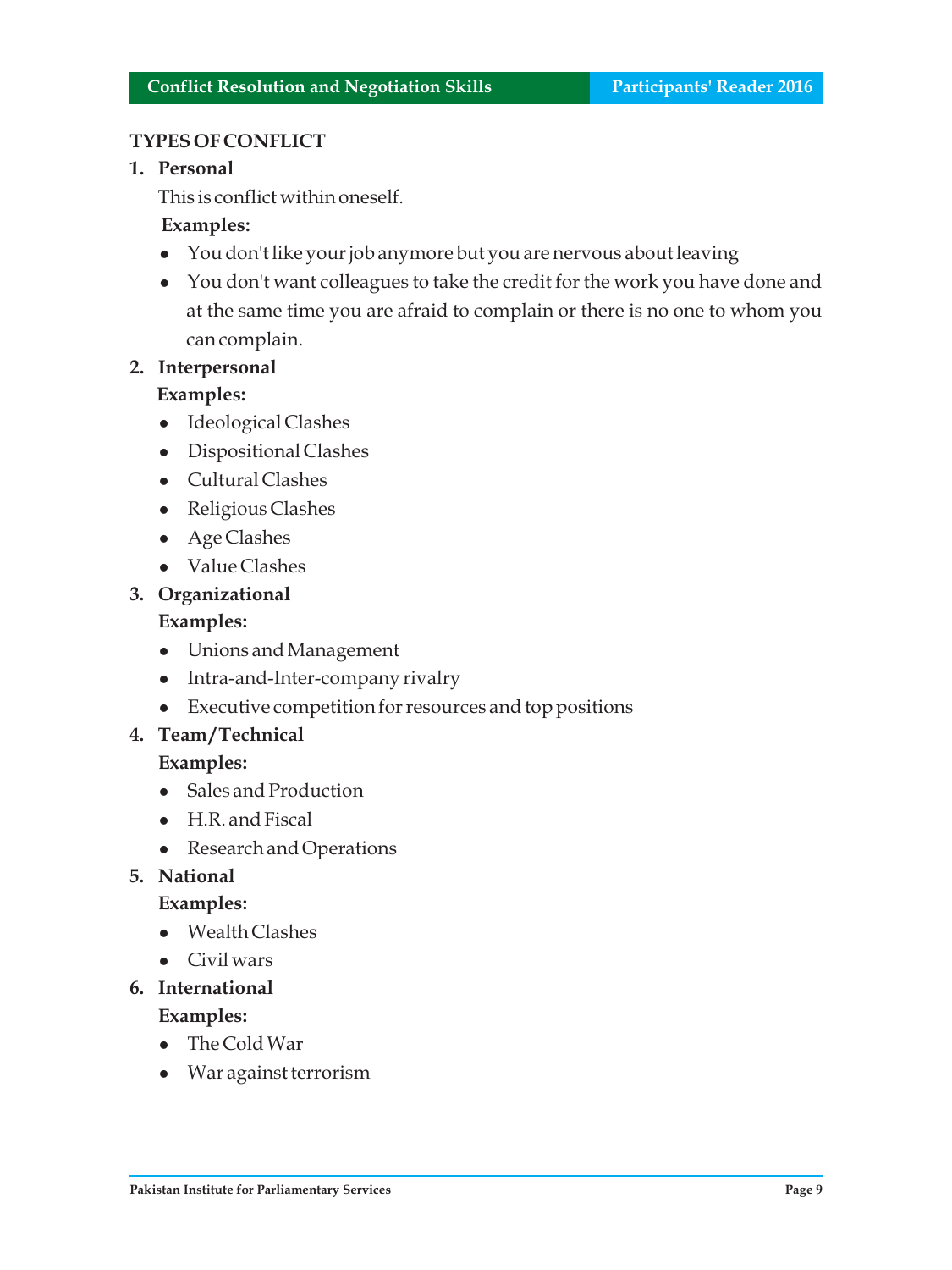# **Session 2** *Responding to Conflict*

| <b>OBJECTIVES</b>   By the end of this session, participants will<br>be able to:    |  |  |  |
|-------------------------------------------------------------------------------------|--|--|--|
| $\bullet$ Discuss how people respond to<br>Conflict                                 |  |  |  |
| • Appreciate the importance of Assertive<br>communication in situations of conflict |  |  |  |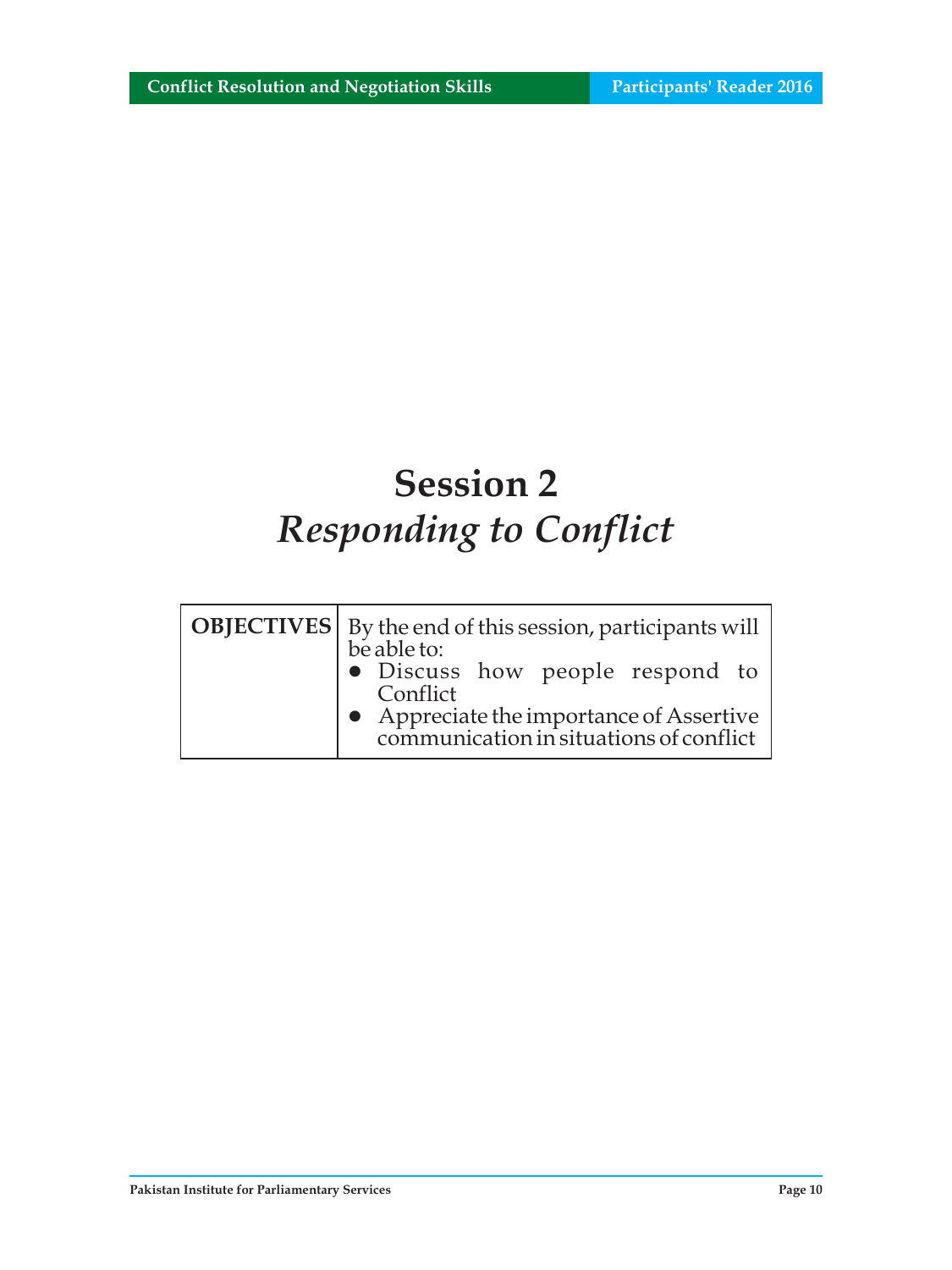# **RESPONDING TO CONFLICT**



## **CONFLICT STYLE AND THEIR CONSEQUENCES**

(Source: Conflict and Conflict Resolution - Healthy Oulooks Magazine, http://www.westone.wa.gov.au/toolbox7/health/shared/resources/mag/conflict.htm)

Conflict is often best understood by examining the consequences of various behaviours at moments in time. These behaviours are usefully categorized according to conflict styles. Each style is a way to meet one's needs in a dispute but may impact other people in different ways.

**Competing** is a style in which one's own needs are advocated over the needs of others. It relies on an aggressive style of communication, low regard for future relationships, and the exercise of coercive power. Those using a competitive style tend to seek control over a discussion, in both substance and ground rules. They fear that loss of such control will result in solutions that fail to meet their needs. Competing tends to result in responses that increase the level of threat.

**Accommodating,** also known as smoothing, is the opposite of competing. Persons using this style yield their needs to those of others, trying to be diplomatic. They tend to allow the needs of the group to overwhelm their own, which may not ever be stated, as preserving the relationship is seen as most important.

**Avoiding** is a common response to the negative perception of conflict. "Perhaps if we don't bring it up, it will blow over," we say to ourselves. But, generally, all that happens is that feelings get pent up, views go unexpressed, and the conflict festers until it becomes too big to ignore. Like a cancer that may well have been cured if treated early, the conflict grows and spreads until it kills the relationship. Because needs and concerns go unexpressed, people are often confused, wondering what went wrong in a relationship.

**Compromising** is an approach to conflict in which people gain and give in a series of tradeoffs. While satisfactory, compromise is generally not satisfying. We remain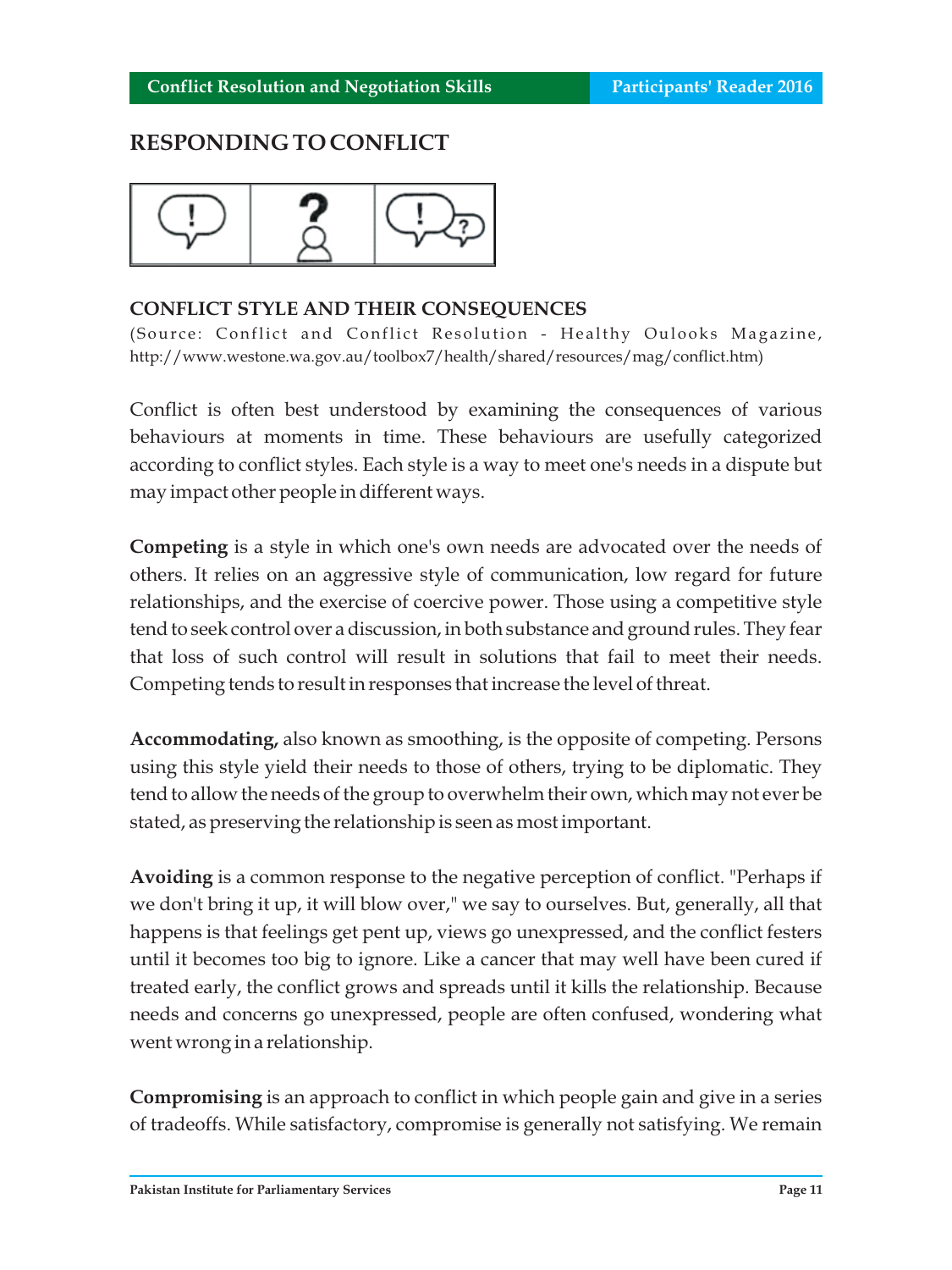shaped by our individual perceptions of our needs and don't necessarily understand the other side very well. We often retain a lack of trust and avoid risktaking involved in more collaborative behaviours.

**Collaborating** is the pooling of individual needs and goals toward a common goal. Often called "win-win problem-solving," collaboration requires assertive communication and cooperation in order to achieve a better solution than either individual could have achieved alone. It offers the chance for consensus, the integration of needs, and the potential to exceed the "budget of possibilities" that previously limited our views of the conflict. It brings new time, energy, and ideas to resolve the dispute meaningfully

### **SELF-REFLECTION QUESTION**

*Think for a moment about when you are in a conflict. Do you usually want to avoid it or compete or do you find yourself accommodating, compromising or collaborating?*

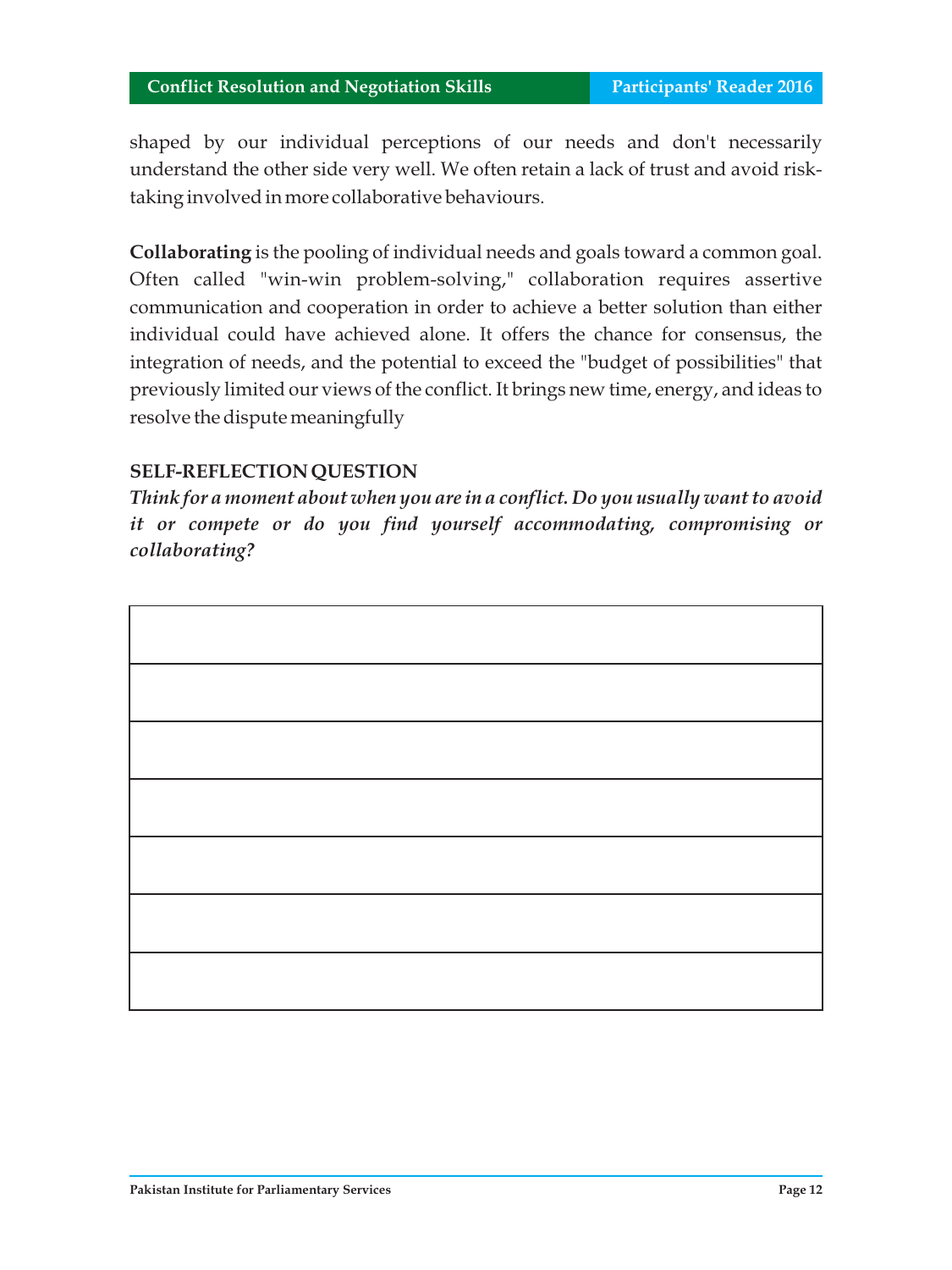

#### **EMOTIONAL, COGNITIVE AND PHYSICAL RESPONSES**

(Source: Conflict and Conflict Resolution - Healthy Oulooks Magazine, http://www.westone.wa.gov.au/toolbox7/health/shared/resources/mag/conflict.htm)

These are important windows into our experience during conflict, for they frequently tell us more about what is the true source of threat that we perceive; by understanding our thoughts, feelings and physical responses to conflict, we may get better insights into the best potential solutions to the situation.

**Emotional responses:** These are the feelings we experience in conflict, ranging from anger and fear to despair and confusion. Emotional responses are often misunderstood, as people tend to believe that others feel the same as they do. Thus, differing emotional responses are confusing and, at times, threatening.

**Cognitive responses:** These are our ideas and thoughts about a conflict, often present as inner voices or internal observers in the midst of a situation. Through sub-vocalization (i.e., self-talk), we come to understand these cognitive responses. For example, we might think any of the following things in response to another person taking a parking spot just as we are ready to park:

- <sup>l</sup>"Who does he think he is! What a sense of entitlement!"
- "I wonder if he realizes what he has done. He seems lost in his own thoughts. I hope he is okay."
- l "What am I supposed to do? Now I'm going to be late for my meeting... Should I say something to him? What if he gets mad at me?"

Such differing cognitive responses contribute to emotional and behavioural responses, where self-talk can either promote a positive or negative feedback loop in the situation.

**Physical responses:** These responses can play an important role in our ability to meet our needs in the conflict. They include heightened stress, bodily tension,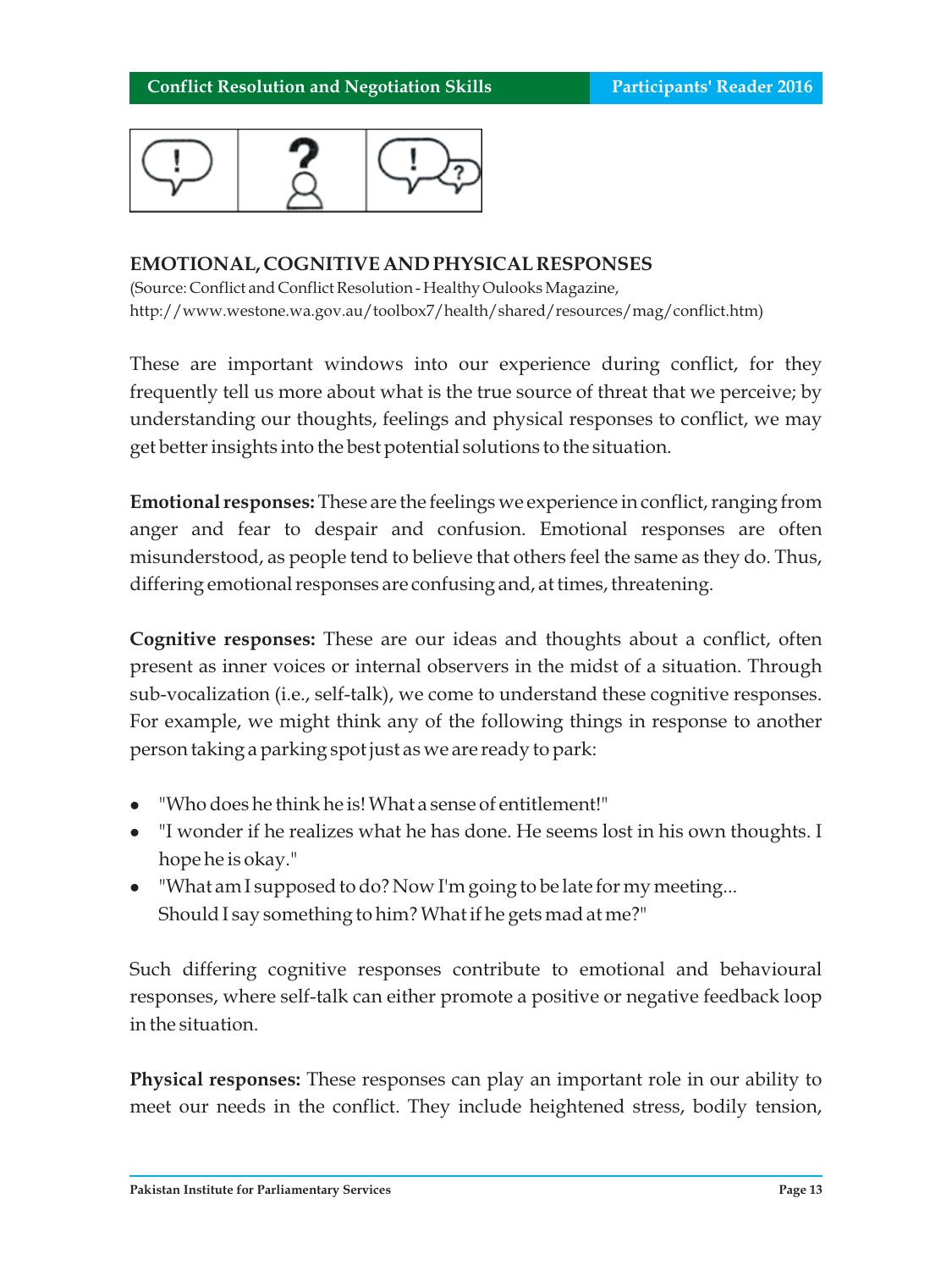increased perspiration, tunnel vision, shallow or accelerated breathing, nausea, and rapid heartbeat. These responses are similar to those we experience in high-anxiety situations, and they may be managed through stress management techniques. Establishing a and they may be managed through stress management techniques. Establishing a calmer environment in which emotions can be managed is more likely if the physical response is addressed effectively.

## **SELF-REFLECTION QUESTION**

*Think for a moment about when you are in a conflict. What are your emotional, cognitive and physical responses?*

#### *MY EMOTIONAL RESPONSES*

#### *MY COGNITIVE RESPONSES*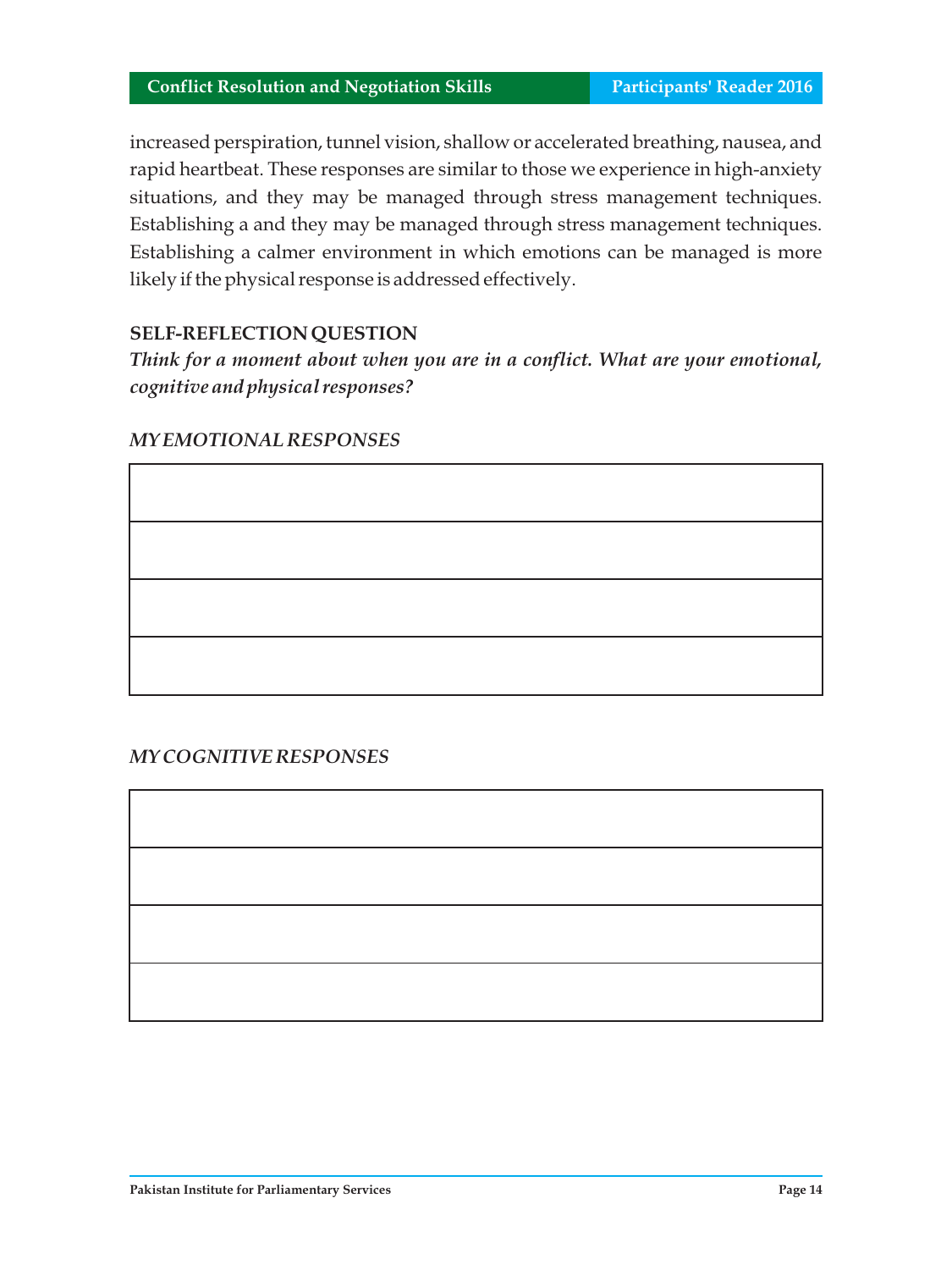## *MY PHYSICAL RESPONSES*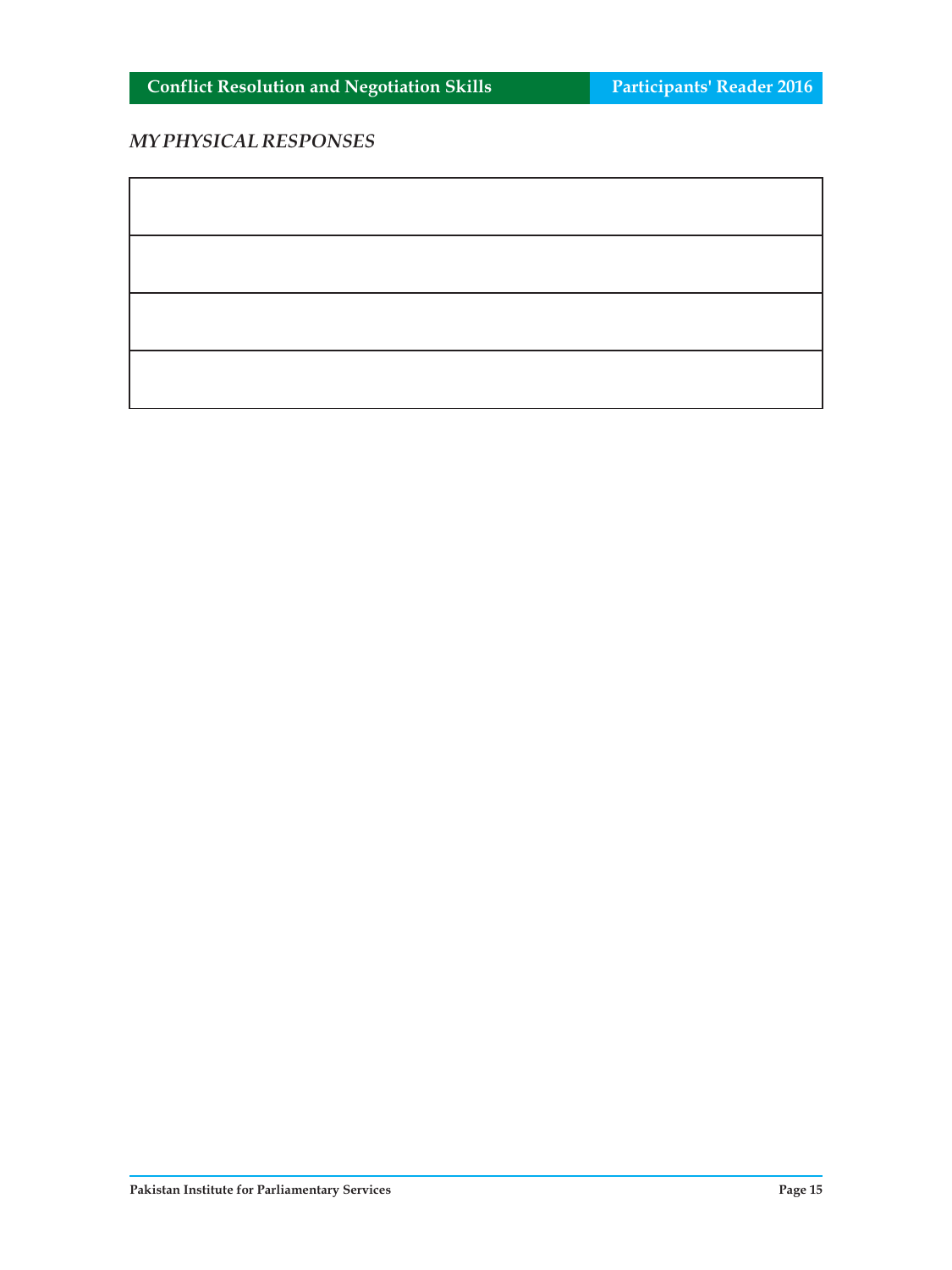

#### **INTERPERSONAL BEHAVIOUR**

(Source: Conflict and Conflict Resolution - Healthy Outlooks Magazine, http://www.westone.wa.gov.au/toolbox7/health/shared/resources/mag/conflict.htm)

Interpersonal behaviour is the way we behave when we interact with other people. It can be useful to think of our behaviour as being assertive, passive or aggressive. Usually, there will be some crossover of behaviour styles depending on the situation.

Learning how to be assertive rather than passive or aggressive improves your communication skills and will help you in conflict situations.

|                      | <b>Passive</b>                                | Assertive                        | Aggressive                          |  |
|----------------------|-----------------------------------------------|----------------------------------|-------------------------------------|--|
| Definition           | Communication style                           | Communication style              | Communication style                 |  |
|                      | where you overly                              | where you respect the            | where you do not                    |  |
|                      | respect other peoples                         | rights of other people to        | respect the rights,                 |  |
|                      | rights, views, opinions                       | have views, opinions             | opinions, views and                 |  |
|                      | and ideas. You believe                        | and ideas. You believe           | ideas of others. You                |  |
|                      | that their ideas etc are                      | your ideas etc are equal         | believe that your ideas             |  |
|                      | better than yours.                            | to theirs.                       | etc are better than theirs          |  |
|                      |                                               |                                  | and you are always                  |  |
|                      |                                               |                                  | right.                              |  |
| Characteristics      | $\gamma$<br>Let others make                   | $\gamma$<br>Make own             | Make decisions for<br>9             |  |
|                      | decisions for you                             | decisions                        | others                              |  |
|                      | Feel inferior<br>$\gamma$                     | $\overline{\cdot}$<br>Feel equal | $\overline{\cdot}$<br>Feel superior |  |
| Verbal style and     | $\overline{\mathcal{L}}$<br>Small, soft voice | ?<br>Firm voice                  | $\gamma$<br>Loud voice              |  |
| attitude             | $\overline{\cdot}$<br>Apologizing             | Direct<br>?                      | $\gamma$<br>Sarcastic               |  |
|                      | $\gamma$<br>Inhibited                         | ?<br>Respectful                  | $\gamma$<br><b>Tactless</b>         |  |
|                      | 9                                             | Confident<br>?                   | $\overline{\cdot}$<br>Controlling   |  |
|                      | ?<br>Anxious                                  |                                  |                                     |  |
| <b>Body language</b> | $\overline{\mathcal{L}}$<br>No eye contact    | ?<br>Appropriate Eye             | $\gamma$<br>Excessive eye           |  |
|                      | ?<br>Stooped                                  | contact                          | contact (staring)                   |  |
|                      | $\overline{\mathcal{L}}$<br>Anxious body      | Open relaxed                     | $\gamma$<br>Rigid, tense            |  |
|                      | movements                                     | posture                          | posture                             |  |
|                      |                                               |                                  | ?<br>Threatening                    |  |

The table below explains some of the differences between these kinds of behaviour.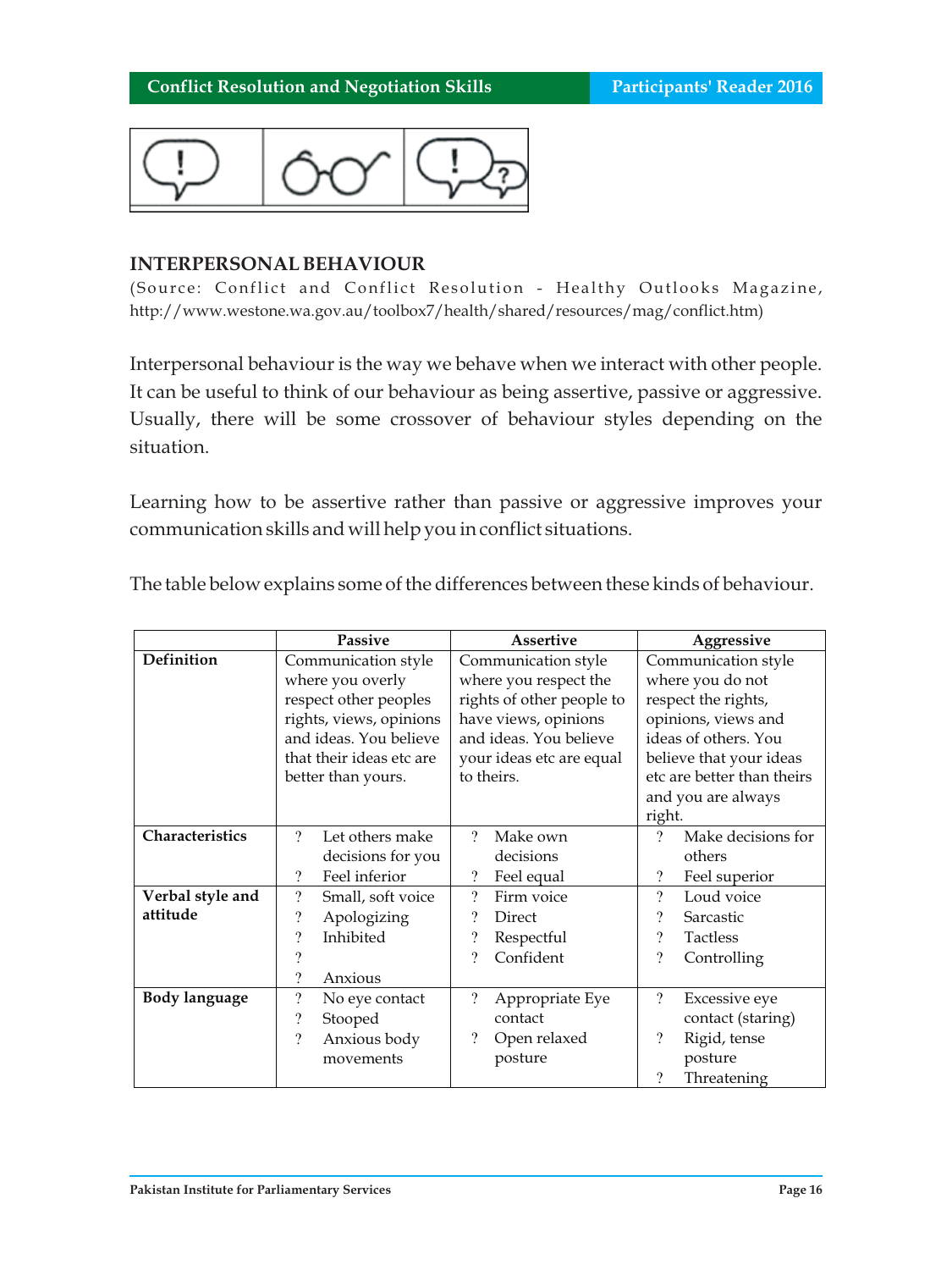| Others opinions | $\overline{\mathcal{L}}$ | Pushover         | $\overline{\cdot}$       | Respected         | $\overline{\mathcal{C}}$ | Overbearing      |
|-----------------|--------------------------|------------------|--------------------------|-------------------|--------------------------|------------------|
| of you          | $\overline{\mathcal{C}}$ | Don't know       |                          | Know your own     | $\overline{\cdot}$       | Controlling      |
|                 |                          | where you stand  |                          | mind              | $\overline{\mathcal{L}}$ | Too pushy        |
|                 |                          | on issues        | ?                        | Valuable opinions |                          |                  |
|                 | ?                        | No valuable      |                          |                   |                          |                  |
|                 |                          | opinions         |                          |                   |                          |                  |
| Others reaction | ?                        | Feel frustrated  | $\mathcal{P}$            | Feel confident in | $\overline{\mathcal{L}}$ | Feel annoyed or  |
| to you          |                          | with you         |                          | you               |                          | scared of you    |
|                 | $\overline{\mathcal{C}}$ | Pity you         |                          | Trust you         | $\overline{\mathcal{L}}$ | Resentful of you |
| Possible        | $\overline{\cdot}$       | Feel angry       | $\overline{\mathcal{L}}$ | Has self respect  | $\gamma$                 | Feels self       |
| outcomes        | ?                        | Frustrated       |                          | Feels valued      |                          | important        |
|                 | $\overline{\mathcal{C}}$ | Inferior         |                          | Confident in      | $\overline{\cdot}$       | Feels guilty     |
|                 | ?                        | Low self esteem  |                          | making decisions  | $\overline{\mathcal{L}}$ | Overly confident |
|                 | ?                        | Not confident in |                          | and voicing       |                          | in making        |
|                 |                          | making           |                          | opinions          |                          | decisions and    |
|                 |                          | decisions and    |                          |                   |                          | voicing opinions |
|                 |                          | voicing opinions |                          |                   |                          |                  |
|                 |                          |                  |                          |                   |                          |                  |

As can be seen by the different styles, people's reaction to you may be different.

Being *passive* might be a way of avoiding unnecessary conflict. But if you do it all the time other people may not see you as a valuable independent team member with interesting views and ideas. Instead they may see you as someone who just agrees with everyone else to keep the peace.

Being *assertive* is the ideal way to interact with others. It means that you are able to honestly express your feelings and opinions while being respectful of the feelings of others. With assertive communication you are voicing your ideas and inviting others to share their ideas with you on equal terms.

Being *aggressive* does not help a conflict situation. The person with whom you are interacting will feel humiliated and overpowered and will be unable to enjoy open and equal communication.

Once you know how you generally interact then you can work on changing those aspects of your interactions that you don't like.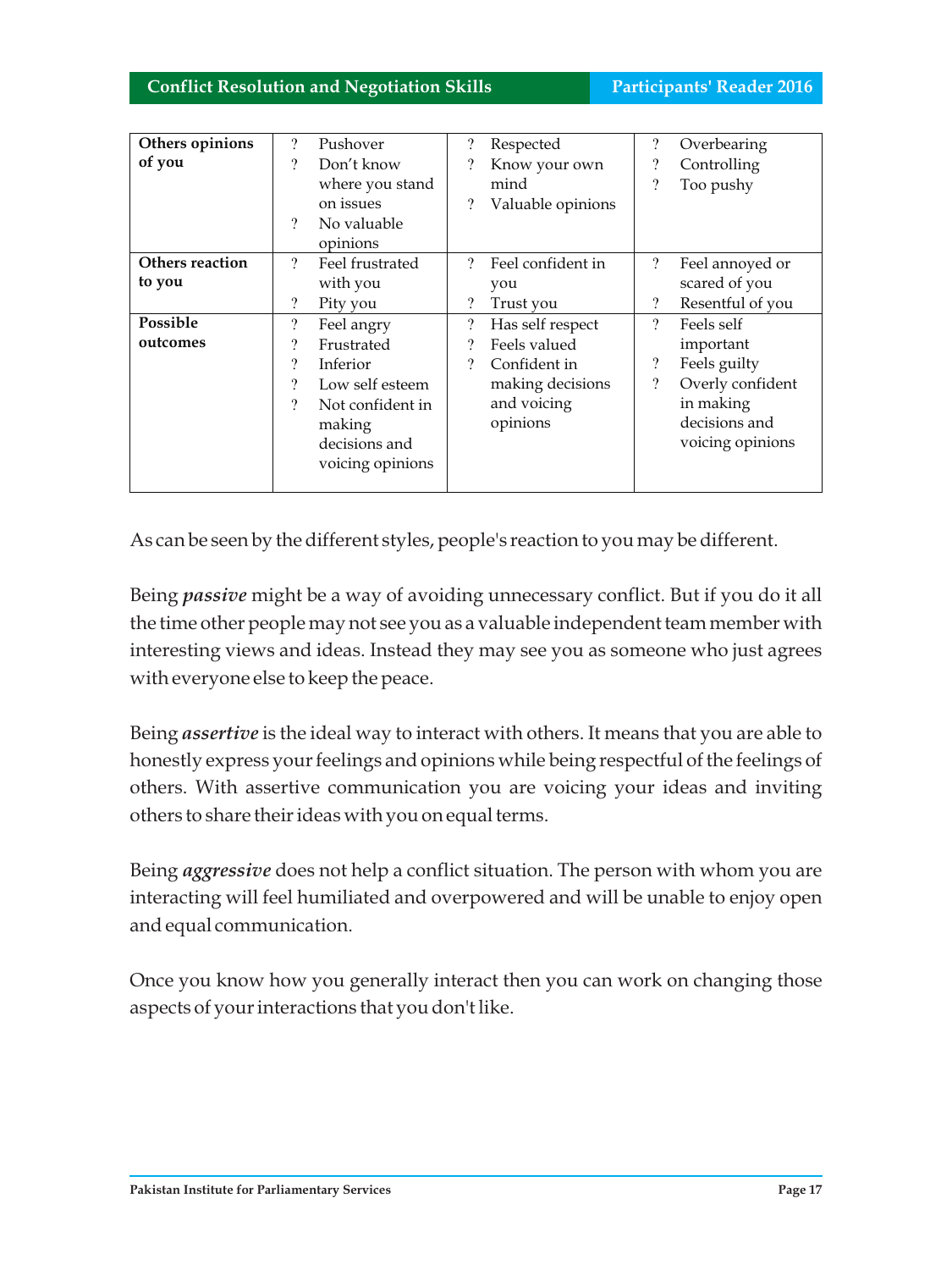## **QUESTIONS**

*1. How do people with Passive Behaviour respond to conflict?* 

*2. How do people with Assertive Behaviour respond to conflict?*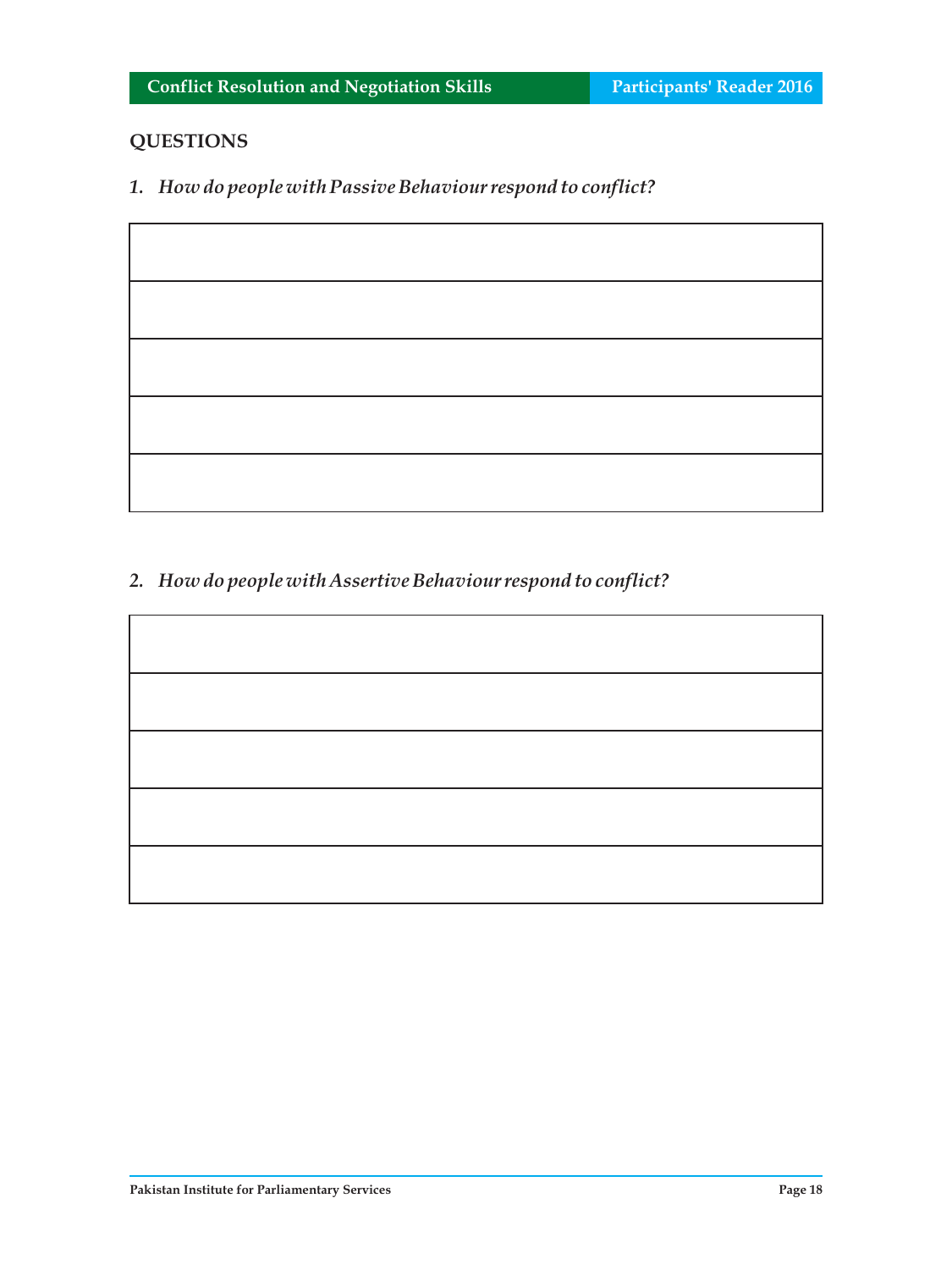*3. How do people with Aggressive Behaviour respond to conflict?*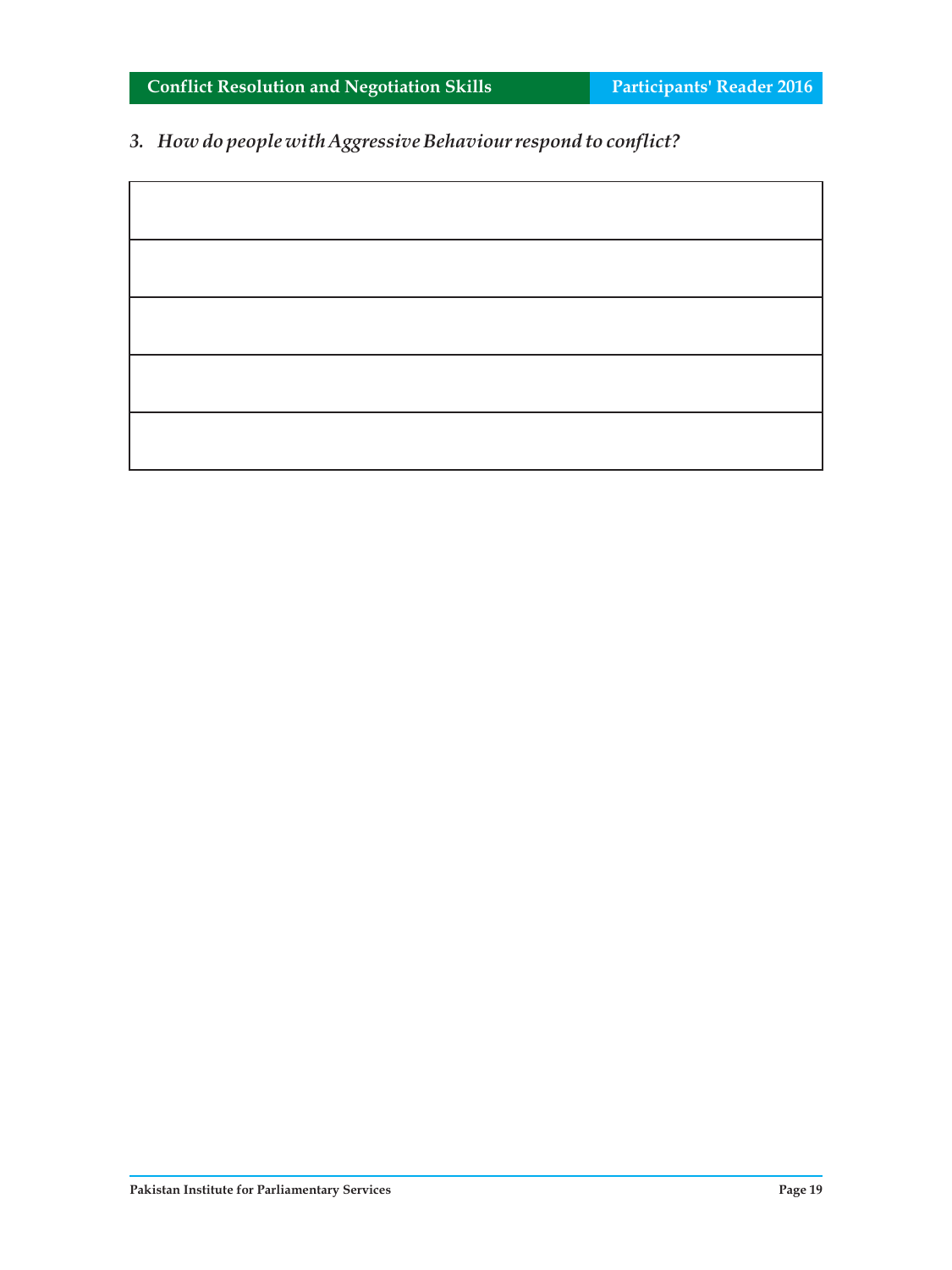

### **TEST YOUR KNOWLEDGE**

1. A conflict is a situation in which people perceive a threat primarily to their

- a. Well-being
- b. Prestige

 $\mathcal{L}_\text{max}$ 

c. Knowledge

2. Participants in conflict tend to respond on the basis of their perceptions, which is an  $\qquad \qquad \text{evaluation of the situation.}$ 

- a. Objective
- b. Irrational
- c. Incomplete

3. Our perceptions are based on our values, culture, beliefs, norms, information, experience, gender, etc.

- a. True
- b. False

4. Conflicts are, to a large extent, <u>entity</u> constructions that naturally arise as we go about managing complex and stressful projects in which we are heavily involved.

- a. Violent
- b. Unexpected
- c. Predictable

5. Conflict is often best understood by examining the consequences of various behaviours at moments in time.

- a. True
- b. False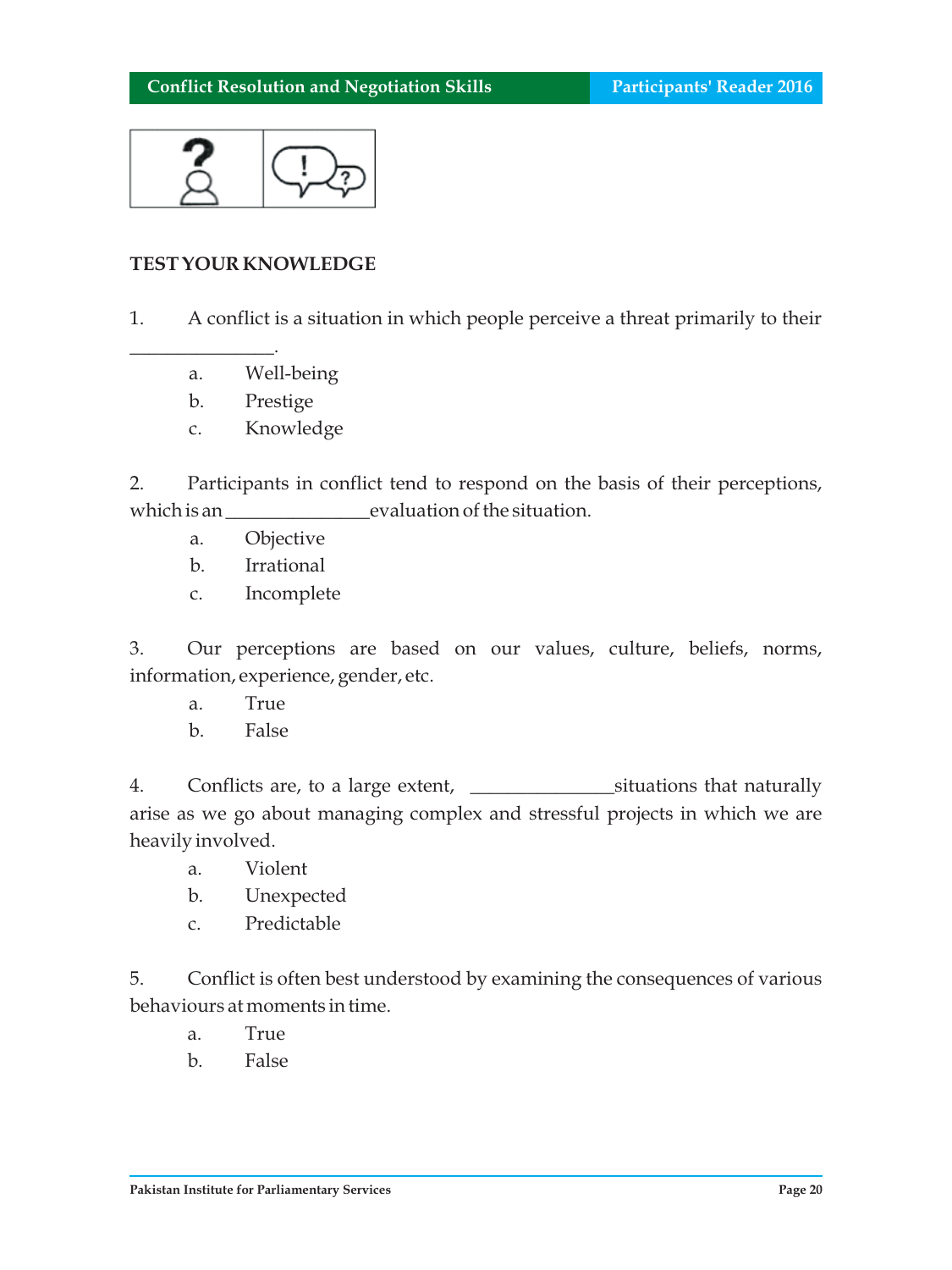6. \_\_\_\_\_\_\_\_\_\_\_\_\_\_\_\_is a style that relies on an aggressive style of communication and the exercise of coercive power.

- a. Compromising
- b. Avoiding
- c. Competing

7. **\_\_\_\_\_\_\_\_\_\_\_\_\_** ultimately leads to unexpressed views and pent-up emotions, which can fester like a cancer.

- a. Accommodating
- b. Avoiding
- c. Compromising
- 8. Collaborating is often called\_\_\_\_\_\_\_\_\_\_\_\_\_\_\_\_\_\_\_\_\_\_problem solving.
	- a. Win-Win
	- b. Win-Lose
	- c. Lose-Lose

9. If we compromise, we may feel OK about the outcome, but still harbour resentments in the future.

- a. True
- b. False
- 10. Emotional responses are the feelings we experience in conflict, ranging from
	- a. Gratitude to Appreciation
	- b. Patience to Humility
	- c. Anger to Despair
- 11. Self-talk helps us understand our cognitive responses.
	- a. True
	- b. False
- 12. Which is not a physical response to conflict?
	- a. Bodily Tension
	- b. Increased Perspiration
	- c. Laughter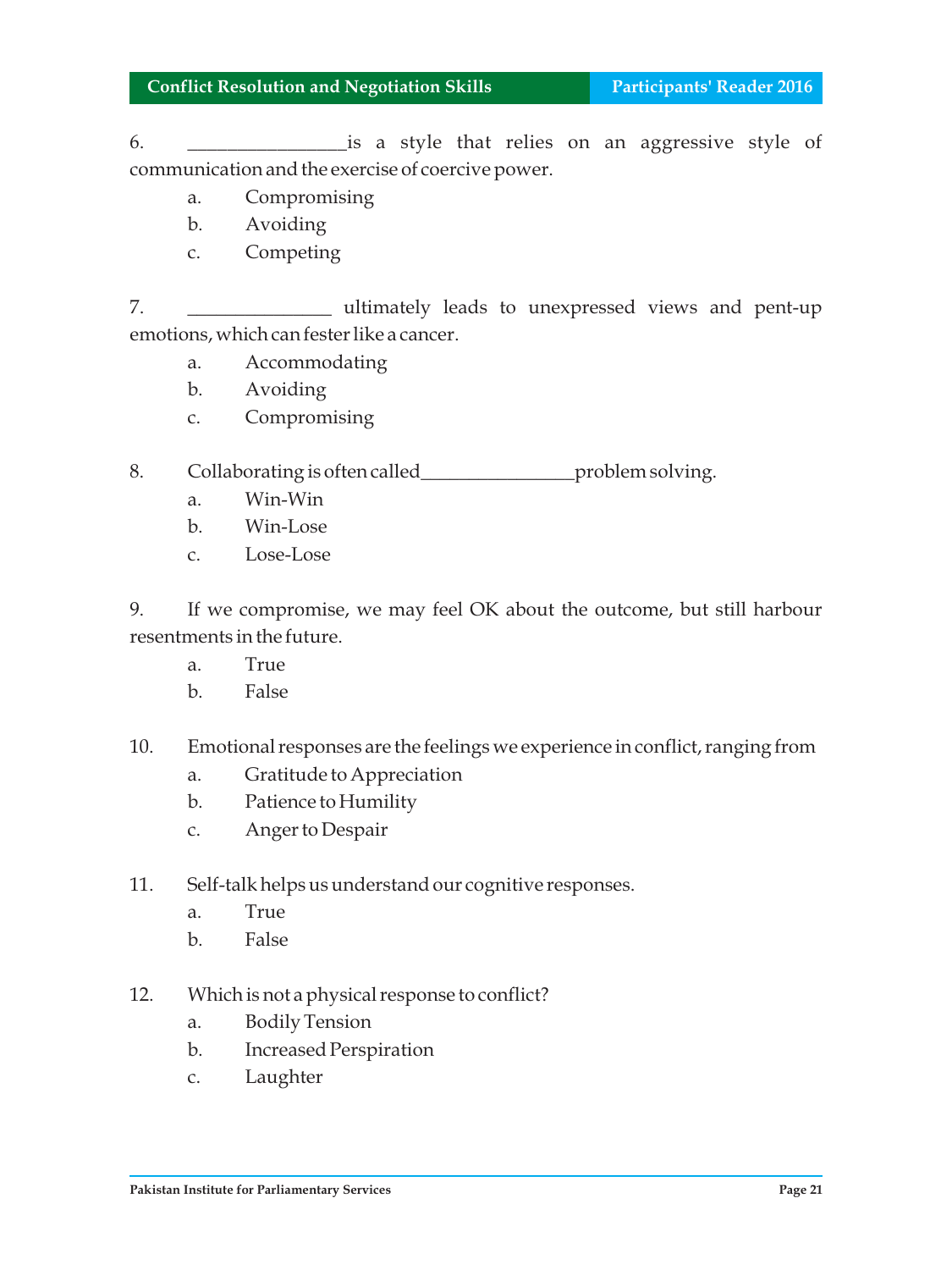13. **the art of the set of the way we have learnt to respond to people,** things and situations.

- a. Values
- b. Beliefs
- c. Attitudes

14. Conflict can arise when something we value is threatened. This situation is more or less similar to when we experience

- a. Anger
- b. Fear
- c. Depression

15. Wanting different things may cause conflict between the parties, which means that they have different

- a. Values
- b. Beliefs
- c. Motives

16. With \_\_\_\_\_\_\_\_\_\_\_\_\_\_\_\_communication we are voicing our ideas and inviting others to share their ideas with us on equal terms.

- a. Passive
- b. Assertive
- c. Aggressive

17. When the parties are unable to express themselves or verbalize their needs, then the cause of conflict is

- a. Minimization
- b. Denial
- c. Poor Communication

18. Executive competition for resources and top positions is an example of Conflict.

- a. Organizational
- b. Personal
- c. Environmental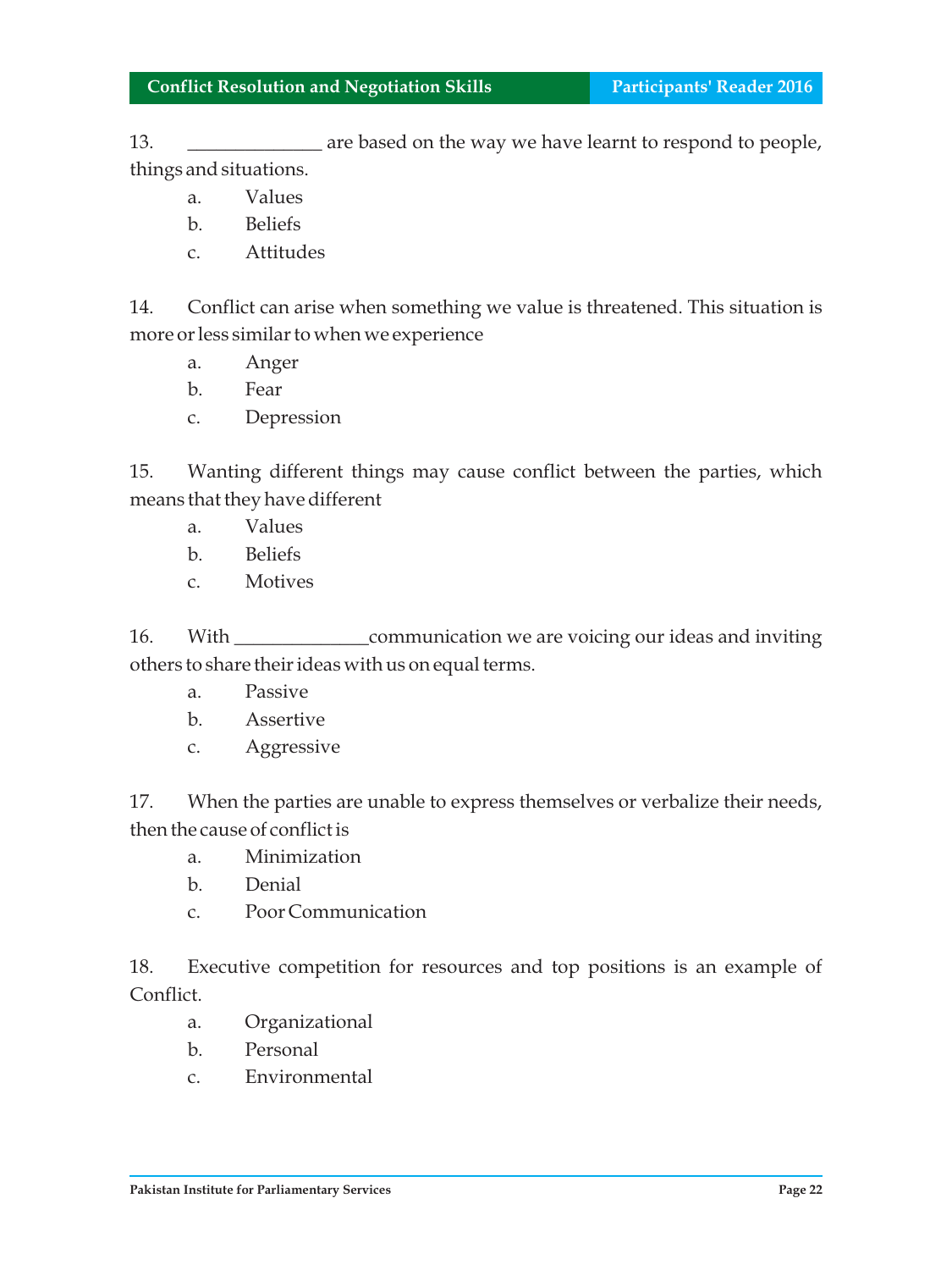- 19. Which is not an example of International Conflict?
	- a. The Cold War
	- b. War against terrorism
	- c. Civil Wars
- 20. Interpersonal Conflict is
	- a. Within oneself
	- b. With another person
	- c. With the environment or society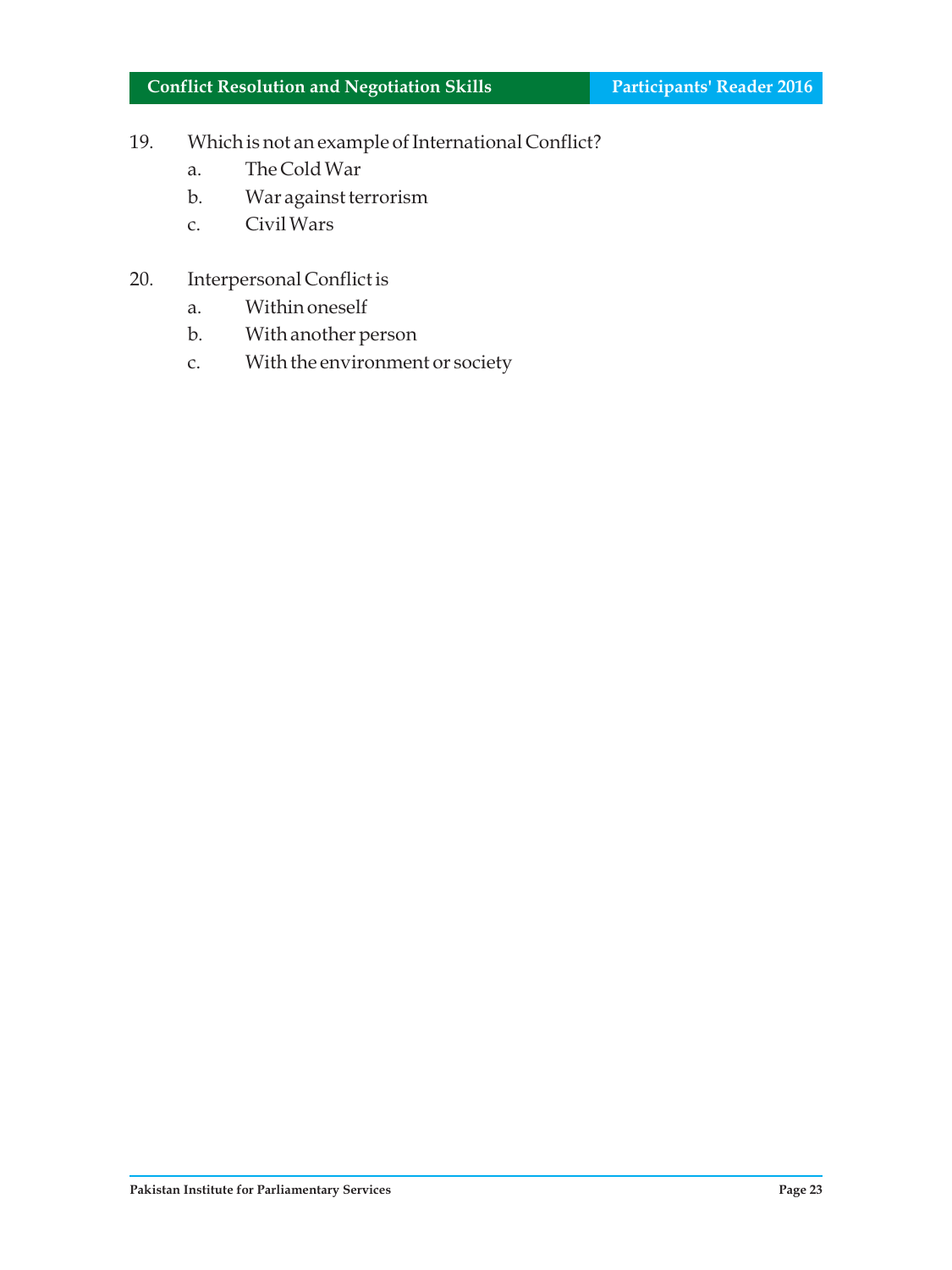# **ACTIVITY CONFLICT IN YOUR WORK ENVIRONMENT OR CONSTITUENCY** *Consider your own work environment or constituency for a moment:*

 $\bullet$  What are some key conflicts in your workplace or constituency?

<sup>l</sup>**When do these conflicts normally tend to occur?**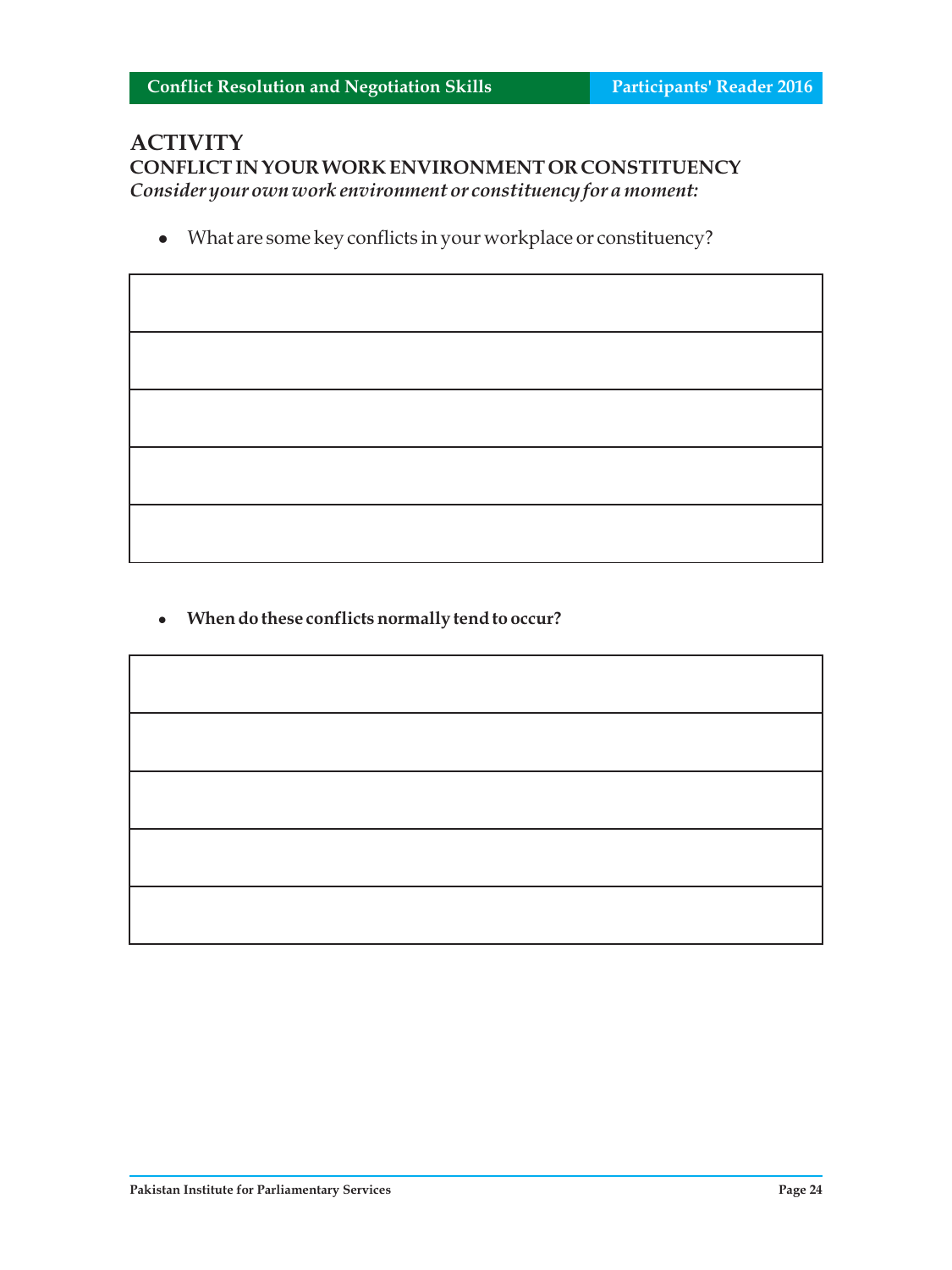$\bullet$  How do people respond to these conflicts as they arise?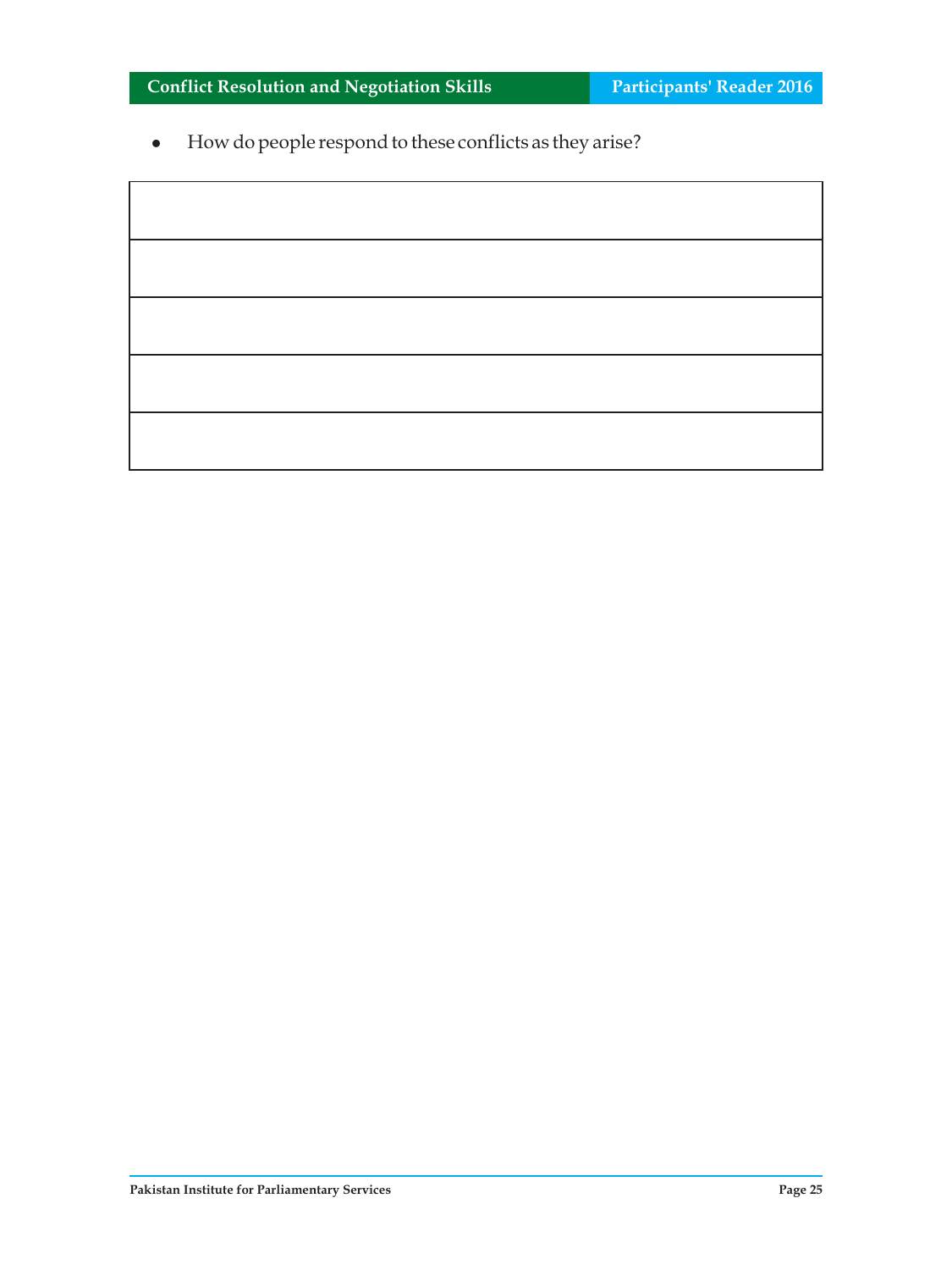# **Session 3** *Stages of Conflict*

| <b>OBJECTIVES</b>   By the end of this session, participants will                                        |
|----------------------------------------------------------------------------------------------------------|
| be able to:<br>• Describe the different stages of Conflict<br>• Assess the stage that the Conflict is in |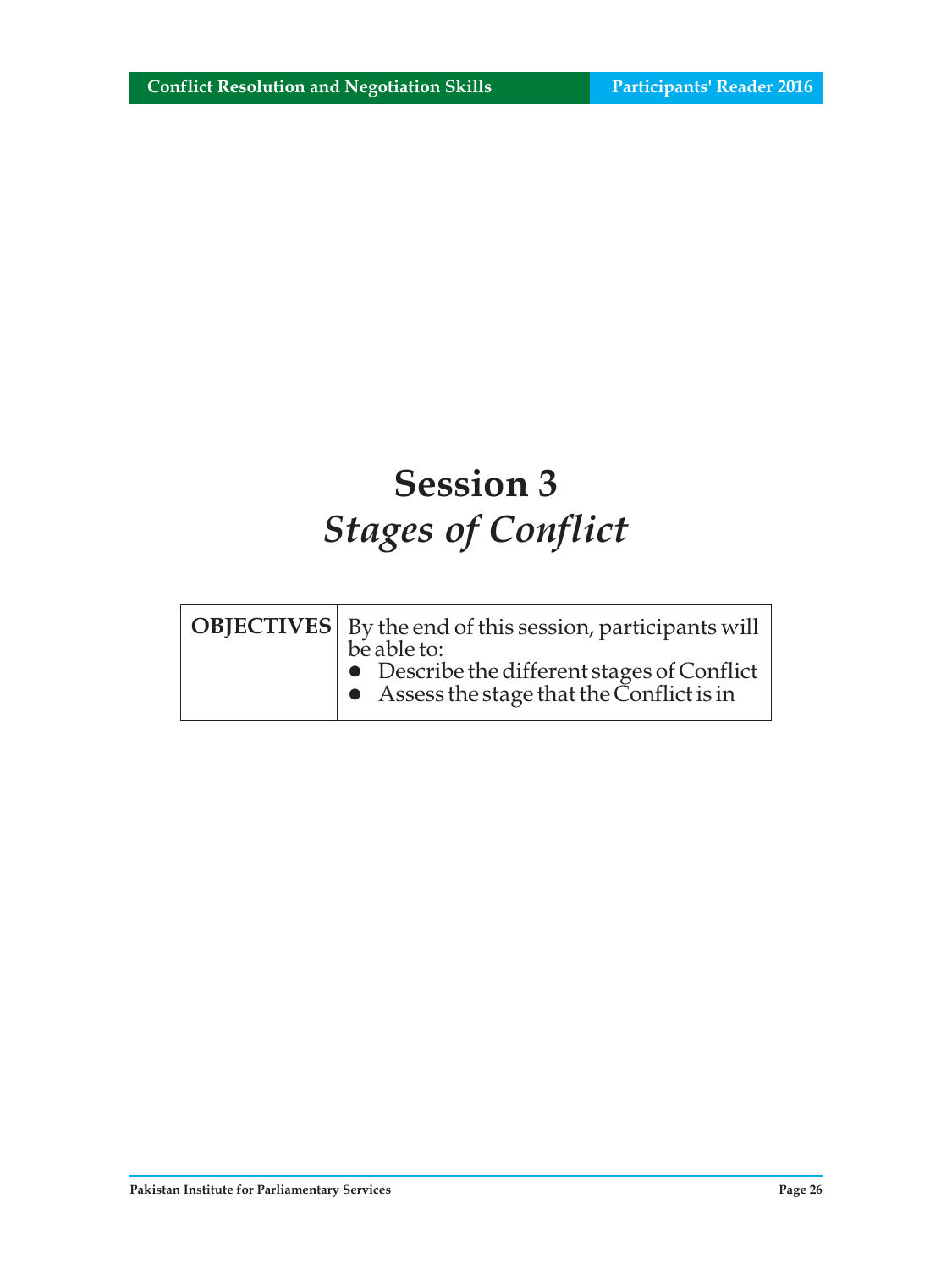

# **STAGES OF CONFLICT**

(Source: Adapted from Louis Kriesberg's Stages of Conflict, Beyond Intractability: A Knowledge Base on More Constructive Approaches to Destructive Conflict, http://www.beyondintractability.org/action/essays.jsp?nid=2075)

Most conflicts go through a series of stages, which may or may not occur in order. They start as latent conflict. They then emerge, escalate, de-escalate and are resolved-sometimes permanently, sometimes temporarily until they emerge or escalate again.

## **1. Latent Conflict Stage**

In this stage, there are deep value differences, conflicting goals or significant injustice, which lie dormant and will potentially lead to an active conflict.

## **2. Conflict Emergence Stage**

The significant tensions or grievances that have persisted over long periods of time result in a noticeable conflict.

## **3. Escalation and Institutionalization Stages**

When a conflict reaches the escalation phase, it intensifies quickly. Escalating conflicts can turn into a spiral with each side continually provoking each other to raise the stakes, making the conflict more and more destructive.

# **4. Failed Peacemaking Efforts Stage**

The repeated failure to negotiate an end to a conflict confirms its intractability. Often these failures discourage new attempts and create a burden of mistrust to be overcome. Consequently, the struggle continues.

# **5. Hurting Stalemate Stage**

Once conflicts escalate for a while, the parties often reach a stalemate, neither party can win, but neither party wants to back down. At this stage, the parties have two options, continue to bleed each other dry or look towards resolution.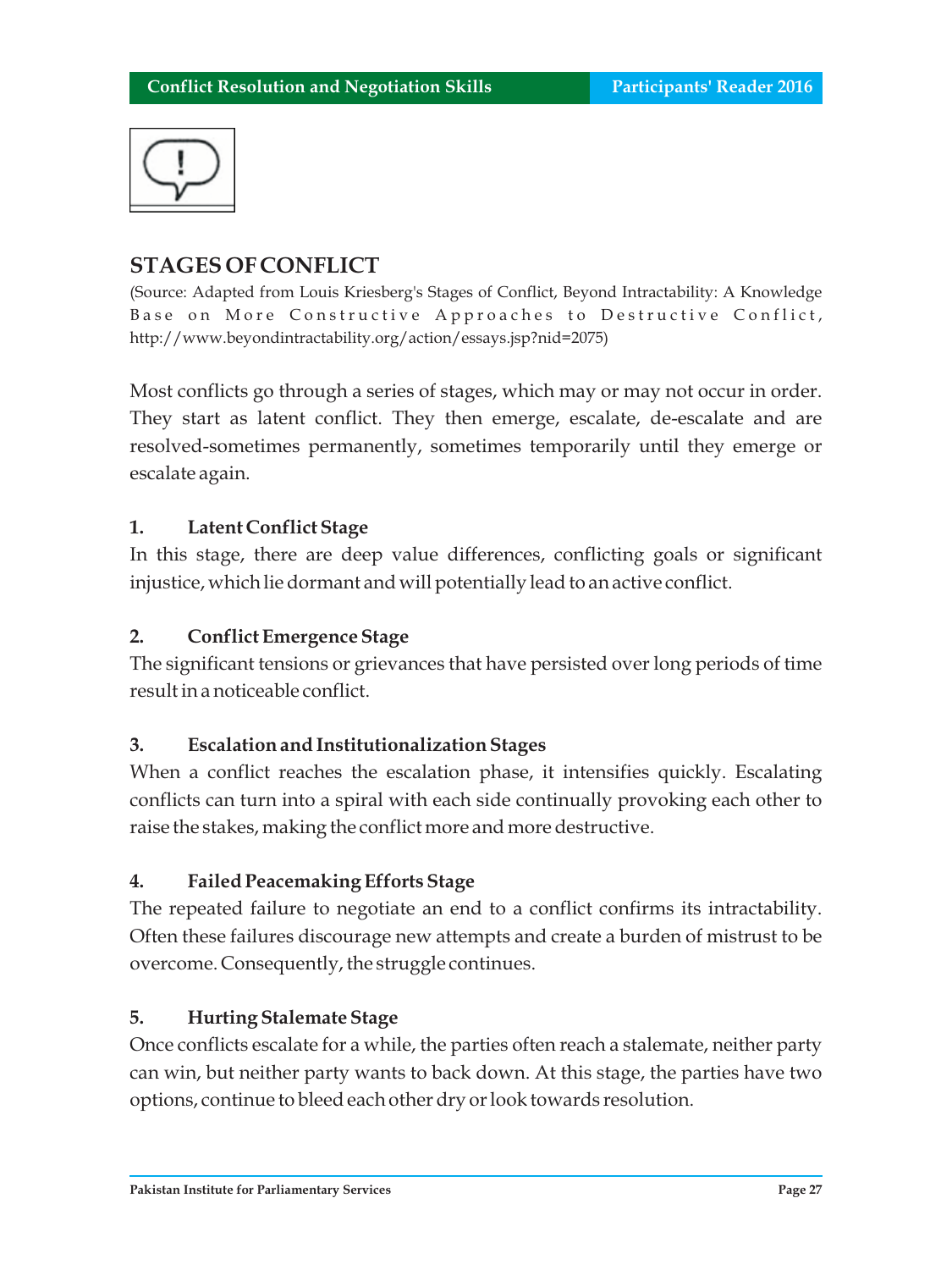## **6. De-escalation Stage**

Conflicts do not escalate indefinitely. Eventually, they reverse direction, decreasing in intensity until they are forgotten or resolved.

## **7. Negotiation Stage**

In the negotiation stage, parties search for mutually beneficial ways of resolving their conflict. This stage must be timed and executed very carefully in order to avoid a return to the escalation stage.

## **8. Settlement Stage**

The settlement stage marks the end of the active conflict.

## **9. Peace building and Reconciliation Stage**

In long-running inter-group conflicts, after successful negotiation, peace building and reconciliation are necessary to prevent a return to the conflict. In this stage, disputants begin to heal and to rebuild relationships, slowly putting their society back together.

## **LEVELS OF CONFLICT**

*(Source: The Resolving Conflict Pocketbook by Max A Eggert and Wendy Falzon, Management Pocketbooks Ltd, 2004, Hampshire, UK)*

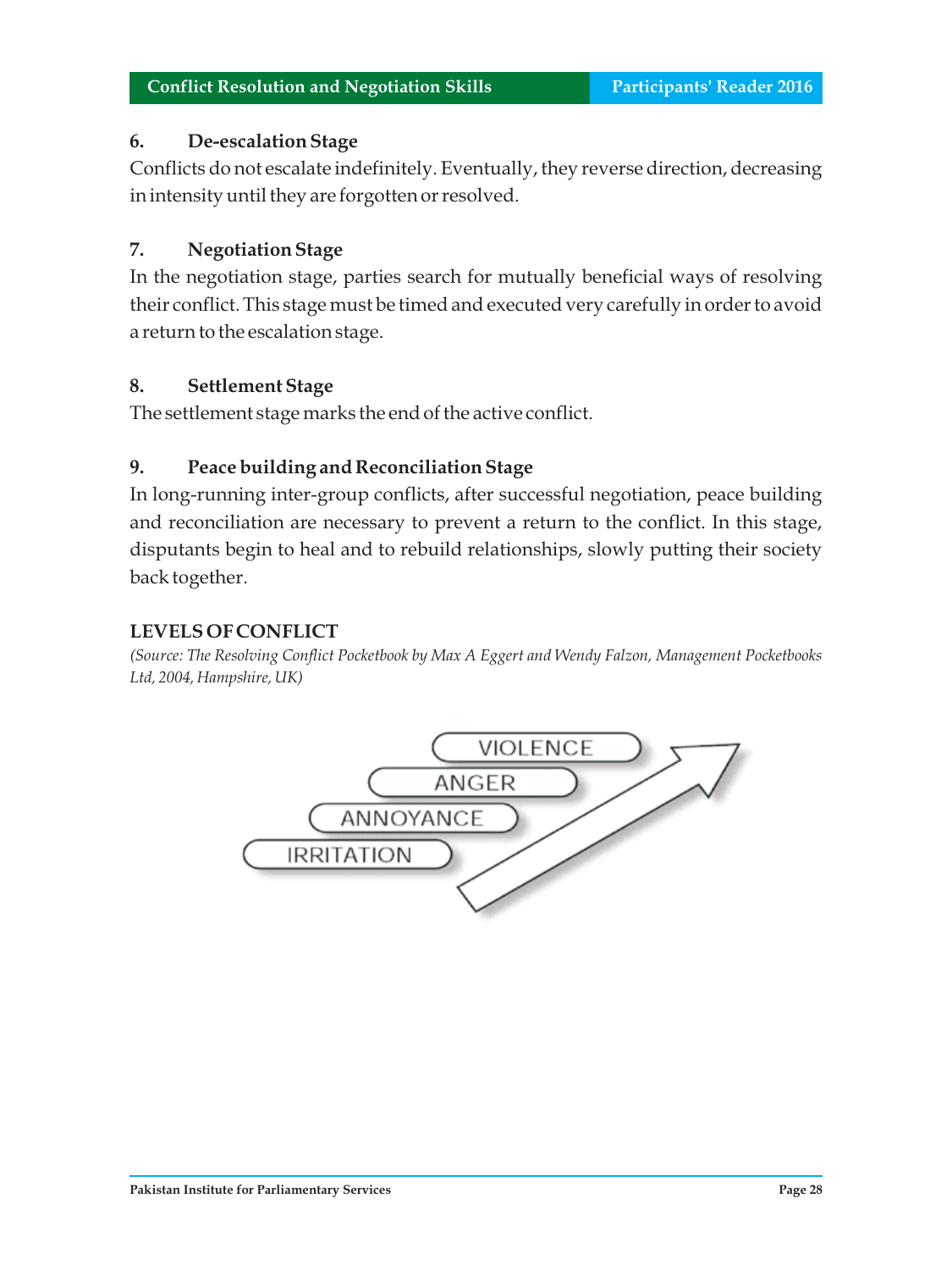

# *QUIZ*

*1. Give an example of conflicting goals:* 

*2. Give an example of differing values:* 

*3. What factors tend to escalate conflicts?* 

*4. Why do peacemaking efforts fail most of the time?*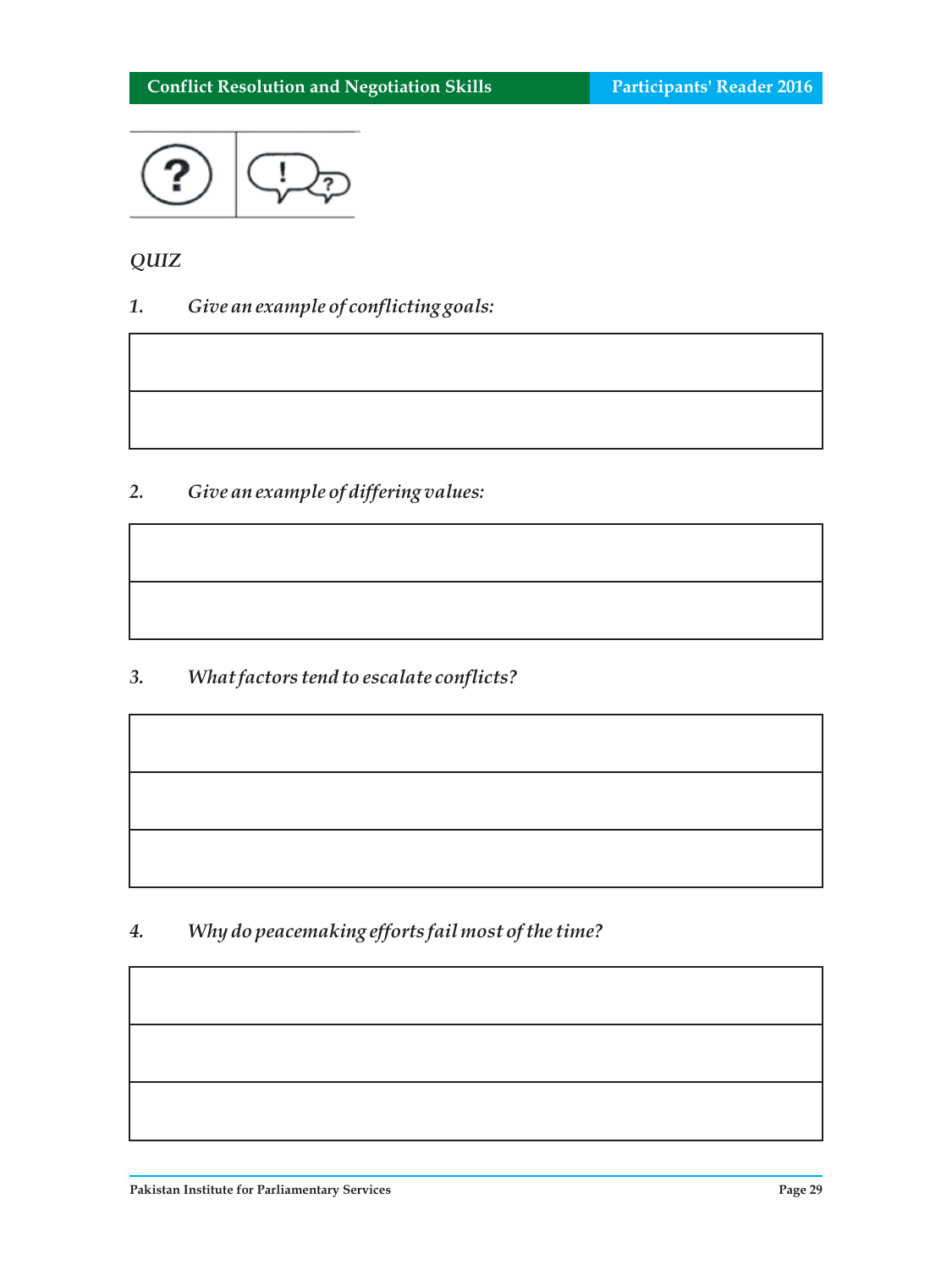## *5. What do you think are the consequences of not resolving conflicts?*

# *6. What happens when neither party can win nor wants to back down?*

# *7. When do conflicts reverse direction?*

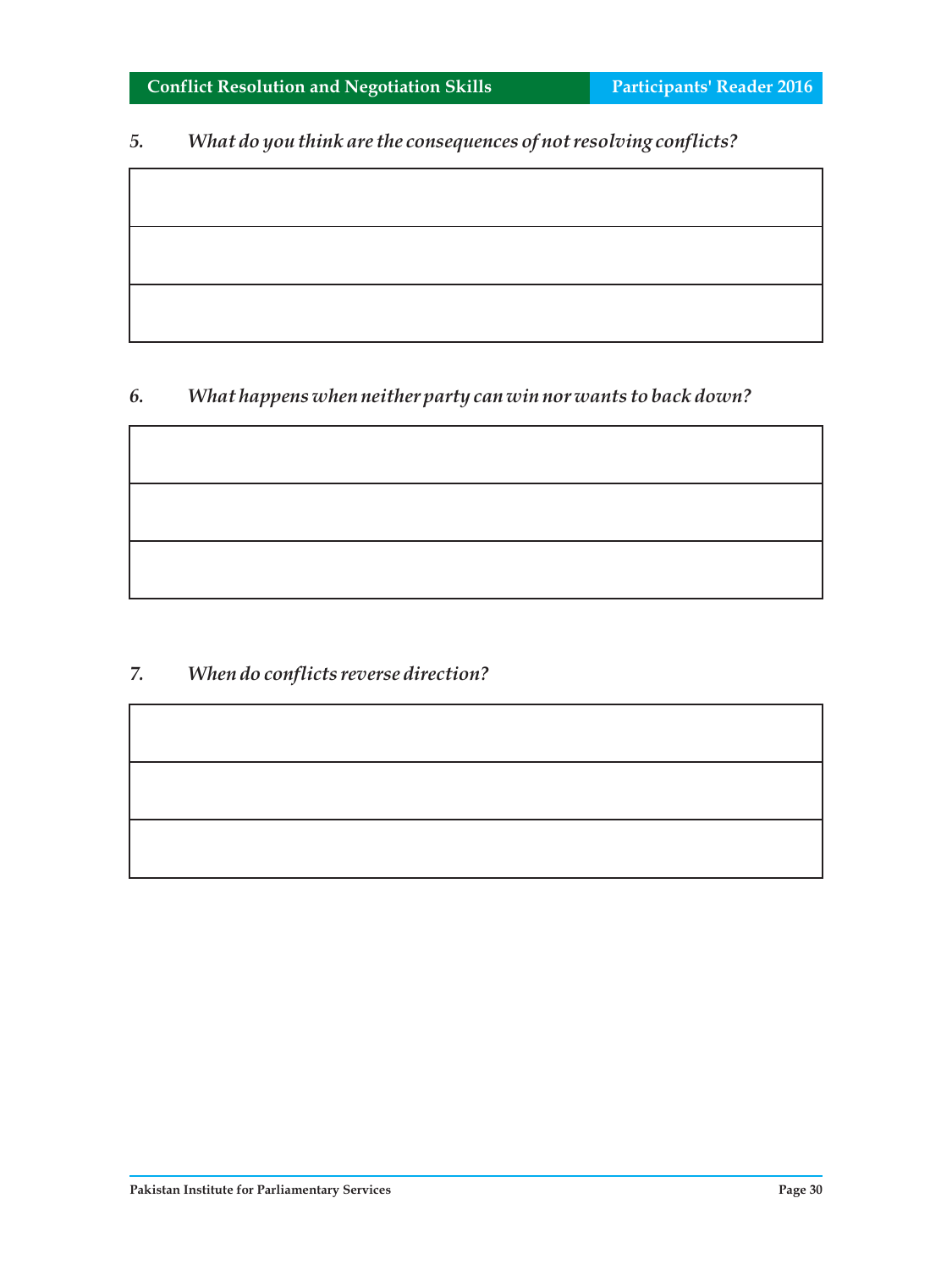# *8. What is the purpose of the negotiation stage?*

# *9. What factors can prevent conflicts from resurfacing?*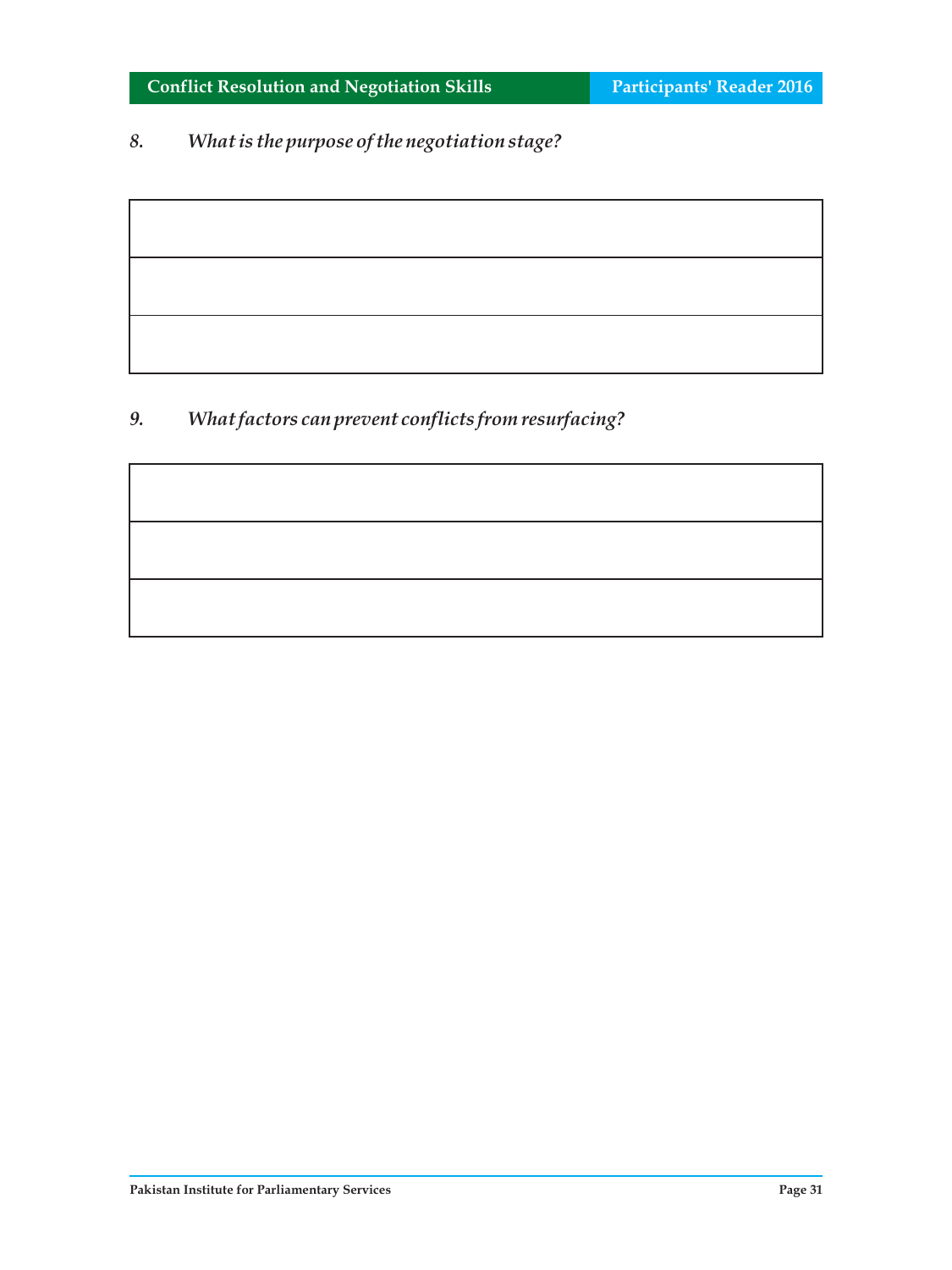# **Session 4** *Managing Conflict*

| <b>OBJECTIVES</b>   By the end of this session, participants<br>will be able to:          |  |  |
|-------------------------------------------------------------------------------------------|--|--|
| • Discuss the importance of conflict<br>resolution                                        |  |  |
| • Describe the basic requirements for<br>dealing with conflict                            |  |  |
| • Appreciate the role of multi-track                                                      |  |  |
| diplomacy in managing conflict<br>• Apply time testing strategies to resolve<br>conflicts |  |  |
| • Prevent critical mistakes in conflict<br>resolution                                     |  |  |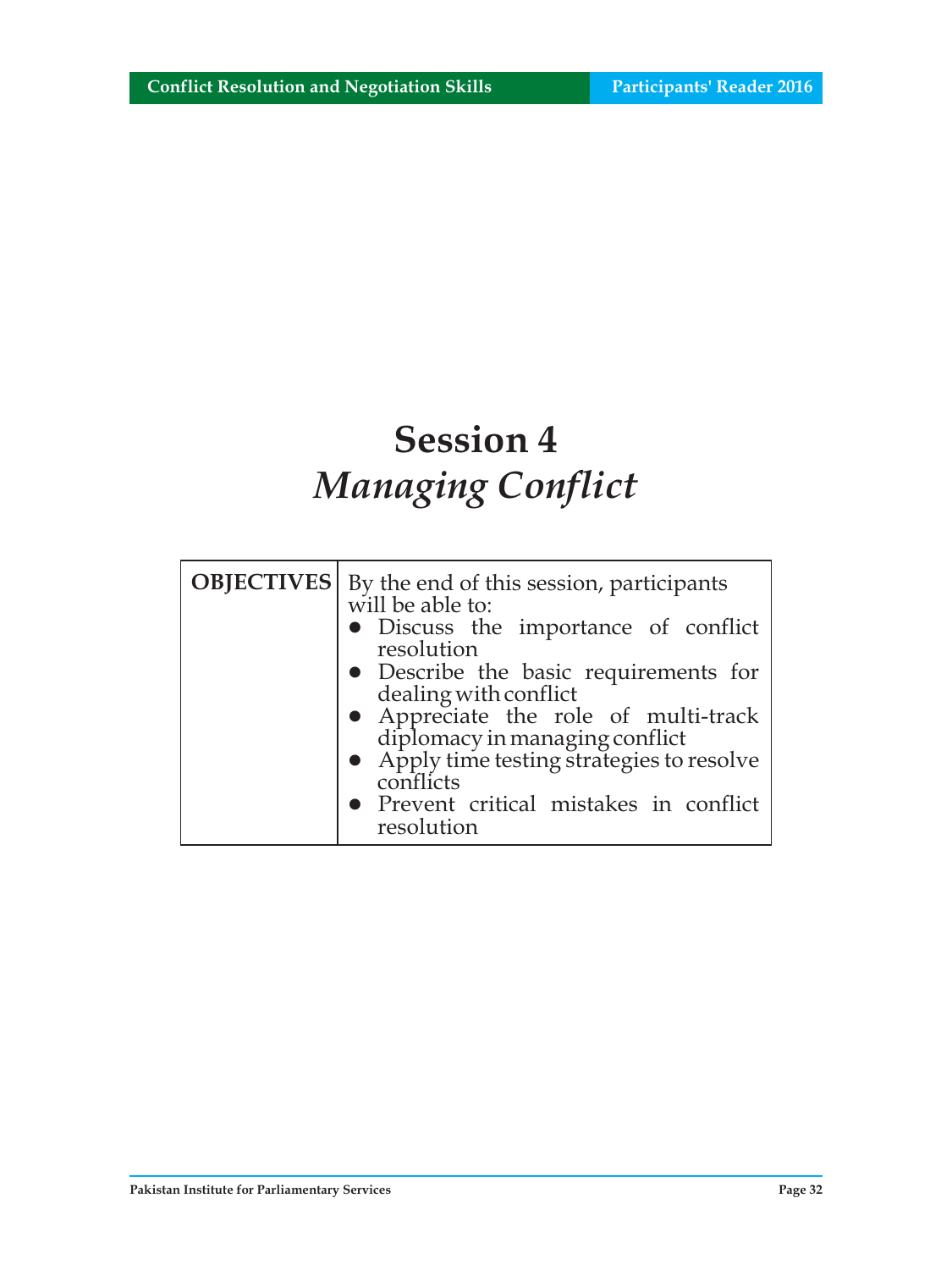

# **SMALL GROUP DISCUSSION IMPORTANCE OF CONFLICT RESOLUTION**

Discuss the following in your group for the next 15 minutes:

Why do we need to engage in conflict resolution?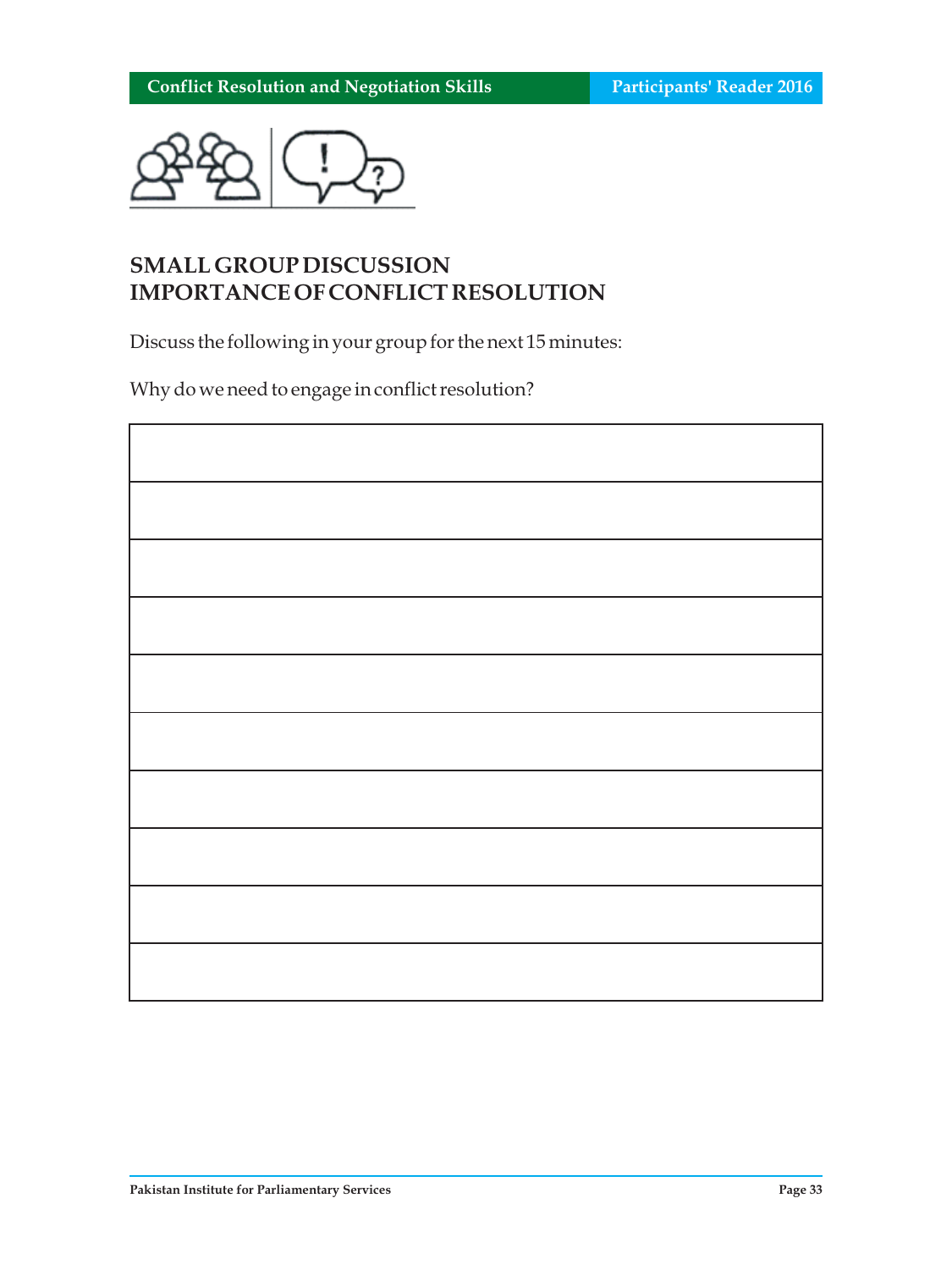

# **BASIC REQUIREMENTS FOR DEALING WITH CONFLICT**

(Source: Conflict and Conflict Resolution - Healthy Outlooks Magazine, http://www.westone.wa.gov.au/toolbox7/health/shared/resources/mag/conflict.htm)

There are a number of ways you can handle conflict. Here are some techniques that can be useful for handling conflict situations at work.

#### **Identify the stage that the conflict is in**

- In the early stages of conflict, people have disagreements and grumble at each other, but get over it quickly. There can be an atmosphere of tension.
- l In the middle stages of conflict, people don't get over problems quite so quickly. The tension starts to build and people may start to become openly upset with each other.
- In the late stages of conflict, people are quite noticeably upset and tense with each other. There is a breakdown in communication.

#### **Have knowledge of the applicability of the appropriate conflict resolution style**

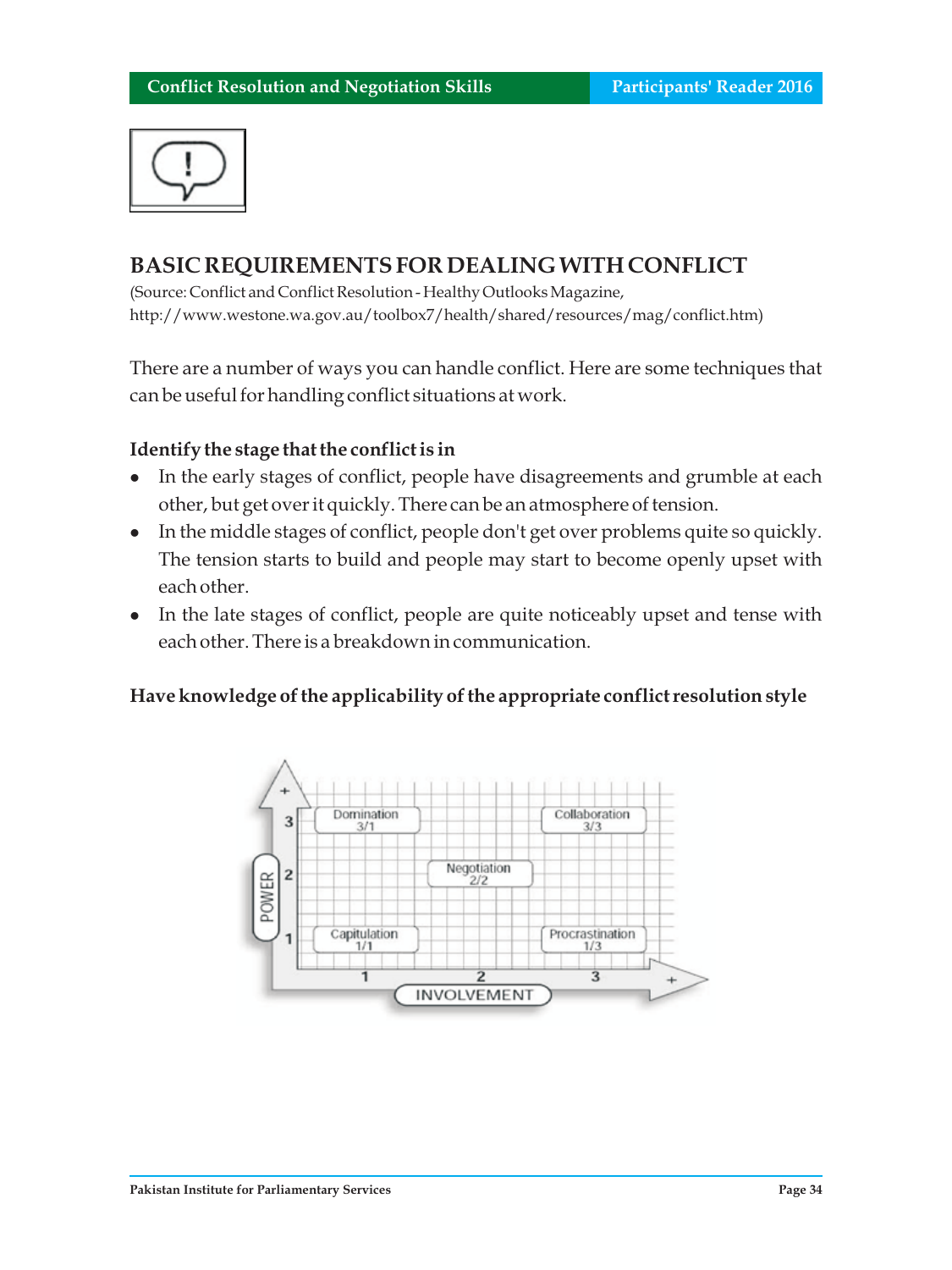# **STYLES OF CONFLICT RESOLUTION**

(Source: The Resolving Conflict Pocketbook by Max A Eggert and Wendy Falzon, Management Pocketbooks Ltd, 2004, Hampshire, UK)

#### **Talk about the conflict - get it into the open**

You need to discuss the problem. If possible, it is best to talk to the person with whom you have the conflict, but it needs to be approached in a calm, open manner so opinions can be voiced without further escalating the conflict.

#### **Use a discussion technique to come up with solutions**

Open and honest discussion helps to resolve conflict. Each person involved should be able to have their say and contribute to the discussion. Very often, conflict is caused by miscommunication where people have not given or received the message correctly.

#### **Be assertive**

Chances are, the conflict exists because people were not assertive enough to deal with the problem in the early stages.

Aggressive and dominating people only make conflict situations worse, so be assertive - speak confidently and be prepared to say what you think is right.

Don't blame others for the conflict.

## **Respect the feelings of others**

Recognize that each person involved has feelings about the situation. Let each person speak their mind. Avoid blaming others. Be flexible and willing to arrive at a solution where everyone wins reaching a solution that is acceptable for all, requires people to be flexible. This involves:

- $\bullet$  Being prepared to accept that your way might not be the best way
- l Being willing to change your opinion and ideas and not being stubborn
- Accepting that other team members might not agree with you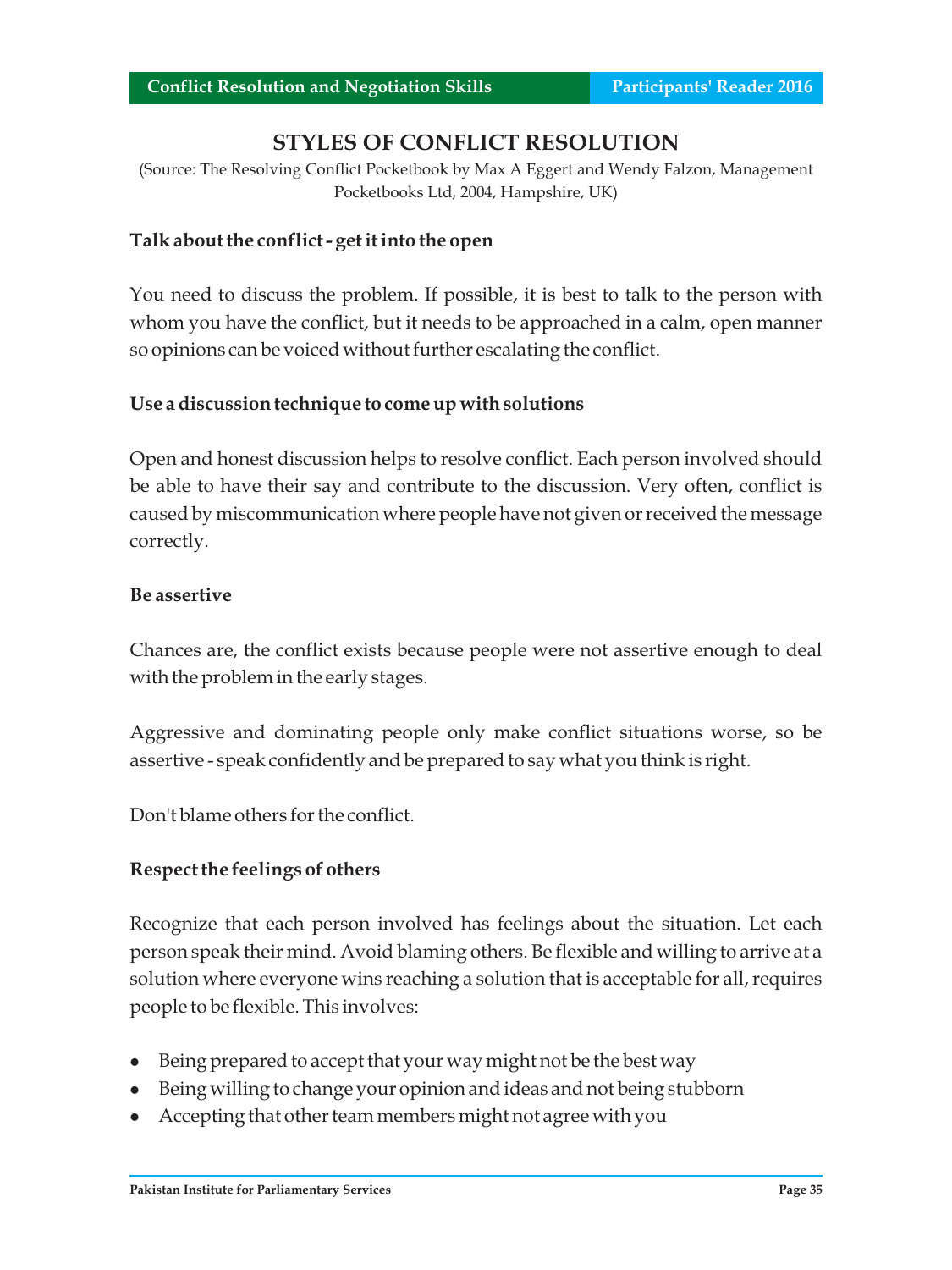- Accepting that you can't always have your own way
- l Accepting whatever is the best decision for everyone involved, not just for you.

## **Seek assistance if the conflict is causing problems**

If a problem cannot be resolved, seek assistance from your supervisor or an appropriate person in your organisation. Leaving conflict unresolved can affect your success and overall effectiveness at work.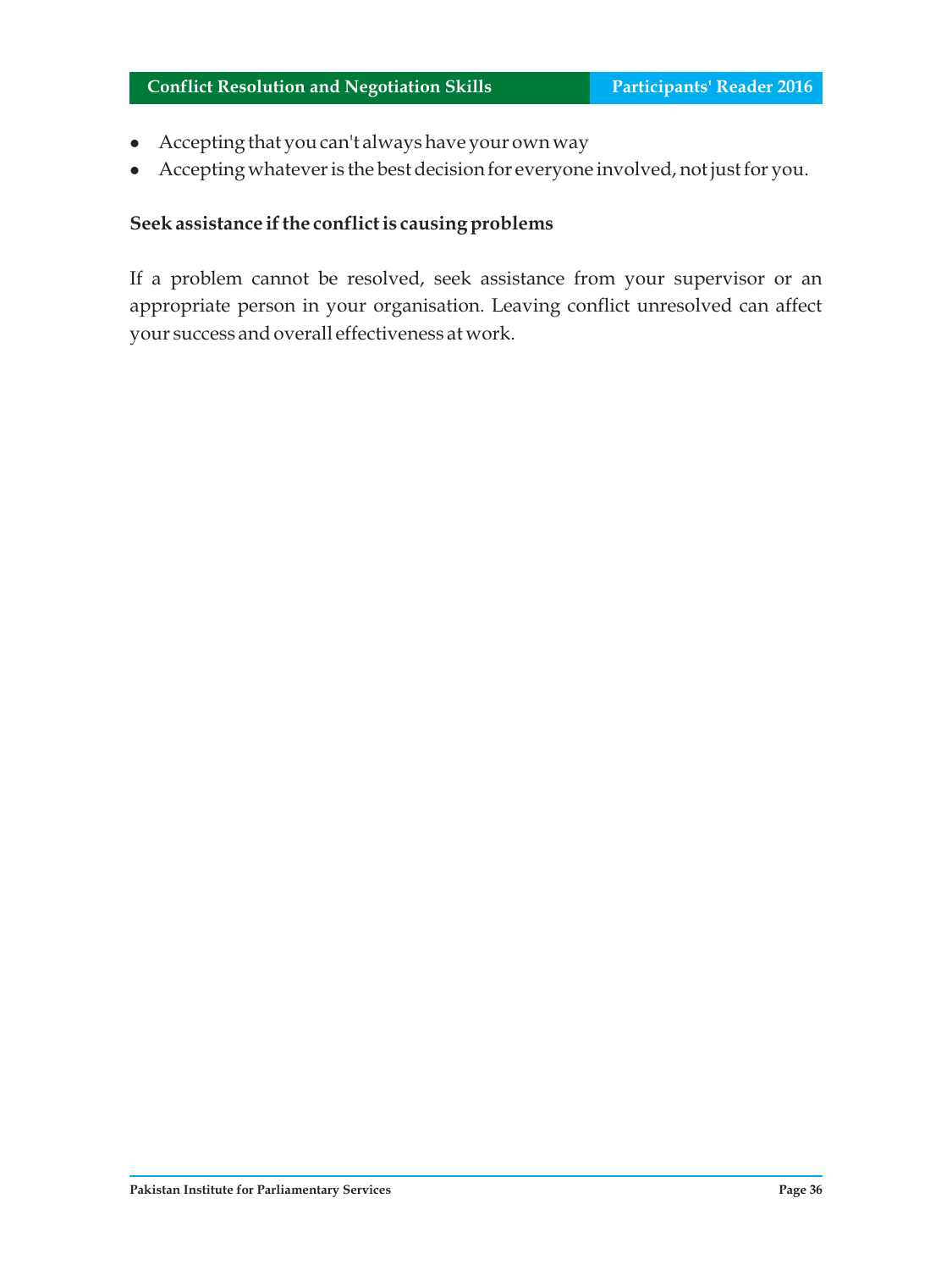# **MAJOR STRATEGIES FOR CONFLICT RESOLUTION**

(Sources:

lStrategies 1, 2, 4, 6, 7 and 8 taken from Harry Webne-Behrman's website, Academic Leadership Support,

http://www.ohrd.wisc.edu/onlinetraining/resolution/tools/outcomeid.htm

- Principled Negotiation taken from The Resolving Conflict Pocketbook by Max A Eggert and Wendy Falzon, Management Pocketbooks Ltd, 2004, Hampshire, UK
- Active Listening and Empathy taken from Conflict and Conflict Resolution Healthy Outlooks Magazine,

http://www.westone.wa.gov.au/toolbox7/health/shared/resources/mag/conflict.htm)



## **1. SELF-AWARENESS AND PERSONAL CARE**

These are essential to an effective approach to conflict management. The more we are aware of our own biases and "hot buttons," the more likely we can prepare ourselves mentally, emotionally and physically to respond in a preferred way. In addition, if we take good care of ourselves by exercising, eating properly and getting adequate sleep, then we will be able to listen well and clearly express our needs in attempting to work out a solution to the conflict. A few questions we can ask ourselves to deal with conflict situations appropriately include:

- a. What are some behaviours by other people that tend to be difficult for me to handle during conflict?
- b. How do I tend to respond when confronting such behaviours?
- c. How would I prefer to respond?
- d. How can I take good care of myself so that I can draw on that energy in times of stress?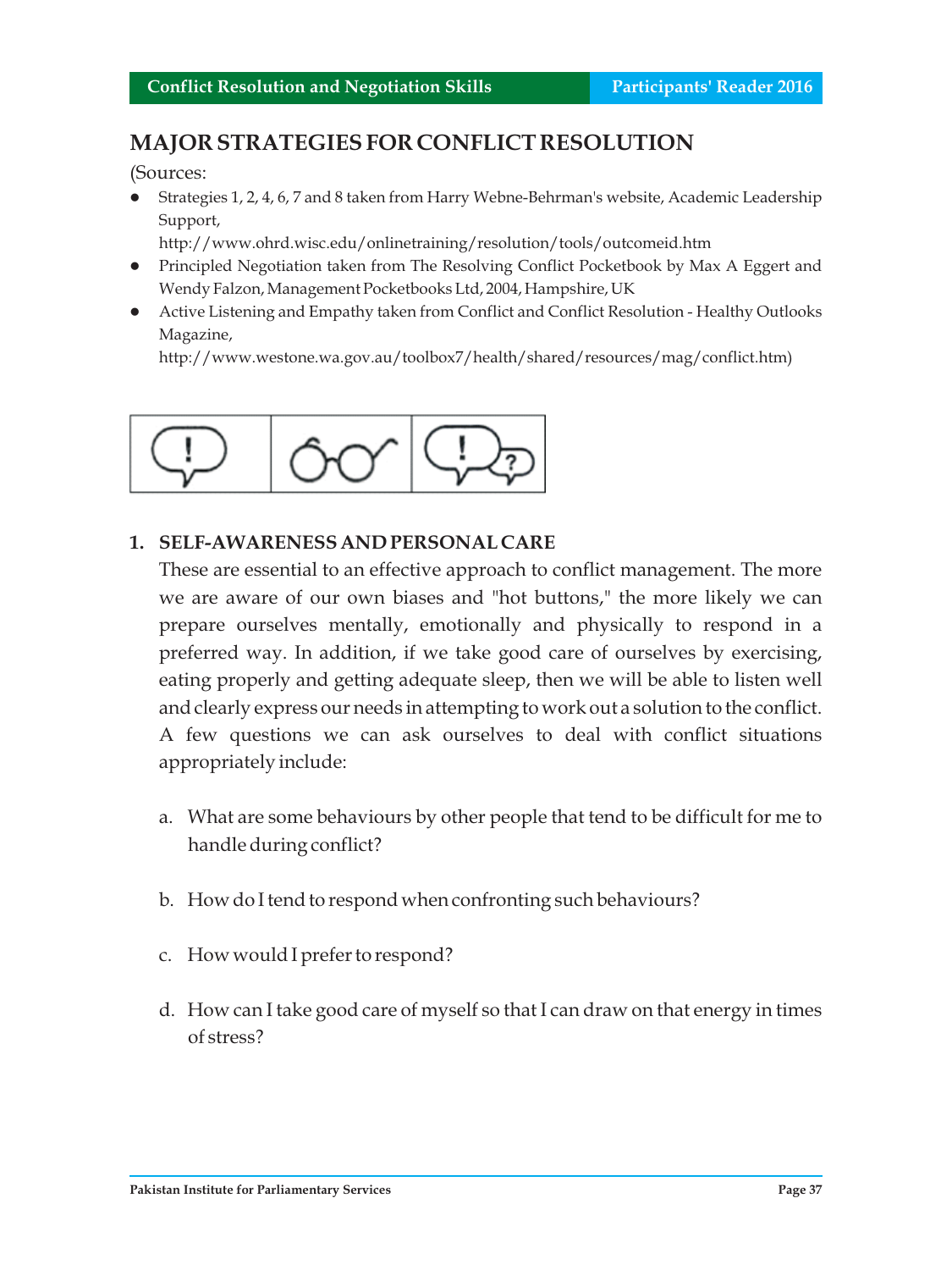e. Are there trustworthy people (friends, co-workers, supervisors) in my work or personal environment who can guide me and help me stay "on track" in these situations?

## **QUESTION**

*How are self-awareness and personal care essential to an effective approach to conflict resolution?*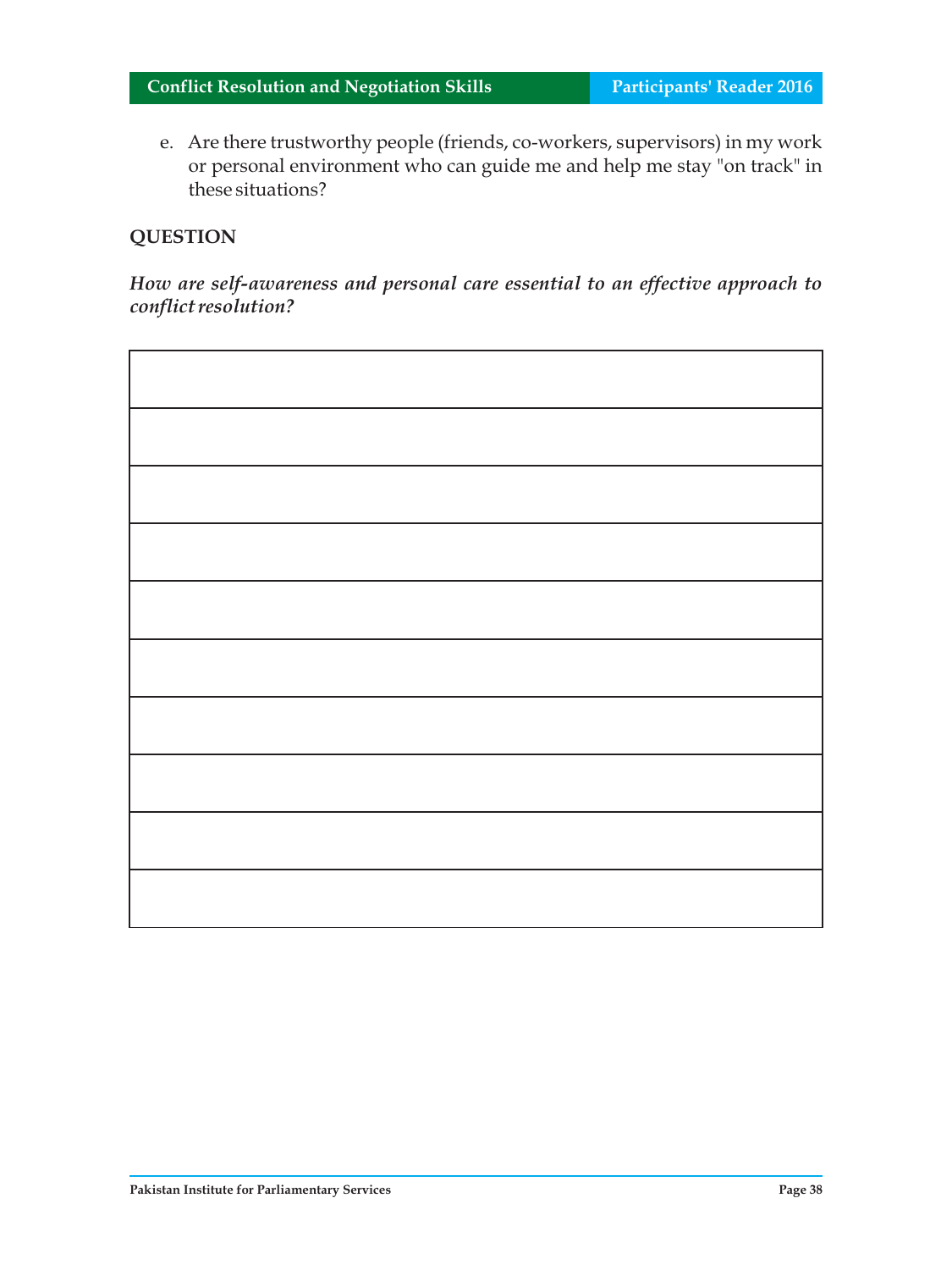

## **2. IDENTIFYING MUTUALLY ACCEPTED GROUND RULES**

"Ground rules" are statements that reflect people's best intentions regarding how they wish to treat one another in civil dialogue. They tend to be present in many positive social relationships, and they are reflected in ethical codes and "the golden rule."

Identify ground rules that work for all parties as you attempt to negotiate solutions to the conflicts before you, such as:

- <sup>l</sup>One person speaks at a time.
- We will make a sincere commitment to listen to one another, to try to understand the other person's point of view before responding.
- What we discuss together will be kept in confidence, unless there is explicit agreement regarding who needs to know further information.
- We agree to talk directly with the person with whom there are concerns, and not seek to involve others in "gossip" or "alliance building."
- We agree to try our hardest and trust that others are doing the same within the group.
- We agree to attack the issues, not the people with whom we disagree.

# **3. IDENTIFYING SAFE SPACE AND APPROPRIATE TIME FOR NEGOTIATION**

#### **Safe Space**

In order to have a constructive conversation, people generally need to feel that they are in a "safe place," --a place where they can take the risks involved in honest communication about meaningful issues.

If possible, identify a private, neutral room in which to hold your conversation, preferably a space that isn't "owned" by one person or the other.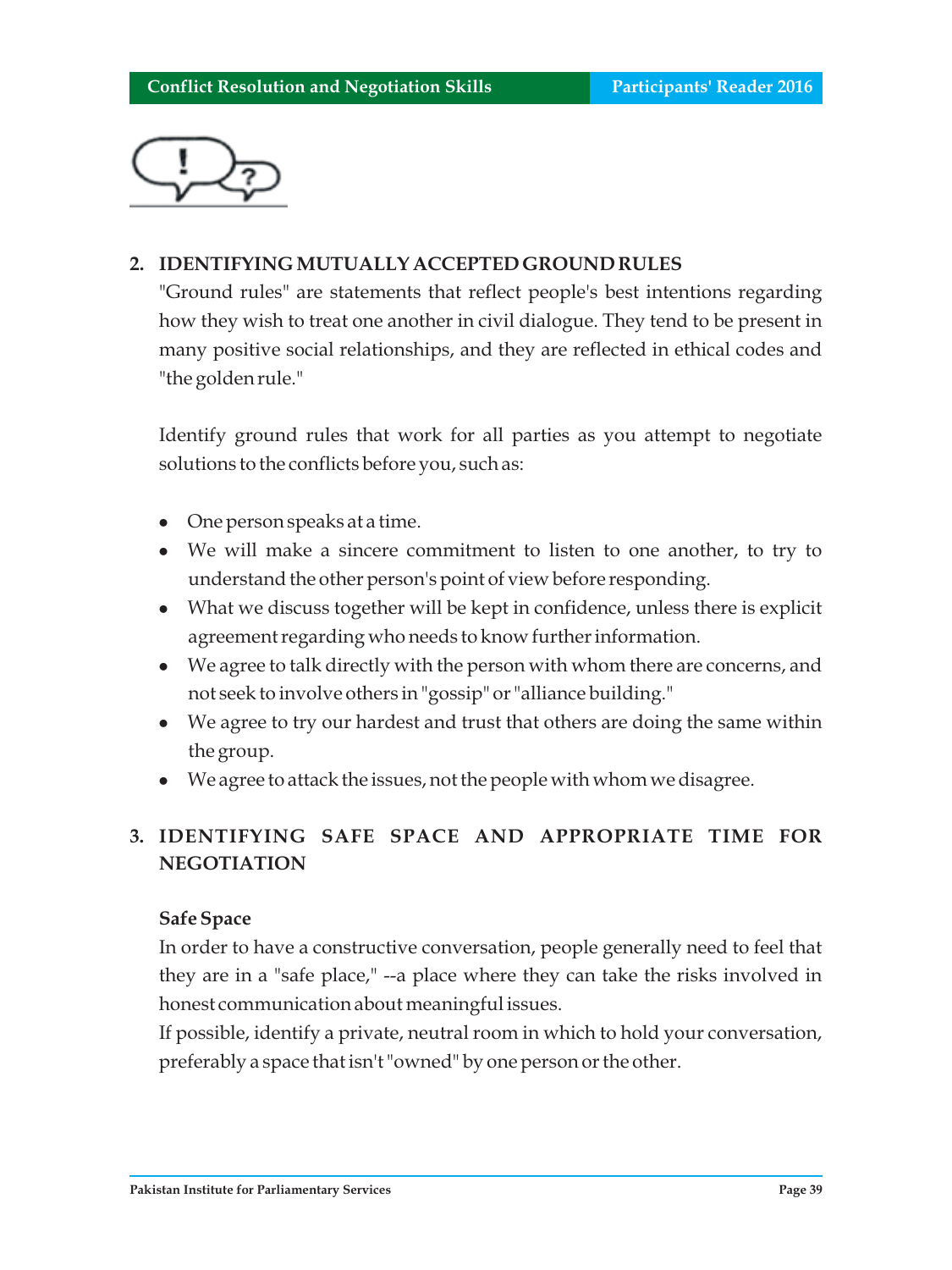## **Appropriate Time**

Be sure that the time is also acceptable and appropriate. Do not try to negotiate a complex agreement in fifteen minutes! If time is limited, agree on a scope for this discussion and then set up an opportunity for follow-up. You might say, "Let's get started in the brief time we have available and then get together again."



**4. HARVARD NEGOTIATION APPROACH: PRINCIPLED NEGOTIATION** One of the most pervasive ideas about dispute resolution to emerge in recent years is the interest-based approach to negotiations advocated by the Harvard Negotiation Project book, Getting to Yes. It is a reference book written by Fisher, Ury and Patton that describes the principled negotiation (win-win negotiation) as a preferred alternative to positional bargaining.

Principled negotiation suggests that it is the agreement between the parties that counts and is important because it is founded on the mutual respect the parties have for one another.

When the parties can agree on the principles in a situation or on what is fair and what is right, then agreements come quickly and a win/win solution becomes possible. These are the steps suggested by Fisher and Ury:

**Step 1:** Don't take a position. To do so only leads to argument and causes difficulties with the other side, who will be forced to take a counter-position in response to yours?

**Step 2:** Separate the people from the problem. This prevents you attacking the opposition and holding them responsible for the situation. This minimizes difficulties caused by ego and status. It also helps to reduce emotions and mutual blame.

**Step 3:** Focus on interests. This moves the argument away from positions and towards solutions. By asking why? you can understand what is really wanted.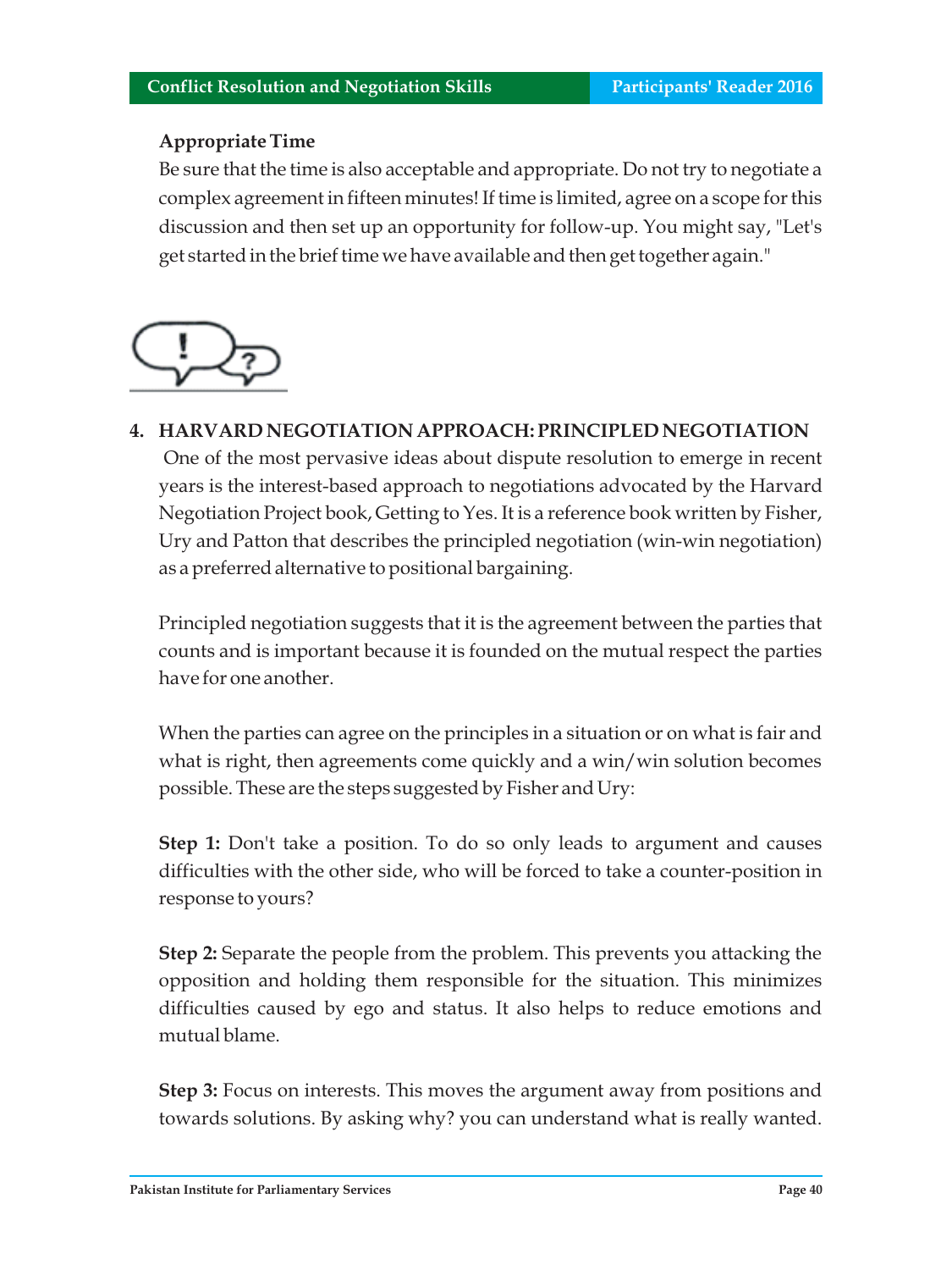In this way you can put the problem before your preferred solution, and you can continue to be hard on the problem but soft on the people involved.

#### **BATNA**

The best alternative to a negotiated agreement (BATNA for short) was developed, once again, by Ury and Fisher in order to help assess an offer. A BATNA helps to measure a proposal against a realistic alternative. With a BATNA you review what would happen if you did not get an agreement.

Basically, the better your alternatives to what is being offered, the stronger your position. Conversely, the fewer attractive alternative options you have, the less power you have.

## **A PROCESS FOR BATNAS**

**Step 1:** If you fail to agree, list all the options available to you. Take the best options and make them as realistic as possible. Work out what you have to do to make your short list possible.

**Step 2:** Put as many of your options as possible into effect.

**Step 3:** Assess all or any offers that you have. If they are an improvement on your BATNA then accept; if not, try and improve the offer and if this fails then fall back on your BATNA.

**Step 4:** Invent options for mutual gain. Here the more possible solutions you have the better, as this strategy broadens opportunities for both sides. Look for mutual gain and dovetail differing interests.

**Step 5:** Insist on objective criteria. Going for external standards avoids both ego and position stances. Take the view that you only want to do that which is right. Each difficulty is framed as an agreed search for objective criteria. In this way you do not yield to pressure but only to principle.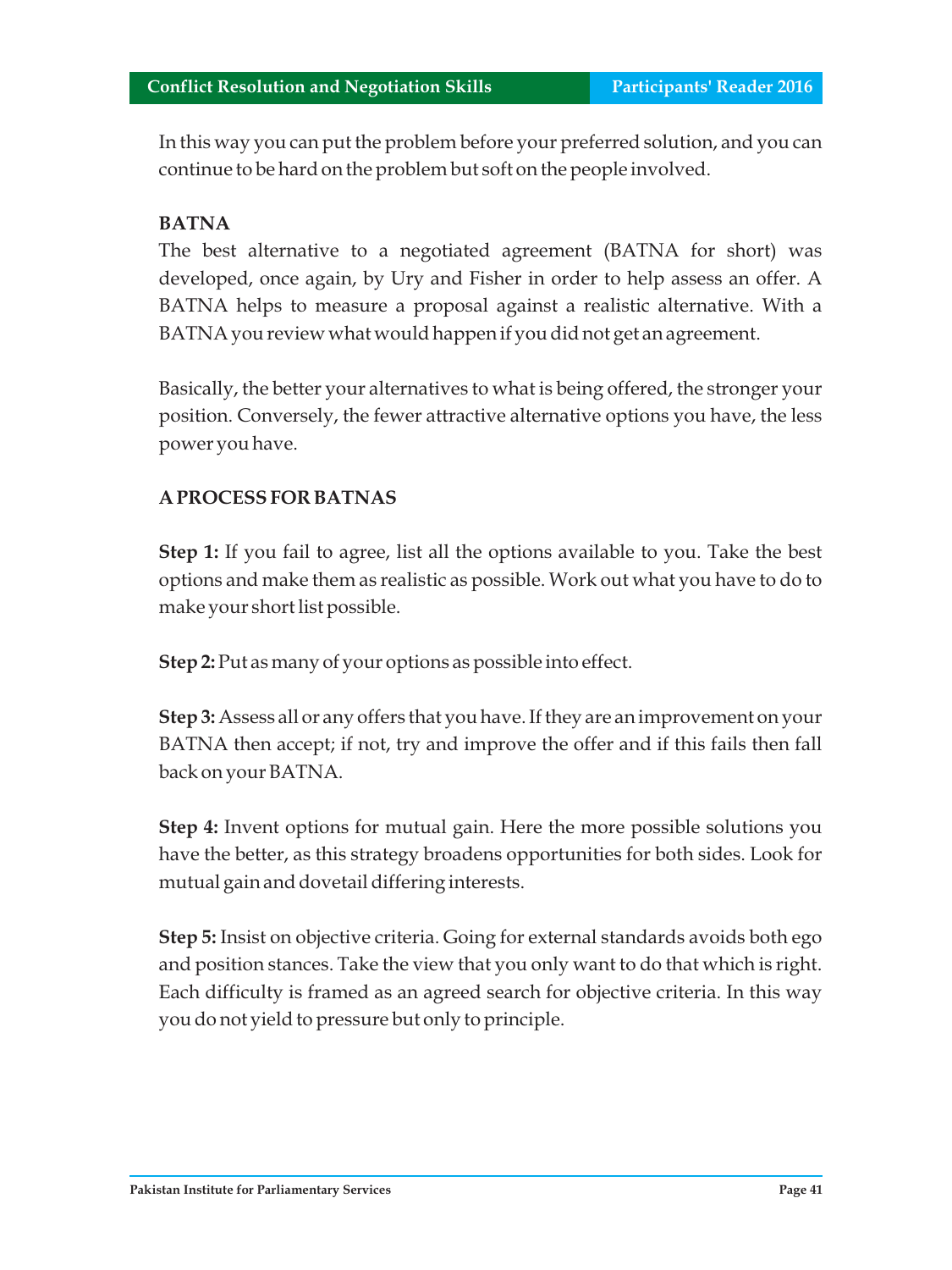

# **GETTING TO YES**

(Source: Getting to Yes highlights, http://en.wikipedia.org/wiki/Getting\_to\_YES)

Answer the 12 MCQs related to the following Harvard Negotiation Project Book's guidelines for greater insight into Principled / Win-Win Negotiation:

- 1. Don't bargain over positions
- 2. Separate people from the problem
- 3. Focus on interests, not positions
- 4. Invent options for mutual gain
- 5. Insist on using objective criteria

#### **MCQs**

**1. Arguing over position produces unwise agreements, as more attention is paid to positions and less attention is devoted to meeting the underlying concerns of the parties.**

- a. True
- b. False

## **2. Arguing over positions is more likely to**

- a. Promote controlling behaviour
- b. Result in one party giving in
- c. Threaten an ongoing relationship
- **3. Putting oneself in other people's shoes is a good way of focusing on**
	- a. Interests
	- b. Relationships
	- c. Positions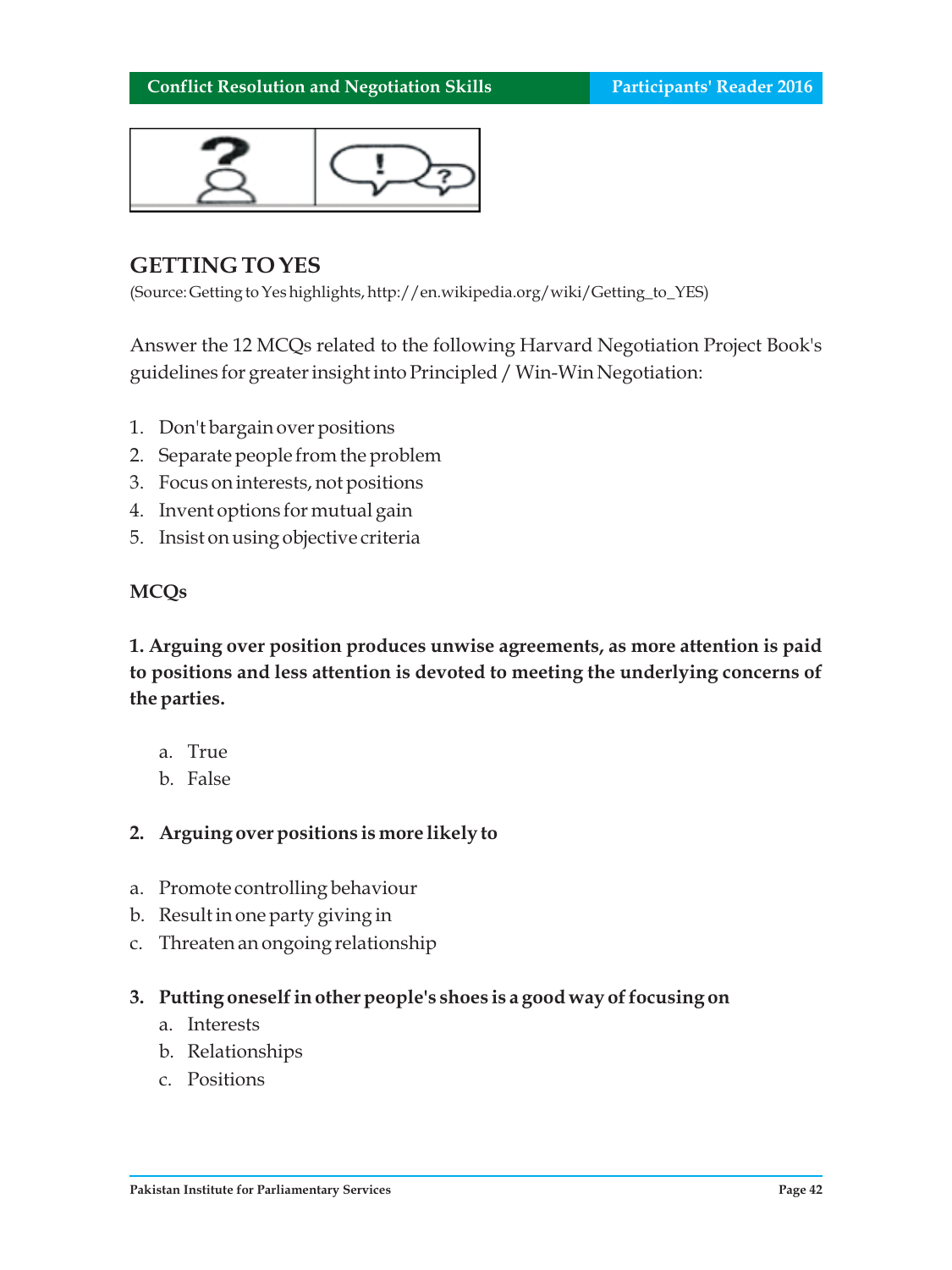## **4. Which is not an appropriate way to identify interests?**

- a. Ask "Why? / Why not?"
- a. Recognize and understand emotions as well as acknowledge them as legitimate
- b. Identify the basic needs related to economic well-being, belongingness, recognition, etc.
- **5. An important way to focus on interests is talking about them. How can a party talk about its interests effectively?**
	- a. Being soft on the problem and hard on the other party
	- b. Expressing its needs as explicitly and realistically as possible
	- c. Reacting to other party's emotional outbursts
- **6. It is important to realize that each side has multiple interests by identifying shared interests and focusing on mutual options for gain.**
	- a. True
	- b. False
- **7. For a wise solution, reconcile interests and not positions, as interests primarily define**
	- a. People
	- b. Problems
	- c. Intentions and emotions
- **8. Creating one solutions-based text that both parties can try to amend and agree upon together is a wise suggestion for**
	- a. Inventing options for mutual gain
	- b. Using objective criteria
	- c. Avoiding bargaining over positions
- **9. "Don't assume that there is a fixed pie and only one answer." This is a good suggestion that motivates parties to** 
	- a. Invent options for mutual gain
	- b. Focus on interests
	- c. Use objective criteria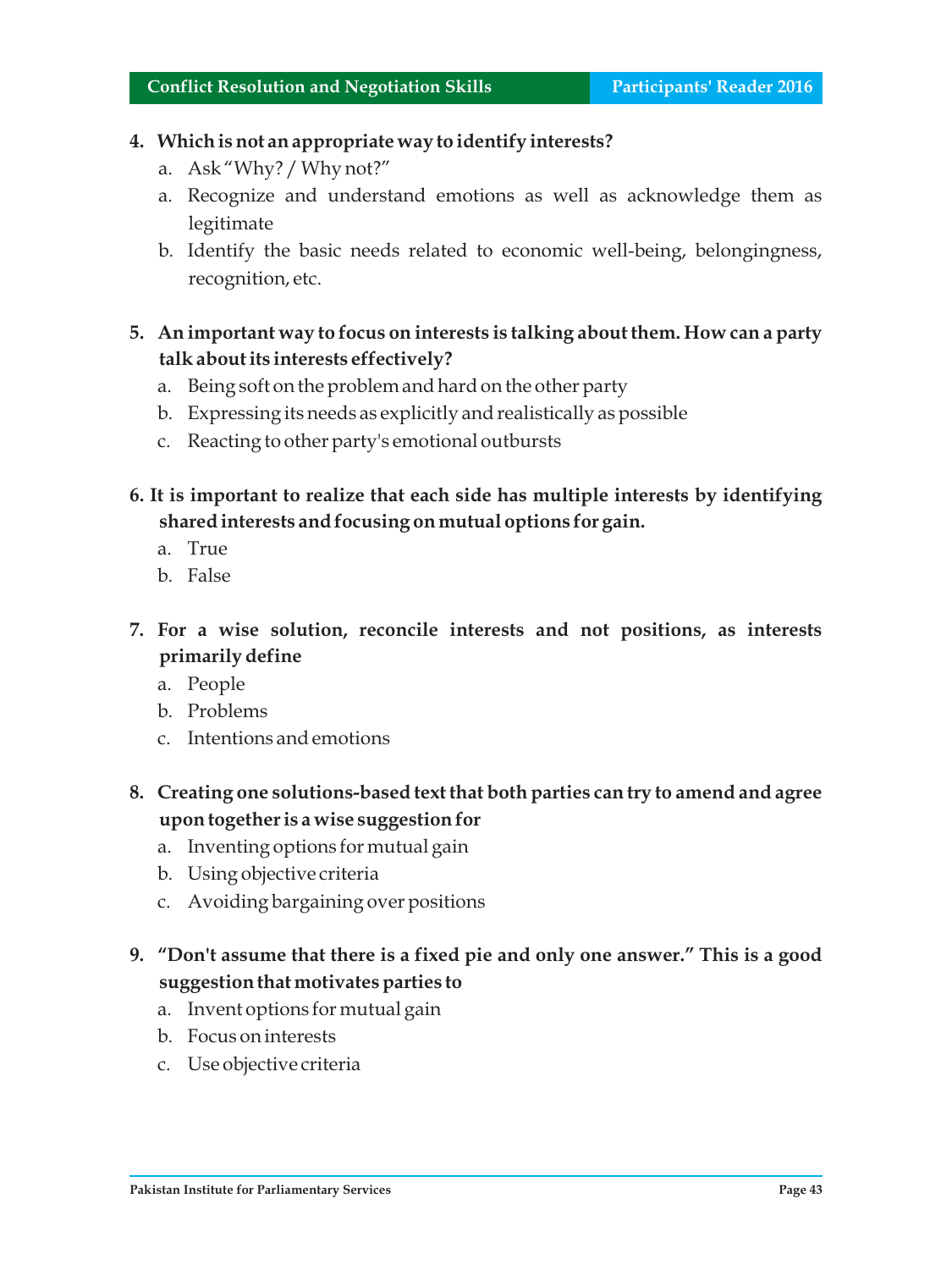## **10. Which is a more appropriate advise for broadening one's options?**

- a. Be concrete but flexible
- b. Look through the eyes of different experts
- c. Never yield to pressure

#### **11. Which is a much appropriate way to insist on using objective criteria?**

- a. Use a third-party referee
- b. Identify shared interests
- c. Discuss each other's perceptions

#### **12. Which is not an appropriate way to deal directly with the people problem?**

- a. Allow the other party to let off steam
- b. Don't blame the other party for your problem
- c. Never use symbolic gestures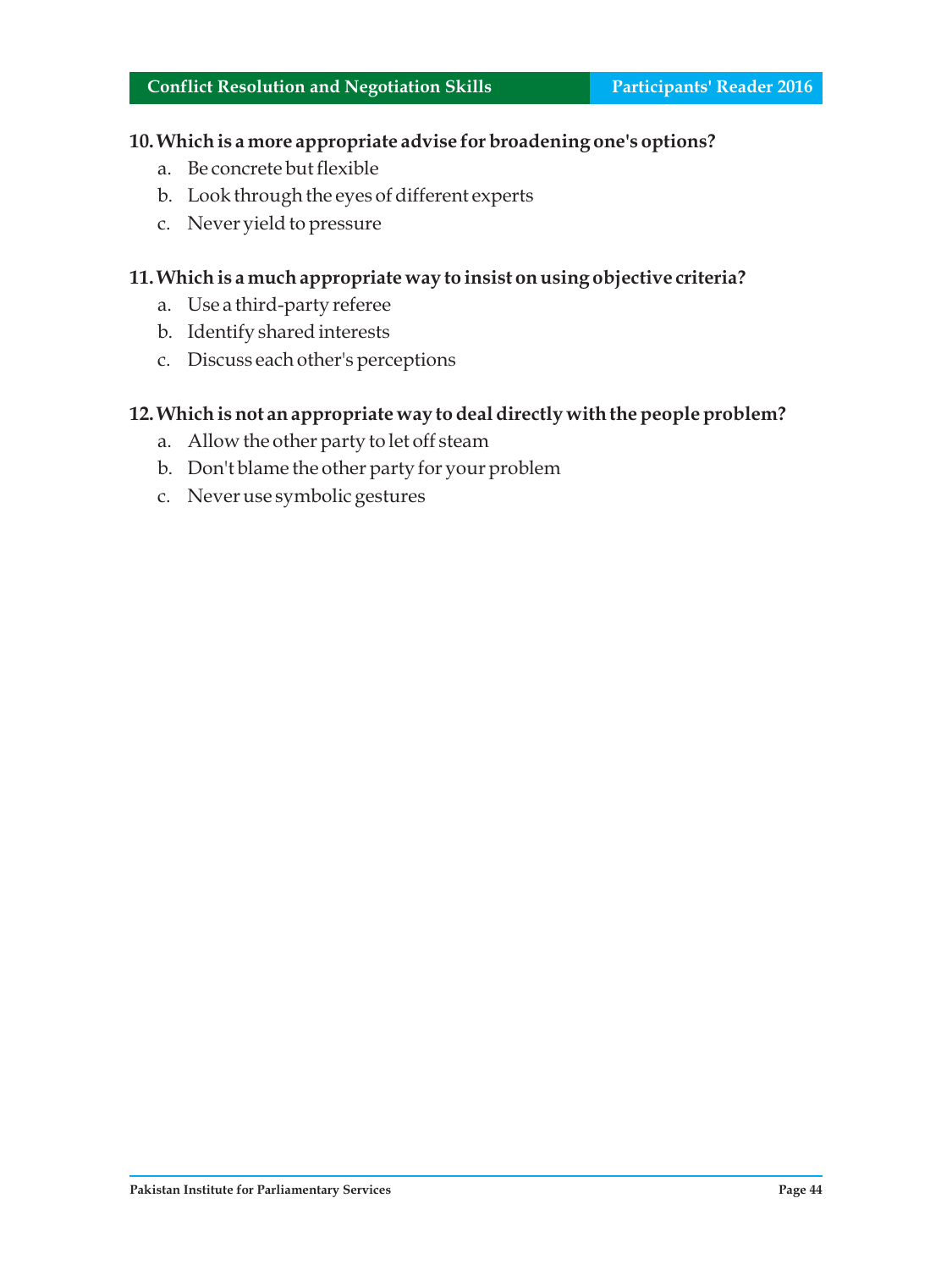

# **5. ACTIVE LISTENING AND EMPATHY**

**Active listening** is not just hearing what someone else has to say. It means that you are listening and responding with your full attention and showing interest in what is being said. Good listening skills are vital in helping you to understand how people are responding to you, and for identifying their needs.

**Empathy** means recognizing and responding to someone else's feelings, not just listening to what they are saying. It requires you to have an understanding of the other person's situation and/or point of view.

Developing skills in active listening and empathy is a great way to avoid misunderstandings and find solutions to conflict situations. You'll be surprised at how much practicing just a few techniques can change things!

You can demonstrate **active listening** by:

- Making sure that you understand what the other person is saying. For instance, "I'm sorry, could you please repeat that?"
- **•** Summarising or paraphrasing what the person is saying. For instance, "So you're saying that you would like me to tell you how it happened..."
- l Clarifying the situation by asking for more information. For instance, "I'm not sure I'm following what you're saying. Could you just go through it again?"
- l Encouraging the speaker by using expressions like "mm", "of course", "yes".
- Remaining calm.

You can show **empathy** by:

- l Showing an understanding of how the other person feels. For instance, "I can understand how you must be feeling."
- Apologising, without taking the blame. For instance, "I'm sorry, the waiting must be very frustrating."
- Using a warm and friendly voice.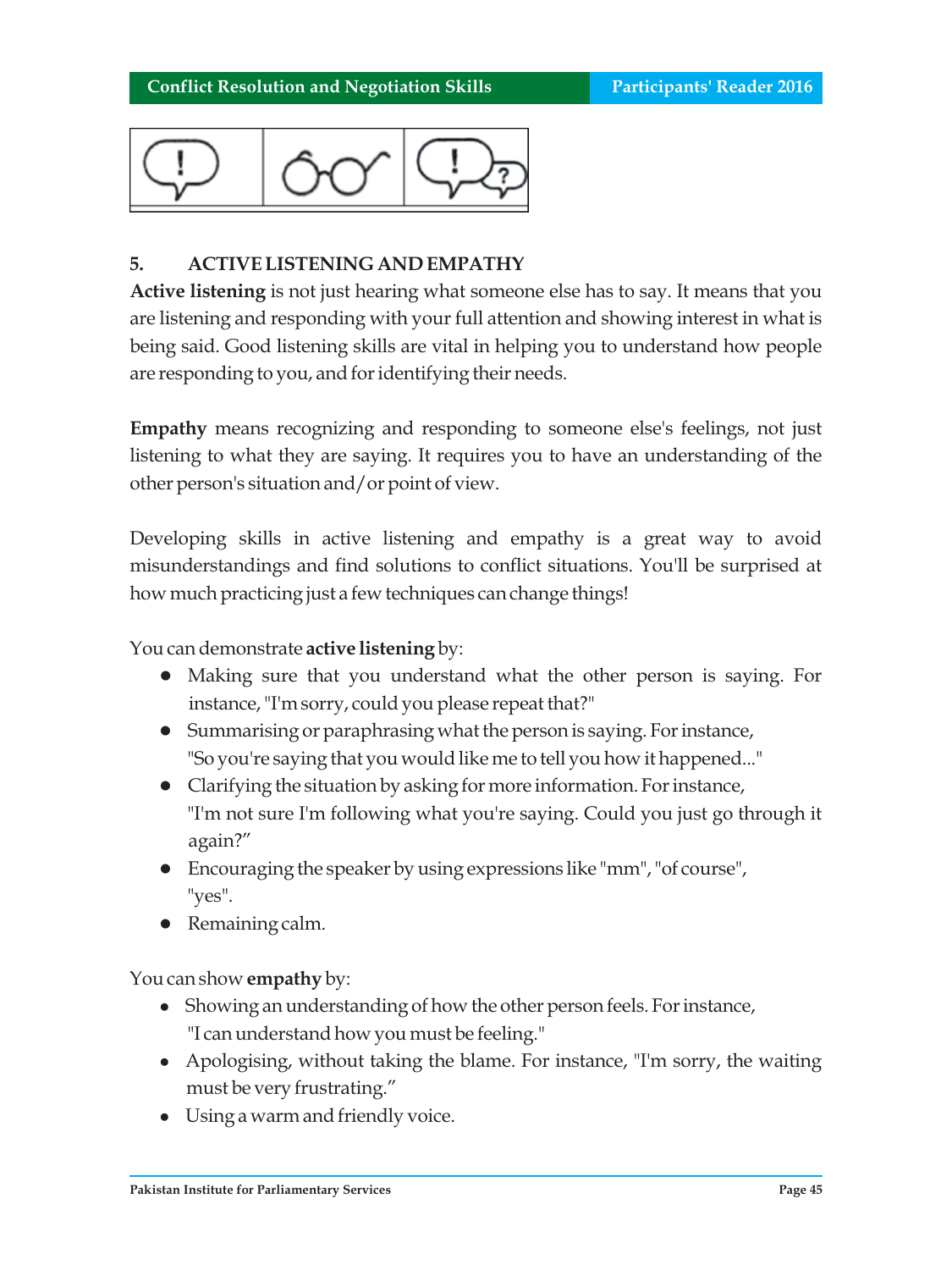• Being sincere.

It is worth taking time to practice and use active listening and empathy. It will help all of your communications, both at work and at home.

#### **Barriers to active listening and empathy**

- Rehearsing or going over in your mind what you are going to say next, instead of listening to the other person.
- l Interpreting what the other person is saying in light of your own experiences.
- Not listening carefully to information that you don't find interesting.
- Jumping to conclusions rather than actually listening to what is being said.
- Interrupting the other person, perhaps preventing them from getting their message across to you.
- Daydreaming.
- Listening to other conversations nearby or loud music.

By avoiding these barriers and treating other people with respect, you will be able to really hear and understand what the other person is saying.

#### **QUESTION**

*How can developing skills in Active Listening and Empathy help us in managing conflicts?*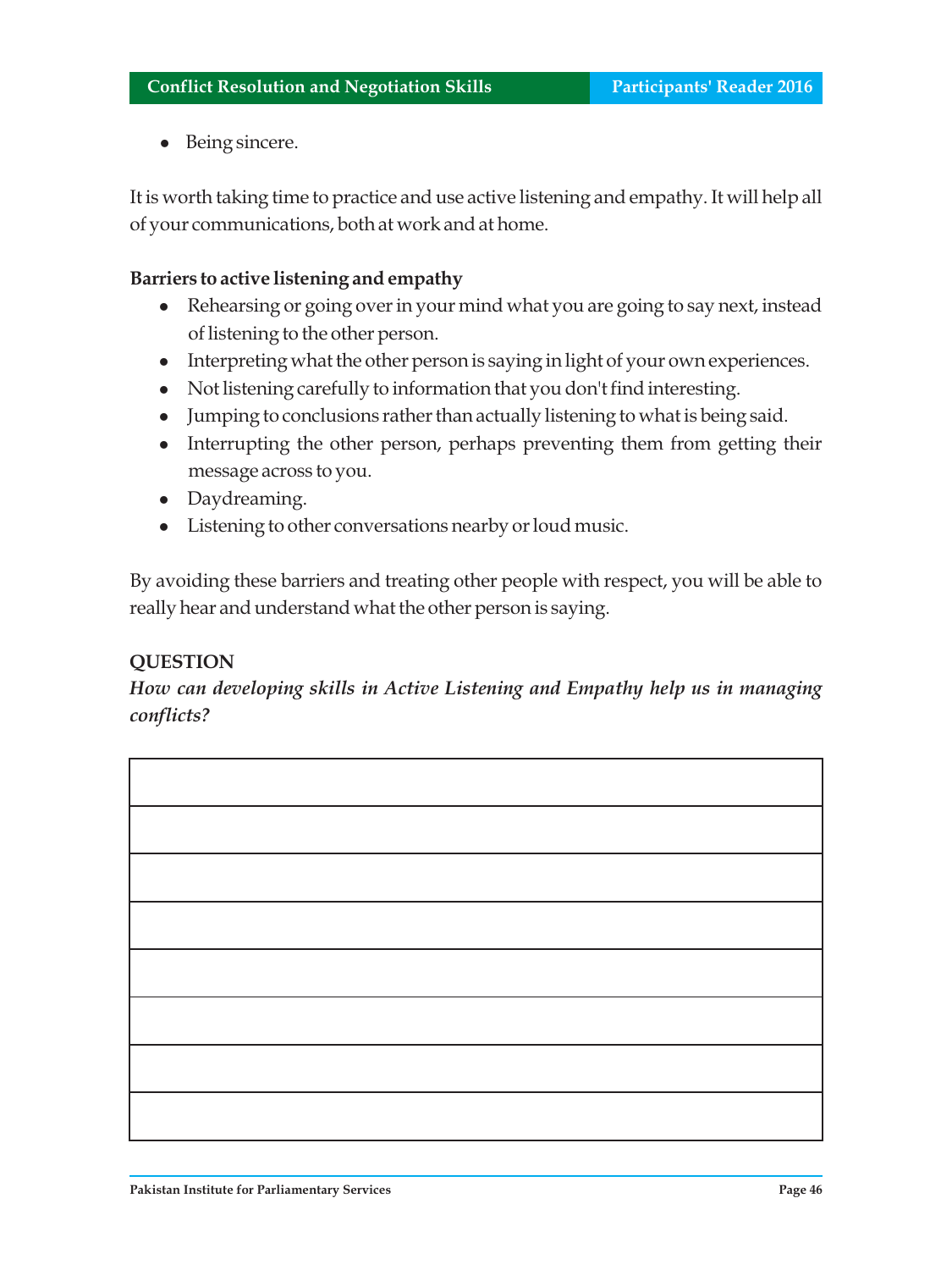

## **6. APPROACHING PROBLEM-SOLVING WITH FLEXIBILITY**

- a. Be sure to take one issue at a time, starting with an issue that both of you agree is worthy of discussion. Try to make it a "bie-table bite," rather than the most difficult issue of conflict.
- b. Generate several possible solutions to the problem, "brainstorming" ideas or otherwise making sure that all parties participate in the process. At this stage, it is important to defer judgments and evaluations of potential solutions, for to do so prematurely risks creating a "chilling effect" on the further generation of ideas. If one idea is rejected too quickly, other ideas may be similarly rejected without appropriate consideration. Even if you quickly identify an acceptable solution, it is useful to explore a few additional ideas before settling on the best answer to the problem.
- c. Clarify the criteria that you are using for evaluating options sometimes, this can be an important insight for people as they negotiate, because they may have different notions of what they value in a good solution. For example, one person may value a quick solution, while the other wants one that is longer lasting. One person may want to do something that is inexpensive, staying within our current budget, while the other person may feel that it is okay to spend more today to save money and stress in the future.
- d. Good solutions to problems emerge from mutually acceptable criteria being applied in a clear decision-making process. Understand the power present in the room to solve the problems being presented... Sometimes, you may complain about a situation over which you have limited control. It may be important to acknowledge the larger issue or another concern that is beyond your control, but it is important to prevent such concerns from becoming "tangents" that take up your time and energy in less constructive ways. If it feels like the discussion has drifted into another area, check for clarification of the agenda at hand: "I'm confused. Earlier, we were discussing Issue A, now I hear you are raising some concerns in a new area... is this where we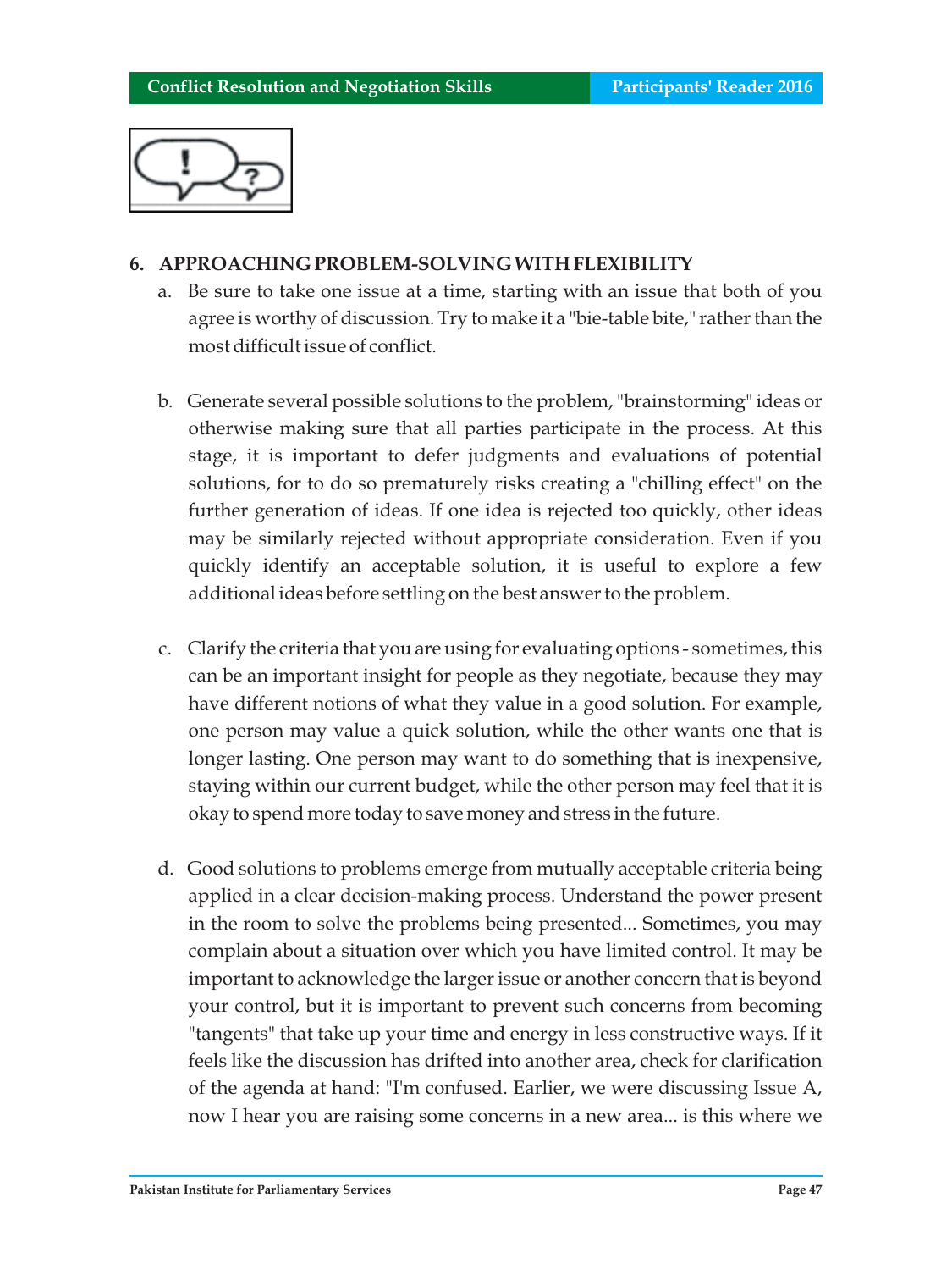want to focus, or should we return to Issue A?" This type of query can help clarify what the other person is intending, allowing you to either support this shift or express why you feel the original issue still needs your attention.

e. Summarize these ideas in writing and restate them back to each other as you reach agreement regarding solutions to each of the problems being negotiated, to be sure everyone agrees with both the intent of the solution and its specific language. If it is appropriate to leave things a bit ambiguous, until other issues are discussed, this is fine; just be sure that at the end of the discussion there is a clear record that accurately conveys to all parties - as well as others who may have a need to understand how the problem has been solved - what you are now intending to do and how you plan to do it.



# **7. MANAGING IMPASSE WITH CALM, PATIENCE, AND RESPECT**

During the negotiation process, people will commonly get "stuck" and feel sense of desperate frustration about what is occurring. At such times, it is important to consider the appropriate use of the following strategies:

- <sup>l</sup>**When stuck, talk about how it feels...** set aside "the issue" for the moment.
- **Break the problem into more manageable elements.** Start with a "bite-able" bite" that is also a shared concern... It probably feels overwhelming in its current form... build a sense of confidence.
- <sup>l</sup>**When in doubt: RESTATE... RESTATE... RESTATE!** Be sure the other person knows you are making reasonable efforts to understand his or her point of view. By doing so, you greatly increase the likelihood that the other person will sense the integrity of your efforts, and respond positively.
- **Stay flexible generate new options.** Affirm the value of continuing to explore better responses when people feel trapped by their thinking.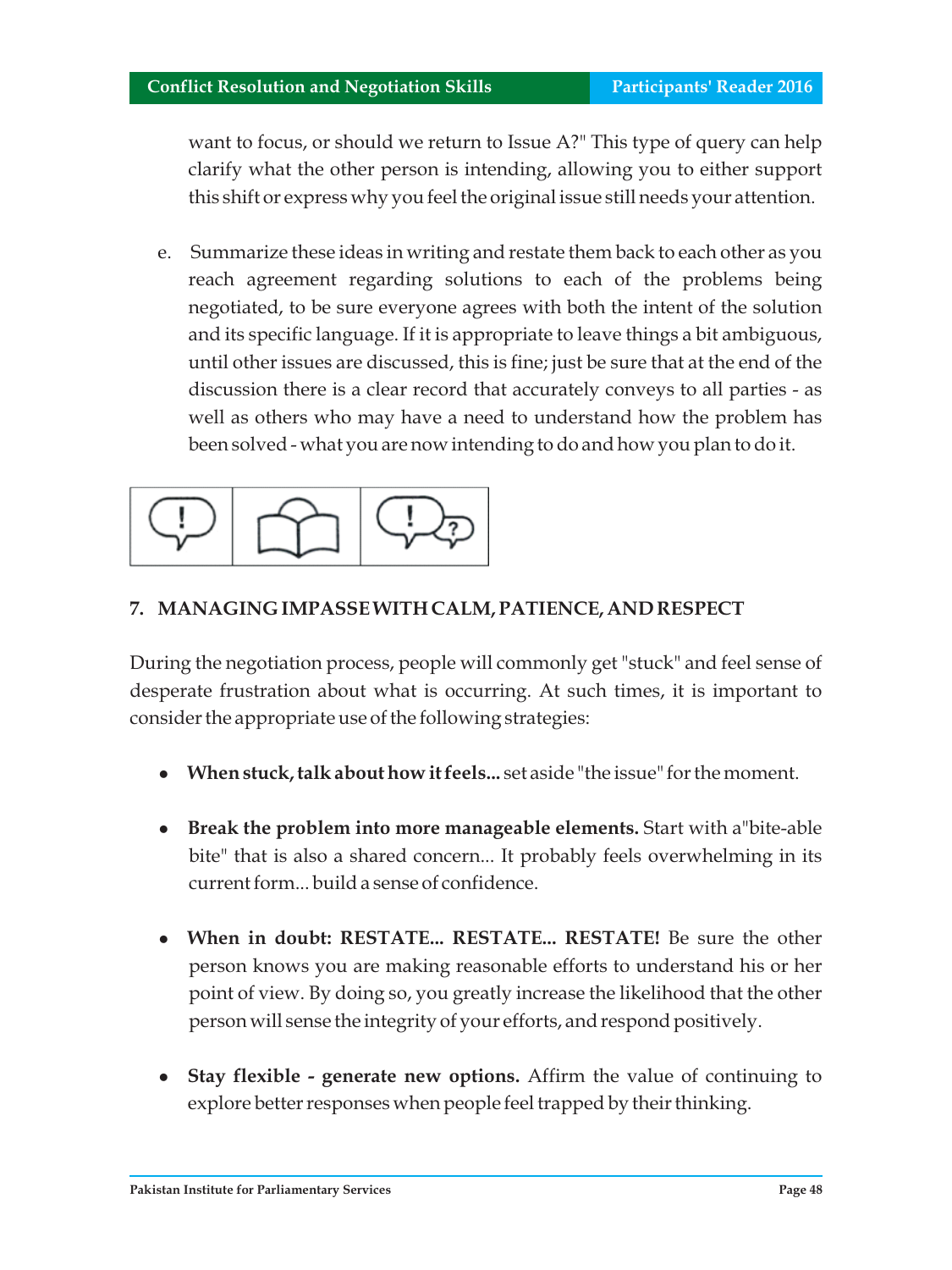- <sup>l</sup>**Clarify criteria: On what basis are we evaluating the various options before us?** Can we agree on criteria that are "mutually acceptable" to all parties, even if not fully shared by all?
- **Reaffirm the ground rules.** Again, these are frequently overlooked at times of impasse, to our collective detriment.
- **Take a structured break...or CAUCUS** (as appropriate). Be sure people go to the break with "homework" to do.
- <sup>l</sup>**Explore alternatives to negotiating: BATNA, WATNA, MLATNA.**
	- a. Best Alternative to a Negotiated Agreement (BATNA) what is the **best I**  can expect if we don't come to a negotiated agreement?
	- b. Worst Alternative to a Negotiated Agreement (WATNA) what is the **worst I** can expect if we don't come to a negotiated agreement?
	- c. Most Likely Alternative to a Negotiated Agreement (MLATNA) what is the **most likely** alternative if we don't come to a negotiated agreement?

This allows for an important reality check before determining not to negotiate further.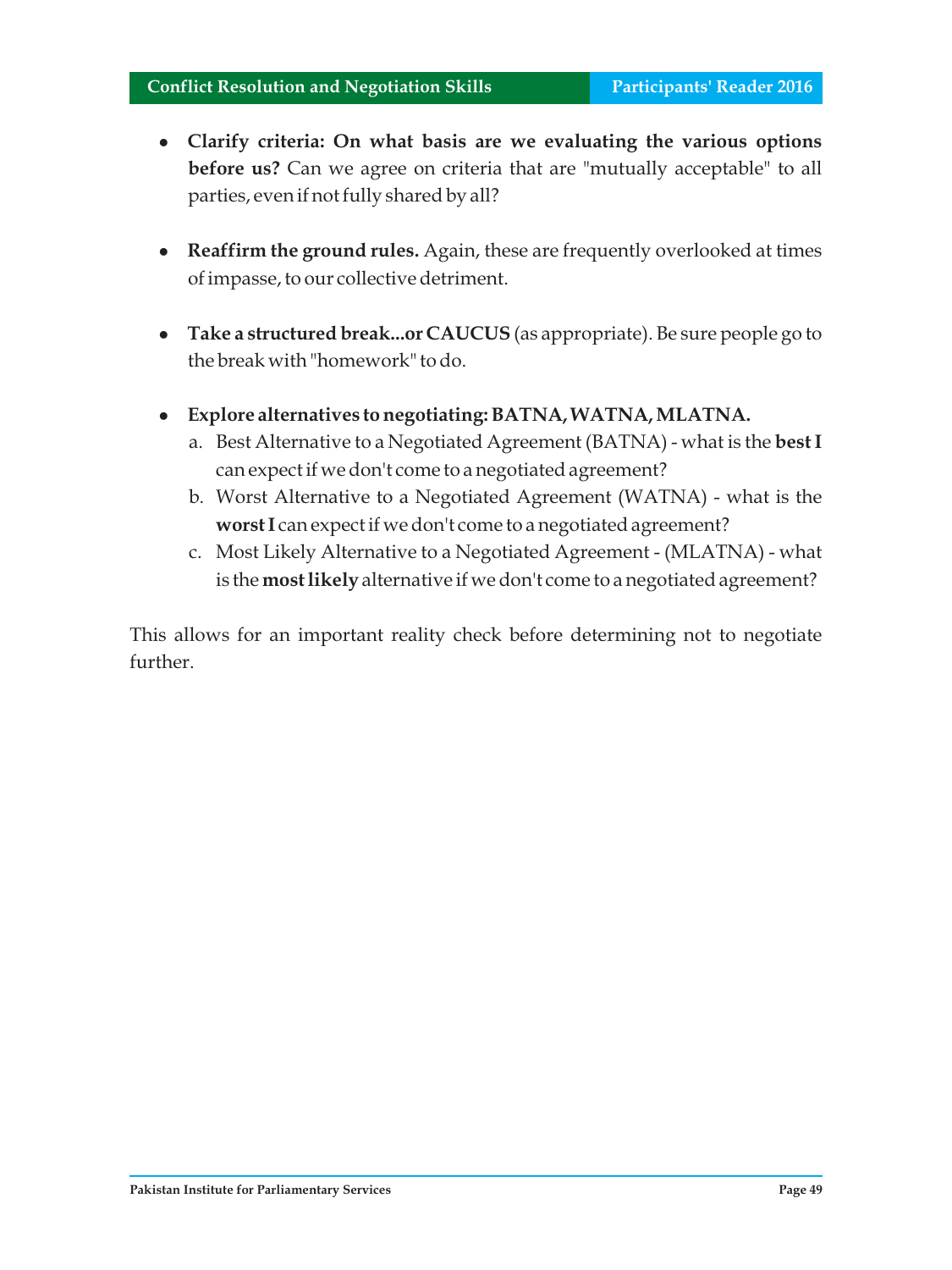

# **8. BUILDING AN AGREEMENT BASED ON THE "HALLMARKS" OF A GOOD AGREEMENT**

As you come to the conclusion of the negotiation process, identify areas of agreement as clearly and specifically as possible, preferably in writing.

Then review the agreement in light of the following "hallmarks":

- Is it fair? Do all parties feel the agreement is fair and reasonable?
- Is the agreement balanced? Does everyone have a stake and role in its implementation?
- $\bullet$  Are the action steps realistic? Do we have the time, energy, skills and resources to follow-through and implement this agreement?
- Is the agreement specific enough to proceed? Does everyone understand what we need to do and when we need to do it?
- To what degree is the agreement self-enforcing, or does it rely on others who were not present for the discussion? What do we do if others are unwilling to do things we hoped they would do in the agreement?
- Is the agreement future-oriented? In other words, have we considered what we will do if there are other problems or conflicts in the future?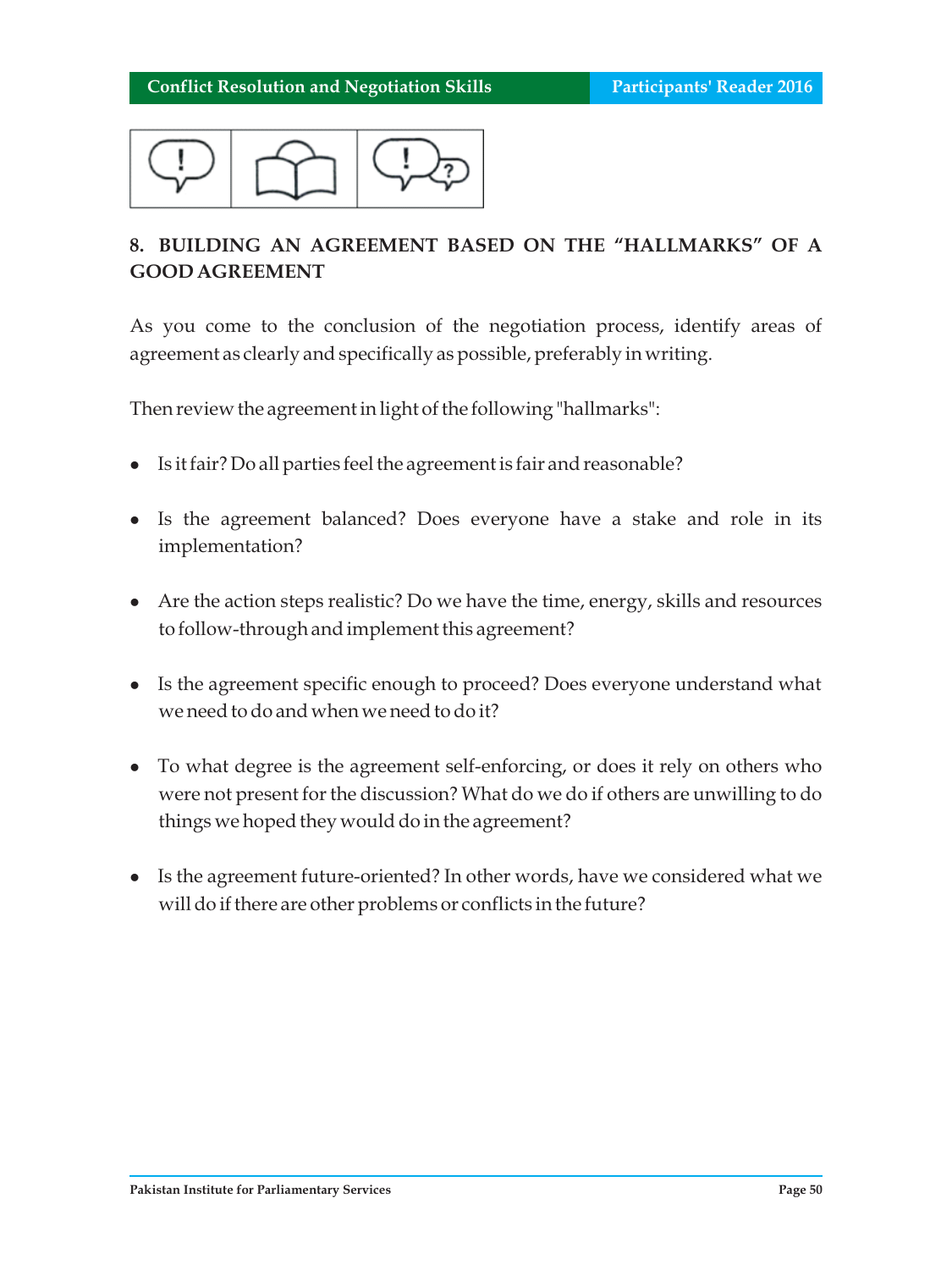

#### **SMALL GROUP DISCUSSION**

#### **AVOIDING CRITICAL MISTAKES**

#### **Discuss the following in your group for the next 15 minutes:**

*Keeping in view the major strategies for Conflict Resolution, develop a comprehensive list of the critical mistakes that one should avoid while dealing with conflicts?*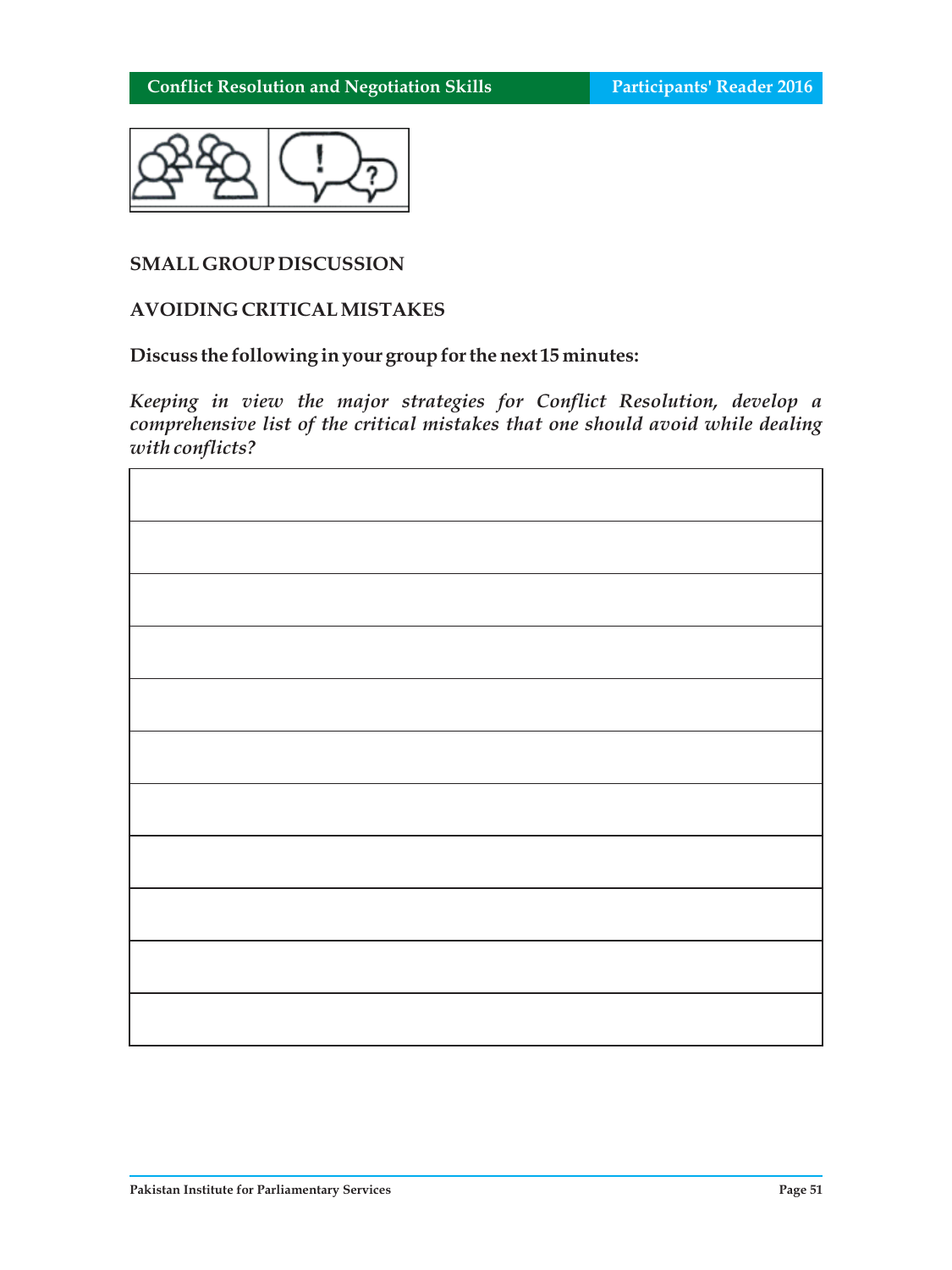# **Session 5** *Role of Parliamentarians in Conflict Resolution*

| <b>OBJECTIVES</b> | By the end of this session, participants<br>will be able to:<br>• Appreciate the importance of their role, as Parliamentarians in Conflict<br>Resolution<br>• Identify the areas where they can best<br>assist in conflict resolution<br>· Discuss their role as mediators,<br>facilitators or arbitrators in conflict |
|-------------------|------------------------------------------------------------------------------------------------------------------------------------------------------------------------------------------------------------------------------------------------------------------------------------------------------------------------|
|                   | resolution<br>• Appreciate the importance of resolving<br>conflict through 'Jirga'                                                                                                                                                                                                                                     |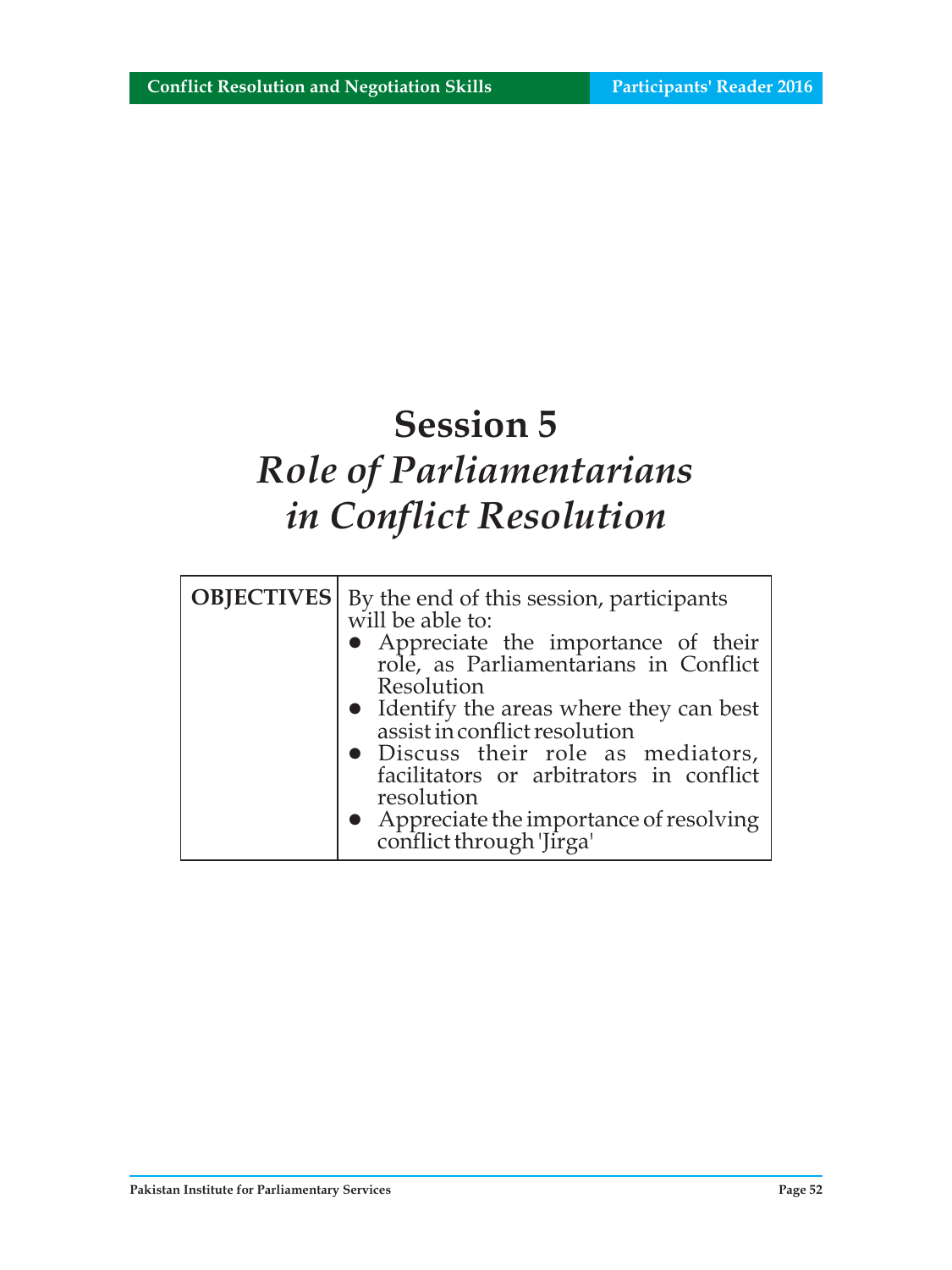

## **ACTIVITY**

## **ADDRESSING CONFLICTS IN YOUR WORK ENVIRONMENT OR CONSTITUENCY**

**Consider the conflicts identified in Section 2 that occur in your work environment or constituency:**

*What strategies can you use to manage those conflicts effectively?*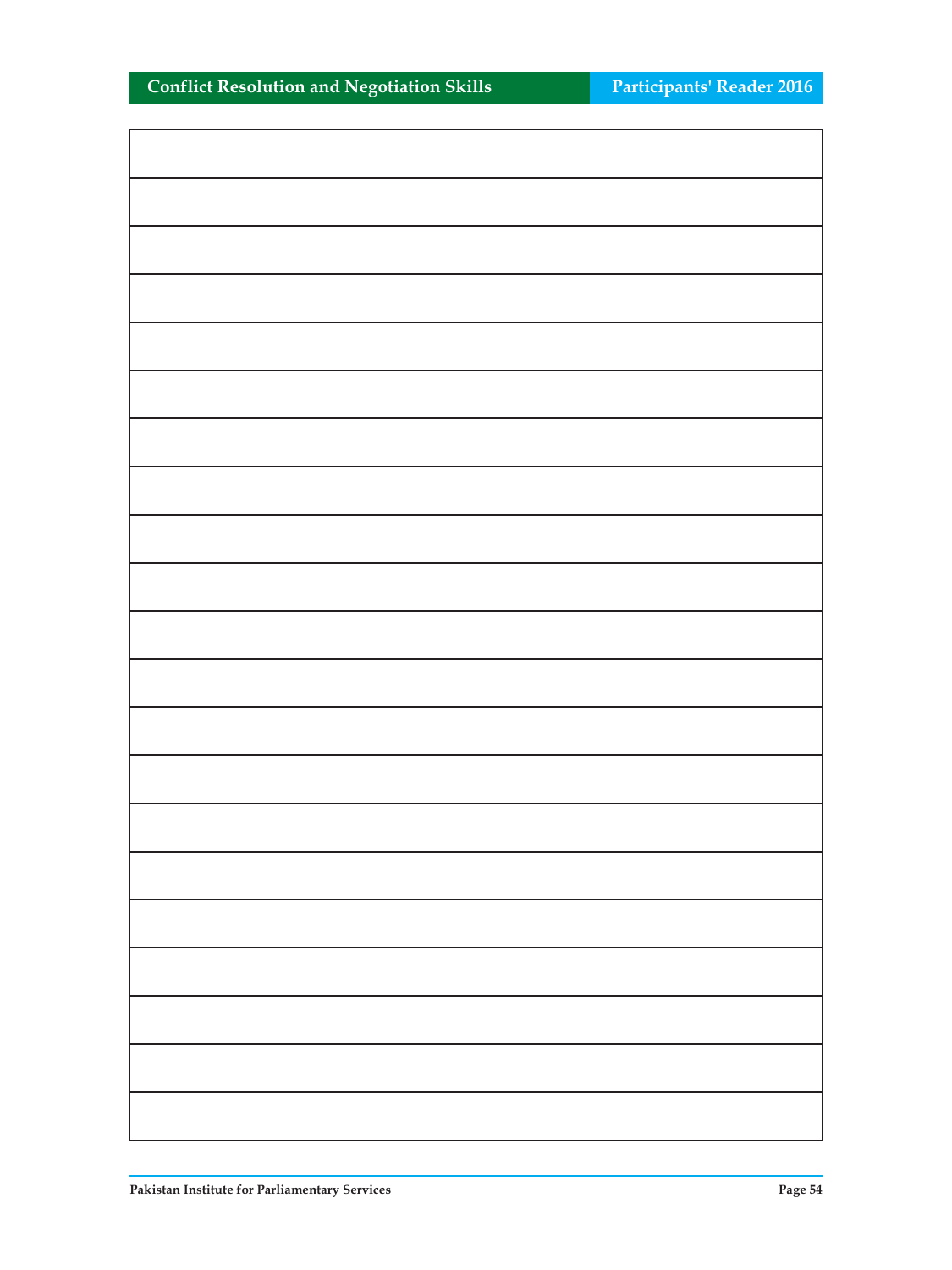

#### **ROLE OF PARLIAMENT IN CONFLICT RESOLUTION**

(Source: Adapted from CPI and WBI Study Group Observations on the Role of Parliament in Conflict-Affected Countries, Colombo, Sri Lanka, 25 – 29 October 2004)

#### **Answering the following pertinent questions can help you identify your role as a Parliamentarian in conflict resolution and peace-building initiatives**

*The "Strategy List" can help you answer the questions. You need to choose the techniques that best answer each question.*

| To assist in conflict resolution and peace-building initiatives: |                                                                            |  |  |
|------------------------------------------------------------------|----------------------------------------------------------------------------|--|--|
|                                                                  | 1. How can Parliament facilitate PARTICIPATION & REPRESENTATION of the     |  |  |
|                                                                  | citizenry?                                                                 |  |  |
|                                                                  | 2. How can Parliament create effective <b>COMMUNICATION LINKS</b> with the |  |  |
|                                                                  | citizenry?                                                                 |  |  |
|                                                                  | 3. How can Parliament promote SOCIO-ECONOMIC EQUALITY?                     |  |  |
|                                                                  | 4. How can Parliament strengthen MULTIPARTY POLITICS?                      |  |  |

#### **STRATEGY LIST**

*Write in front of each strategy the number of the question it best answers (See Strategy 1 as specimen):*

| No.              | <b>Strategy / Suggestion</b>                                                        |  |
|------------------|-------------------------------------------------------------------------------------|--|
|                  | Parliament should endeavour to:                                                     |  |
|                  | Engage more readily with civil society (a reservoir of knowledge) to encourage a    |  |
|                  | two-way flow of information and support efforts to ensure civil society             |  |
|                  | participation - Q 2 (COMMUNICATION LINKS)                                           |  |
| 2                | Encourage policies that address unequal social investments in order to achieve      |  |
|                  | equality of opportunity and take affirmative action in favour of disadvantaged      |  |
|                  | groups                                                                              |  |
| 3                | Strengthen the Parliamentary committee system to hold public hearings,              |  |
|                  | question anyone from the government, provide oversight of the budgetary             |  |
|                  | process, provide oversight of the security sector to strengthen civilian control of |  |
|                  | the military, police services and intelligence sector, etc                          |  |
| $\boldsymbol{4}$ | Build a dialogue with the community with the help of a free, fair and               |  |
|                  | responsible media                                                                   |  |
| 5                | Bring conflicting parties to the negotiating table with the government to           |  |
|                  | instigate confidence-building initiatives                                           |  |
|                  |                                                                                     |  |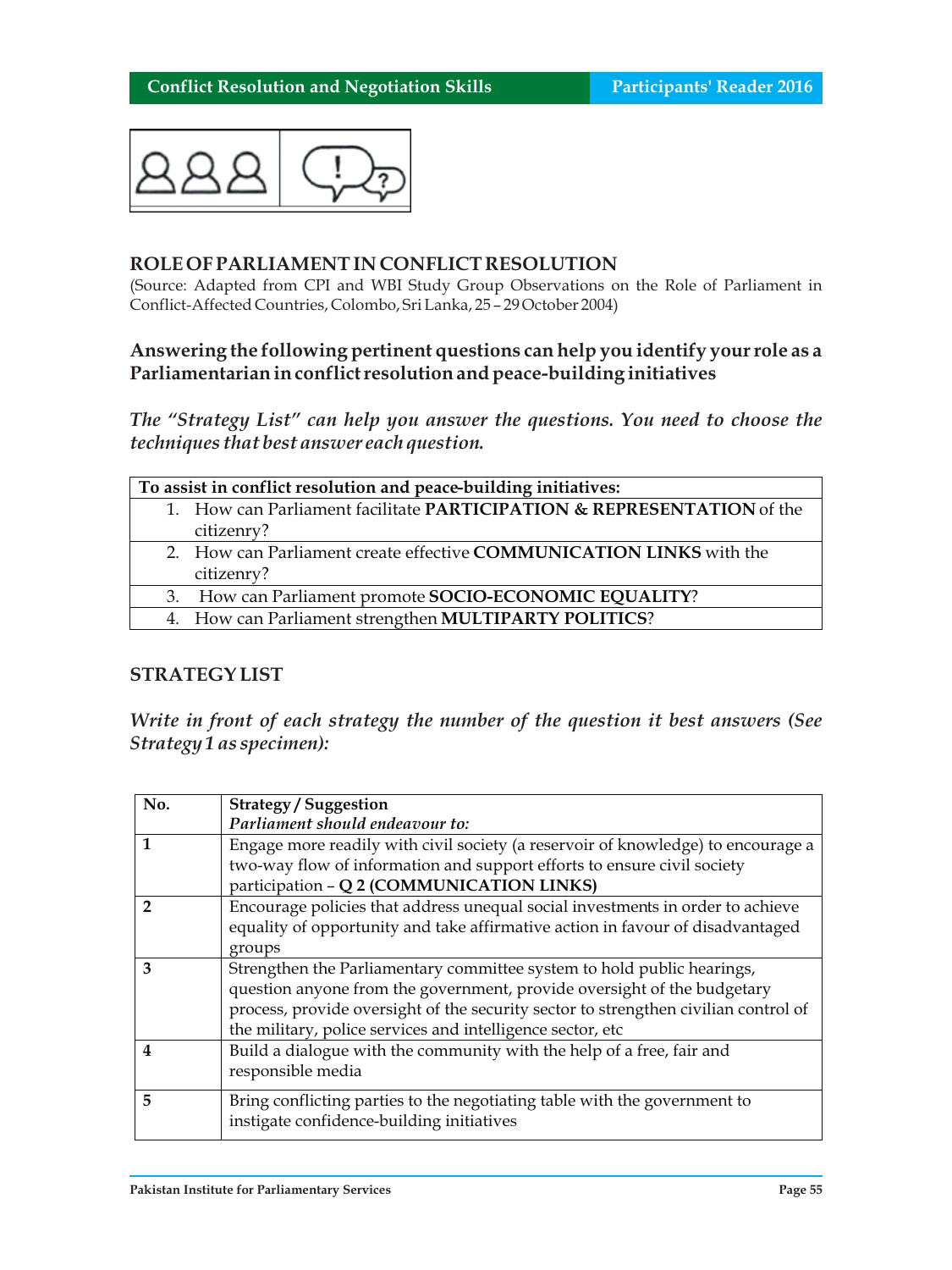| 6  | Design electoral systems to ensure Parliament is as representative of the           |
|----|-------------------------------------------------------------------------------------|
|    | population as possible to allow the divergent groups to participate in decision-    |
|    | making                                                                              |
| 7  | Seek to eliminate the anxieties and concerns of those suffering from shortage of    |
|    | resources by promoting a dialogue with their constituencies to explain the          |
|    | reasons behind the allocation of resources                                          |
| 8  | Facilitate the media's work by encouraging the introduction of right to             |
|    | information legislation, ensuring freedom of speech and freeing up restrictions     |
|    | on public service broadcasting                                                      |
| 9  | Work side by side the government and the opposition to develop an approach to       |
|    | resolving violent conflict across party lines                                       |
| 10 |                                                                                     |
|    | Participate in international initiatives and processes. For instance, monitor the   |
|    | implementation of poverty reduction strategies by representing stakeholders         |
|    | effectively, listening to their concerns and by providing recommendations to        |
|    | decision makers on policy adjustments in line with budget constraints               |
| 11 | Encourage consensus-based decision-making to build bridges between parties          |
|    | with conflicting interests                                                          |
| 12 | Promote a dialogue and facilitate third party mediated talks between                |
|    | stakeholders whose interests' conflict to mitigate conflict over resources          |
|    |                                                                                     |
| 13 | Encourage decentralization, whether in the form of federalism, devolution or        |
|    | administrative decentralization, to promote greater contribution, accountability    |
|    | and responsiveness                                                                  |
| 14 | Take up a bill to revise the formula of distribution of royalty to ensure equitable |
|    | allocation to a comparatively lesser developed province                             |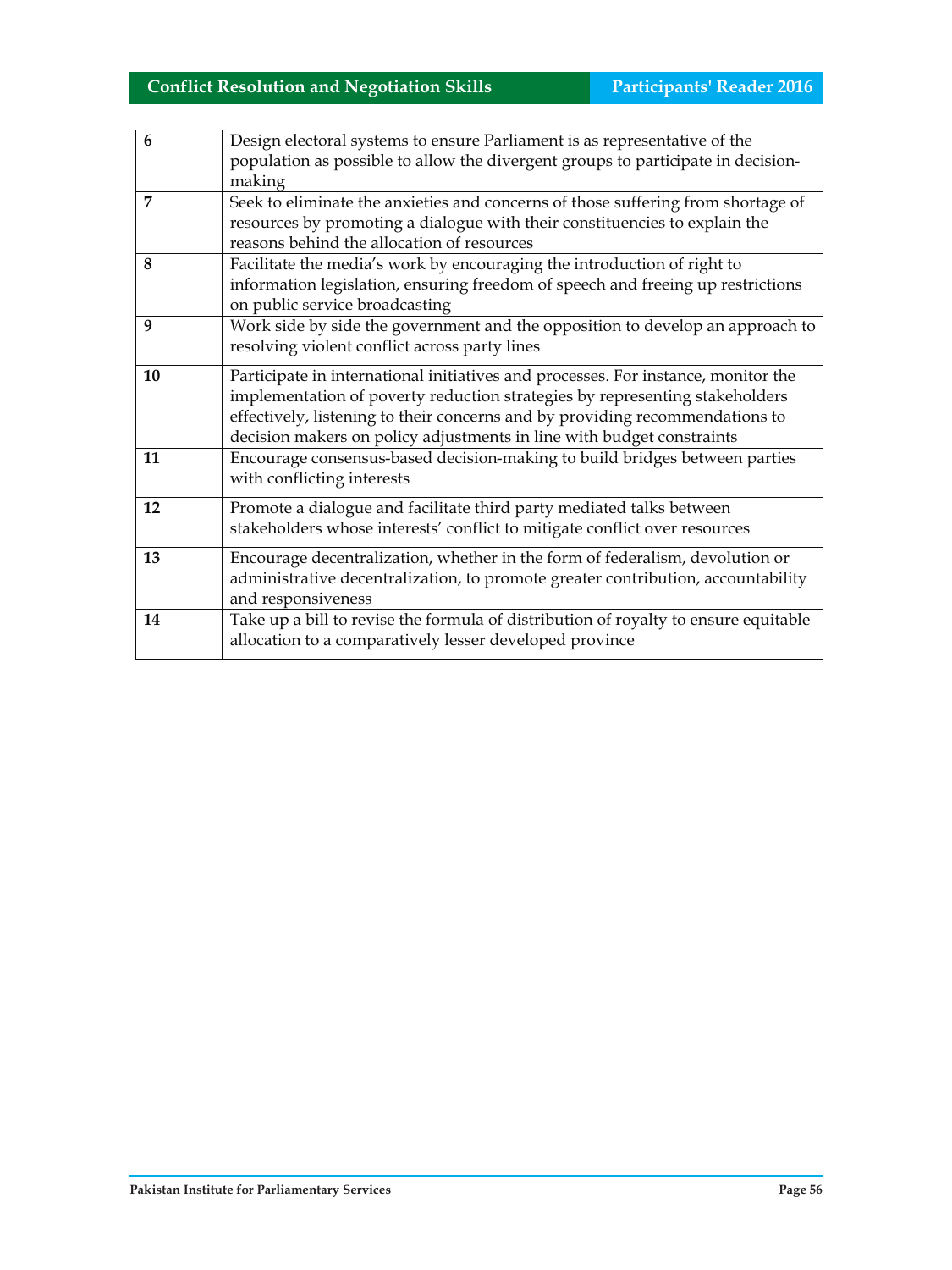

## **ACTIVITY**

## **HOW CAN I HELP IN CONFLICT RESOLUTION?**

# **Based on the previous exercise, as a parliamentarian:**

*1. What can you do to engage yourself in effective conflict resolution?*

## *2. Identify the areas where you can best assist in conflict resolution:*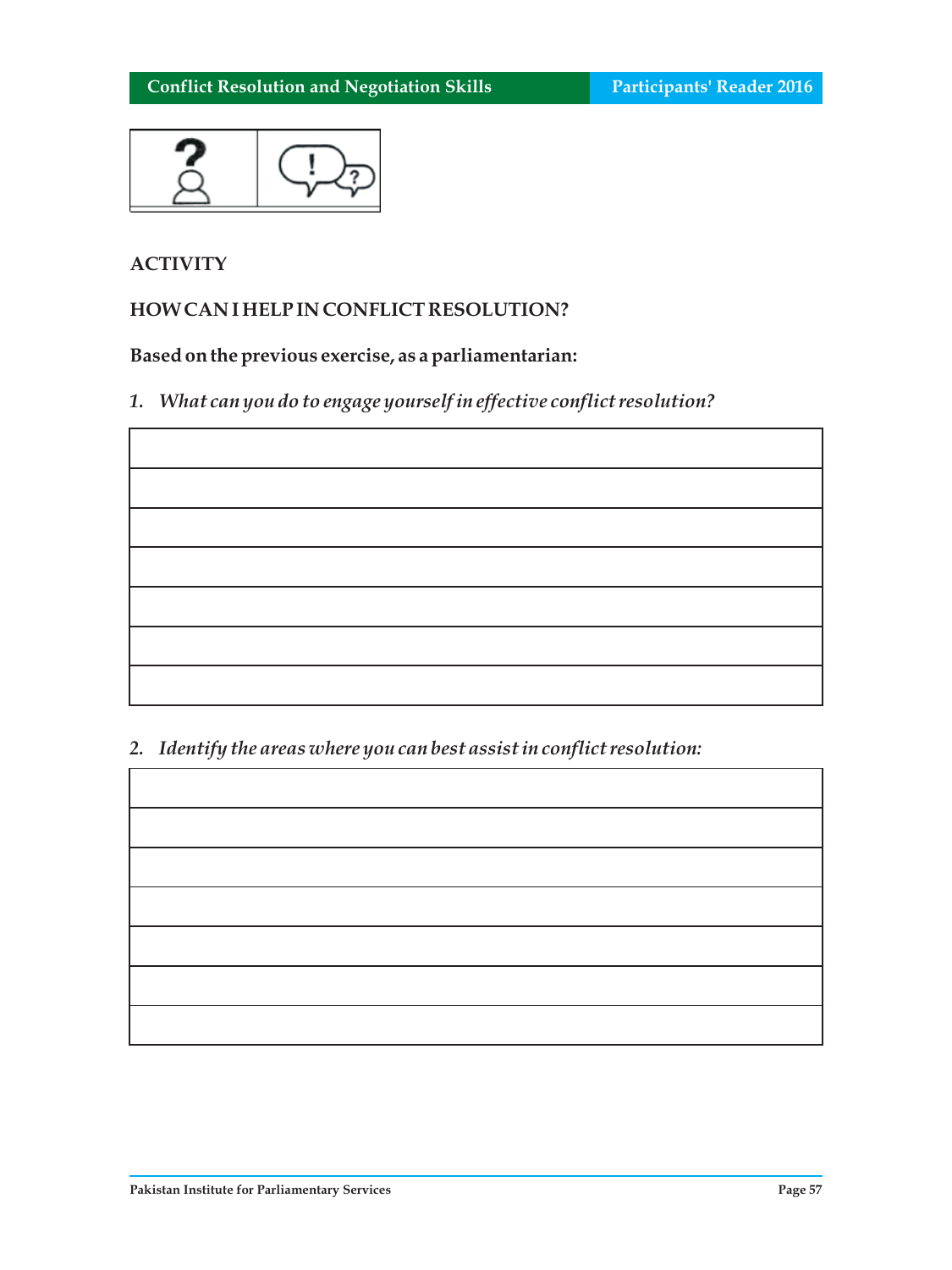#### **THIRD PARTY INTERVENTIONS: MEDIATION AND ARBITRATION**

(Source: The Resolving Conflict Pocketbook by Max A Eggert and Wendy Falzon, Management Pocketbooks Ltd, 2004, Hampshire, UK)



#### **INTRODUCTION**

Obviously, it is best if those in conflict can resolve matters themselves. Sometimes, those involved, whether individuals, groups or even nation states, are so far apart because of emotions, history, status, power differentials, etc - that they need help to find a resolution.

Third party intervention can be arranged by those concerned, or it can result from a prior contractual agreement. Alternatively, it may be imposed by law.

There are two types:

- 1. **Mediation:** The mediator helps both parties to understand the various positions of the stakeholders, in the hope that a mutually acceptable agreement is possible.
- 2. **Arbitration:** Usually the stakeholders make representations to the arbitrator, who then presents a solution, which is binding on all parties. Some forms of conflict suit mediation, others suit arbitration. It's difficult to arbitrate when emotions or relationships are involved, while mediation is not that useful when there are legal or contractual obligations. Broadly speaking, people with problems enjoy mediation and corporate bodies go to arbitration. But there are always exceptions.

#### **MEDIATION**

It takes a special type of person to be a mediator. Not only must the individual be acceptable to both sides, but the person must also possess the qualities of a super person. Qualities required include: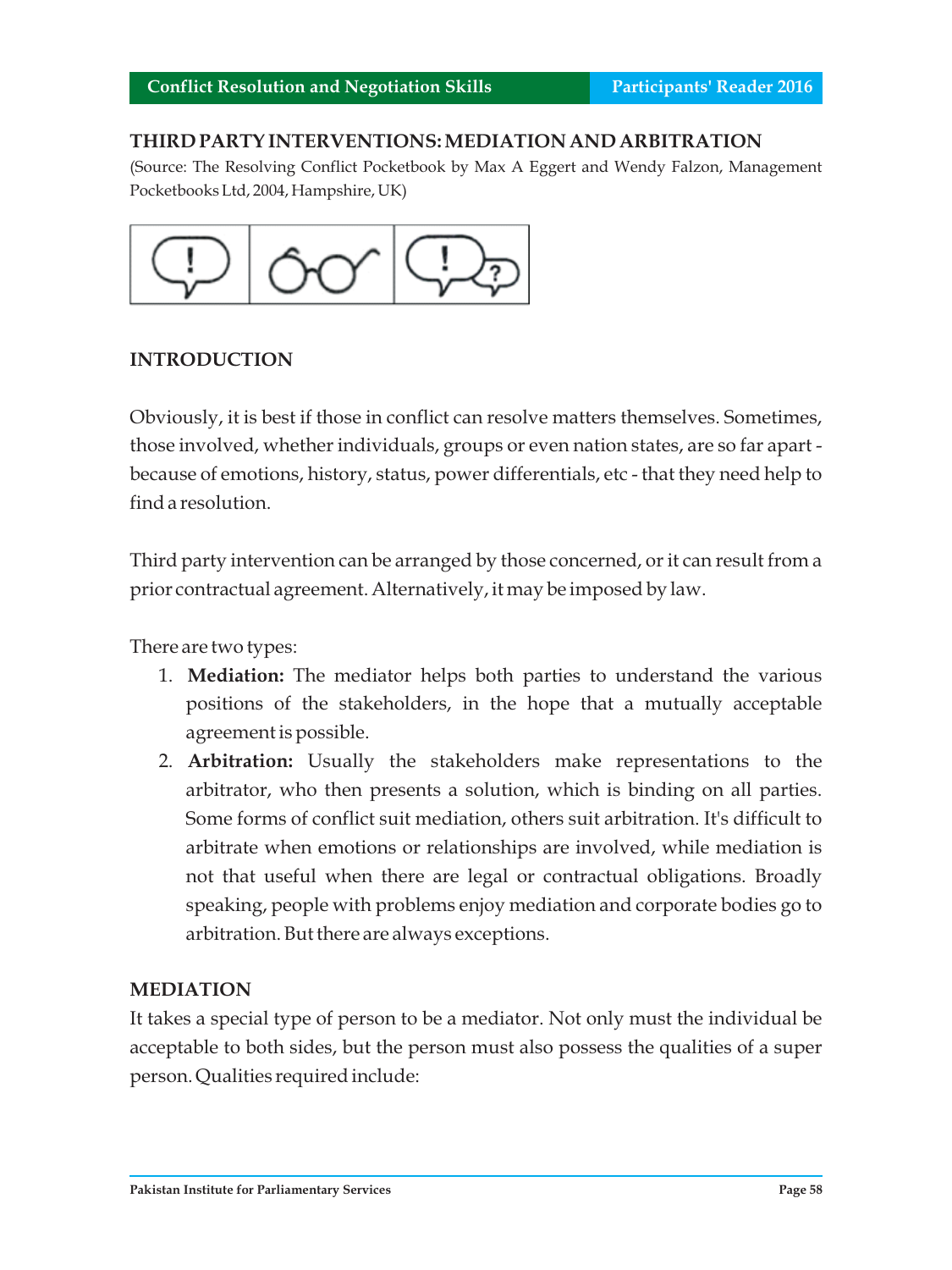- l Interpersonal skills
- Good listening skills
- Excellent communication skills
- l Impartiality and independence
- Counseling skills
- Flexibility
- Patience
- Creativity
- l Persuasiveness and influencing skills

A good mediator must also have maturity, experience and knowledge of the process of mediation, and high personal ethical standards. The mediator's main role is to help the parties explore each other's position and needs, and to keep them focused on – and working towards - a resolution. The mediator must be infinitely involved with the issues and committed to the participants, while at the same time remaining independent and non-judgmental. This difficult balancing task has to be achieved while at the same time moving the process toward a conclusion that is satisfactory and welcomed by all concerned.

Problems with intervention abound. Does the mediator give advice or remain on the sidelines? Does he/she act as an advocate on behalf of one party to another? If there is an obvious difficulty or pitfall looming, does the mediator raise it with the parties or let them discover it for themselves? Should there be an intervention during arguments, and what if arguments result in violence?

## **THE MANAGER AS MEDIATOR**

Frequently, managers have staff who, for various reasons, don't get on. This can have an adverse effect on efficiency and productivity. Mediation will help, but also note:

- $\bullet$  There are always at least two sides to every conflict
- l People need their shout before they can consider another viewpoint
- Sometimes people prefer to wallow in the problem rather than be part of the solution
- l Protagonists find it difficult to provide information that is not in their favour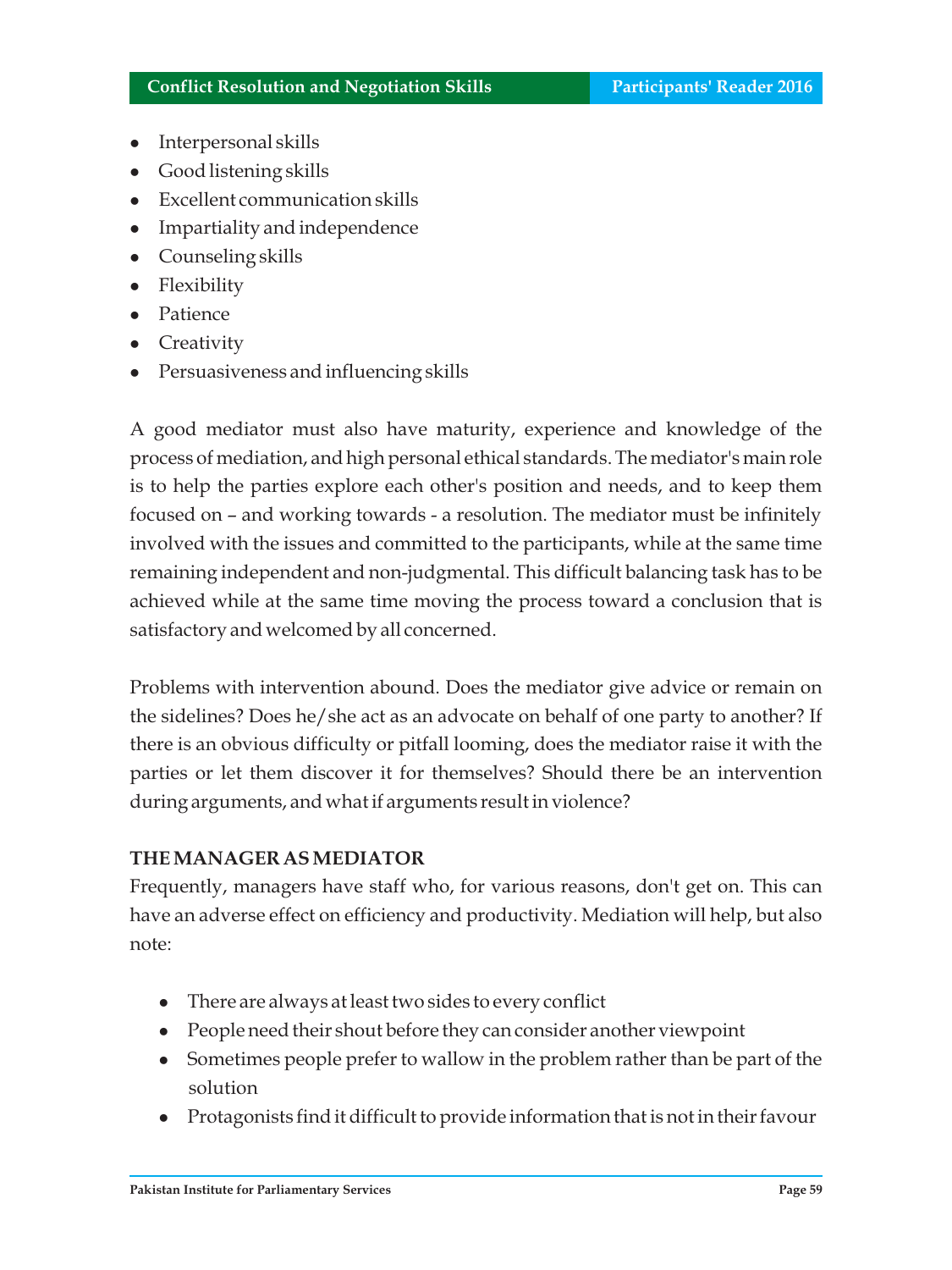- $\bullet$  The first side you hear usually sounds the most plausible
- l Protagonists think their position is the most logical/appropriate
- l Individuals expect you to take their side in every argument
- Once people take a position their egos get involved
- l Most people find it difficult to admit they're wrong or to say sorry
- In conflict, some protagonists can be more interested in getting even than getting a fair resolution
- Having taken a position, it's difficult for protagonists to appreciate a viewpoint different from theirs for reasons of ego
- Sometimes it benefits the protagonists to maintain the conflict rather than solve it

# **QUESTIONS**

*1. Parliamentarians can be good mediators. What traits should they possess to mediate effectively?* 

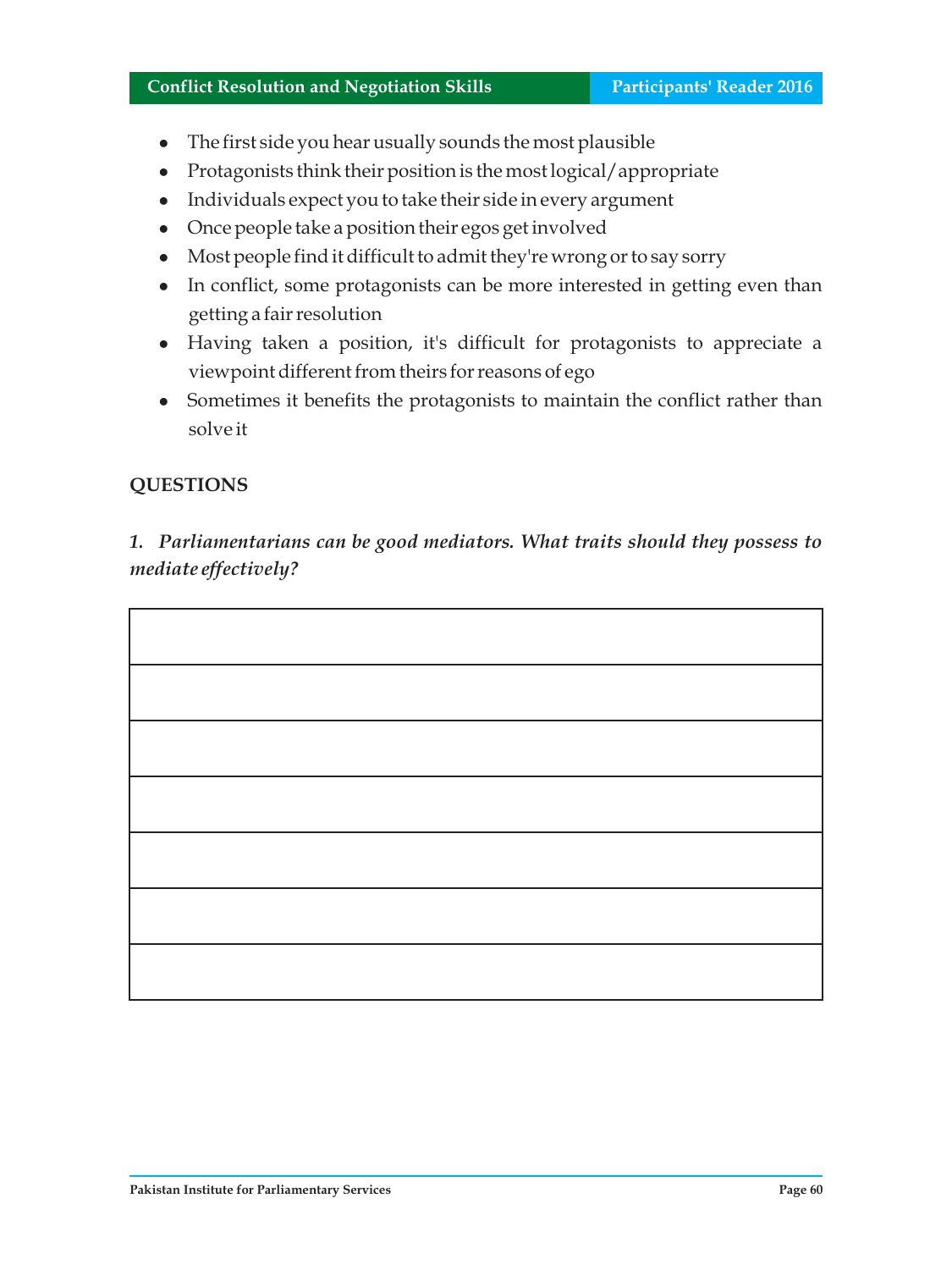**Conflict Resolution and Negotiation Skills <b>Participants' Reader 2016** 

*2. What can be learnt from the topic: "THE MANAGER AS MEDIATOR"?*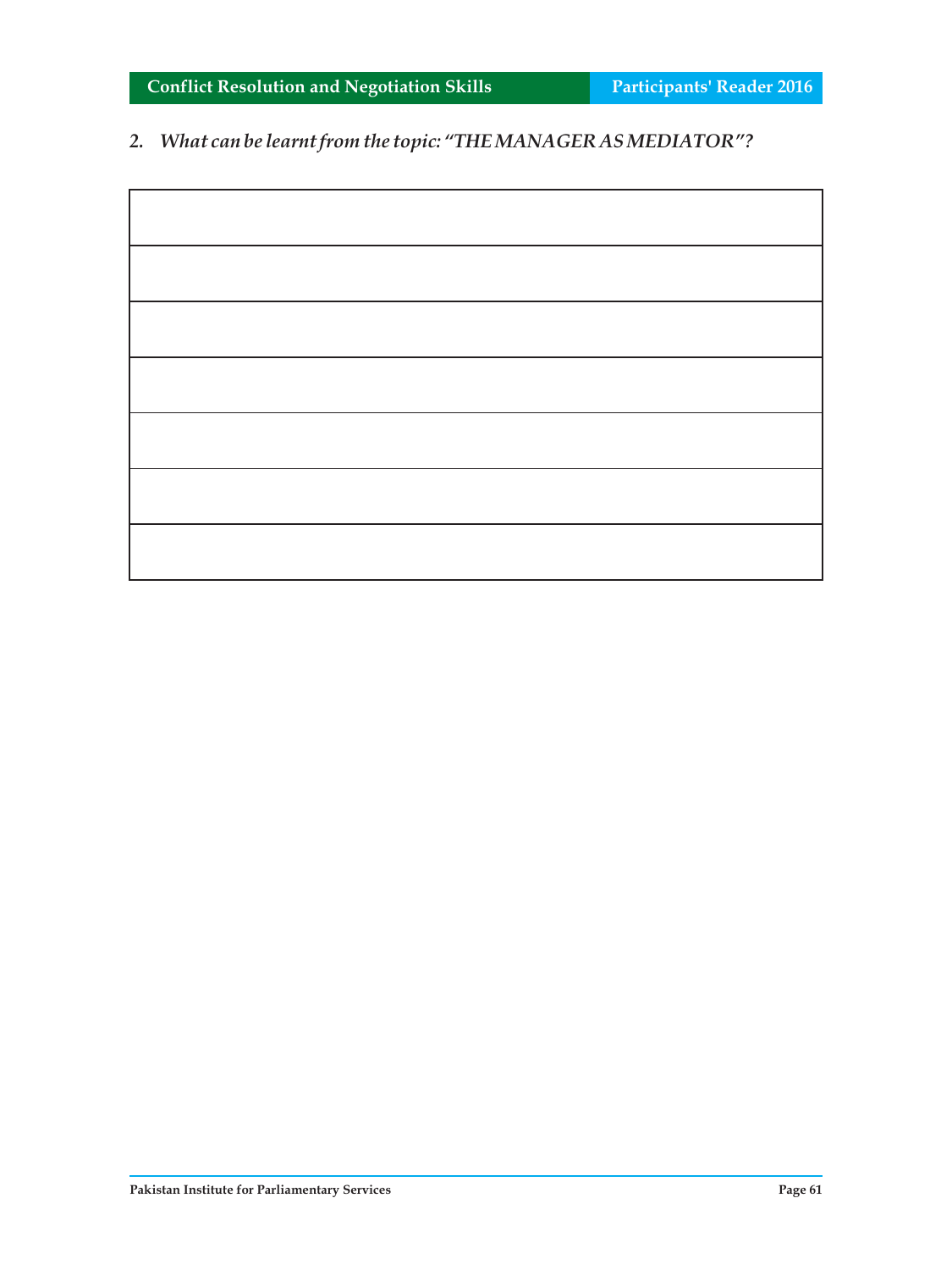

# **THE MEDIATION PROCESS**

There are four basic steps in the mediation process:

# **1. Open**

Opening begins the mediation. The mediator's role and the way the mediator would like to move forward in the process of resolution are set out. The rules of engagement are agreed, along with how the parties will relate to each other and how there should be mutual respect and an absence of blame.

#### **2. Discover**

The needs of each party, their aspirations and concerns are presented; misperceptions are clarified. Every effort is made to help the parties understand their own positions and those of the other stakeholders.

## **3. Unite**

Once both sides have outlined their positions, options for solutions can be encouraged, generated and evaluated. Possible concessions and bargains can be suggested and reviewed. Tentative agreements and bargains can be struck and time frames can be agreed.

## **4. Close**

This captures the mutual agreements, ensuring that all parties are satisfied and that the resolution is acceptable, pragmatic and perceived as fair. Sometimes a review process is built into the agreement. Agreements can be set down on paper or accepted verbally.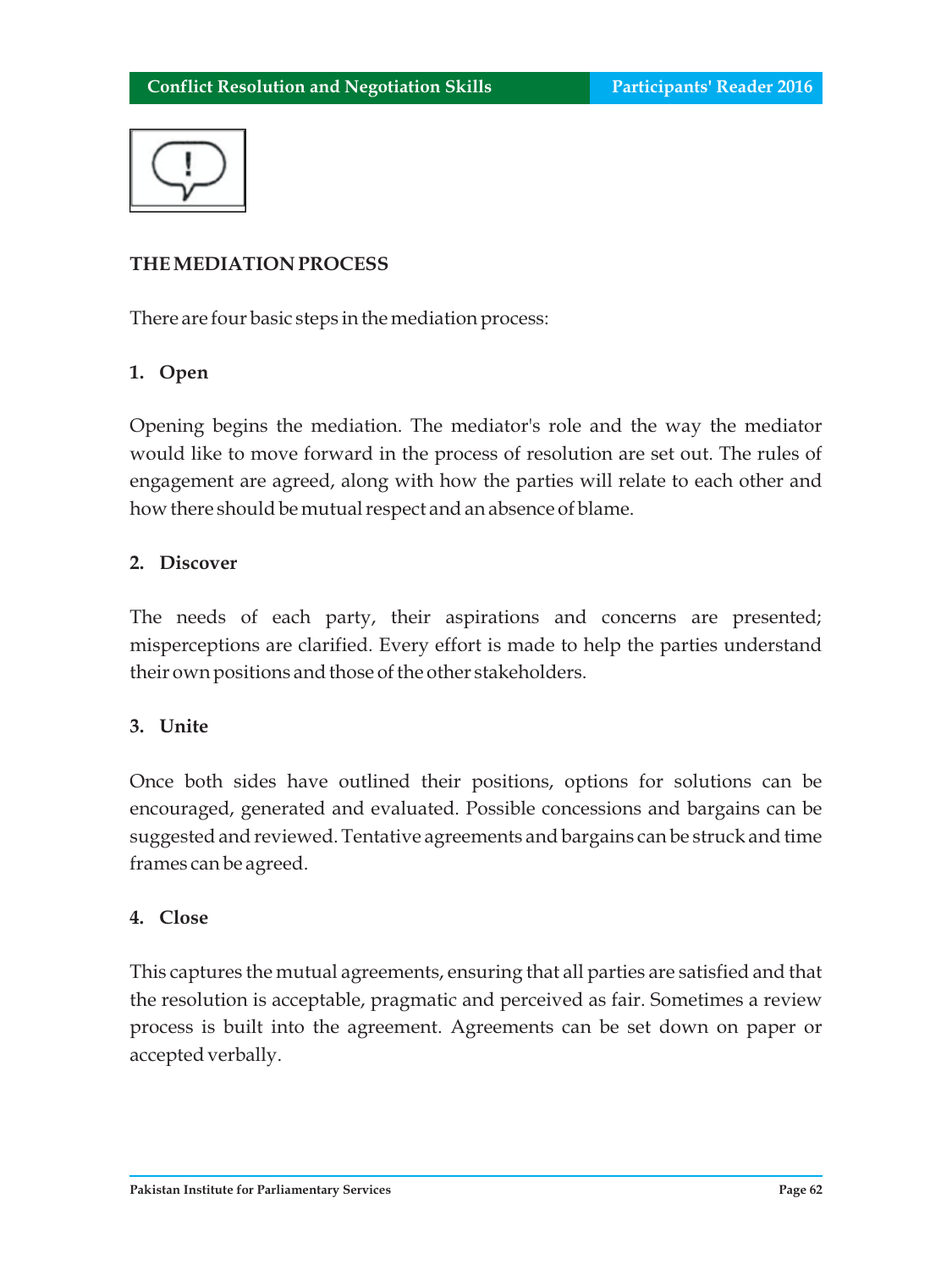

# **ARBITRATION**

Here an independent third party decides on the final outcome, which is legally or contractually binding on both sides. The parties go to arbitration knowing they have to abide by the final decision, even if they disagree with it.

Consequently, the arbitrator (unlike the mediator) is directly interested in the content, facts and reasons that resulted in conflict, because he/she must weigh all the evidence, arguments and surrounding factors before coming to a decision. There has to be a judgment, which the arbitrator feels, reflects the facts and is fair to all.

Arbitration is particularly useful when there is conflict over facts, a point of law or a contractual detail that can only be resolved by an expert's ruling. Thus, arbitration is usually employed in commercial situations. It offers little when the substance of the dispute is more emotional than objective. If the parties want justice or vindication, arbitration is not seen as satisfactory.

Arbitration also suits protracted conflict, when there is stalemate between the parties. This is because arbitration, unlike mediation, does not require co-operation between those in conflict. This is why, in some cases, once mediation has failed, arbitration is a viable alternative.

## **ADVANTAGES OF ARBITRATION**

- Both sides can put their case openly
- It does not need the goodwill or trust of the parties to move the process forward
- l It does not require process skills to move the debate forward
- l It allows for expert evidence to be heard
- The process is objective
- The process is open to third party inspection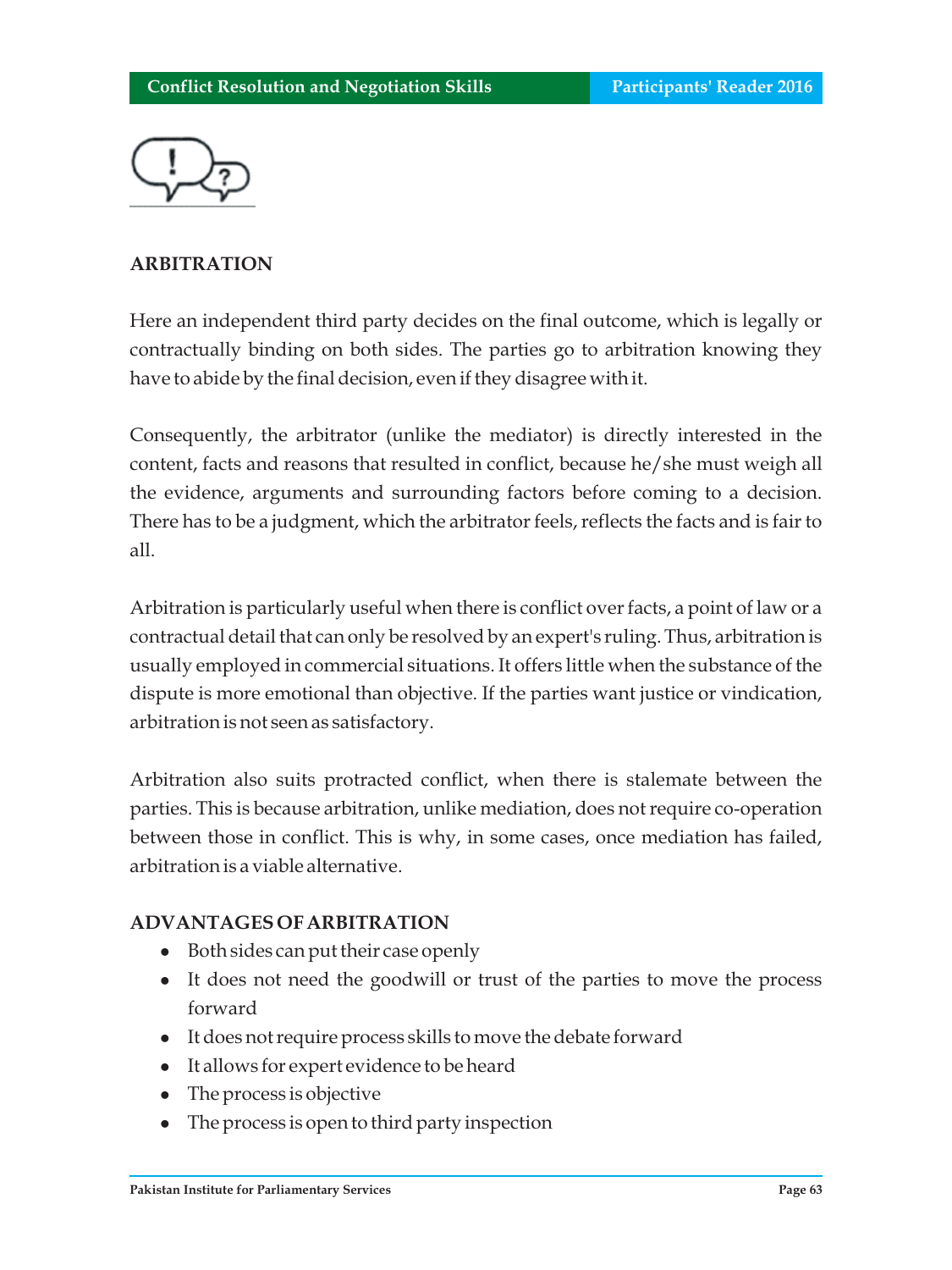#### **Conflict Resolution and Negotiation Skills Participants' Reader 2016**

- It can balance unequal power distribution between the parties
- The parties can use advocates if they feel inadequate or are not used to presenting their case or complex issues for themselves
- l It can work to a fixed timetable
- The outcome can be binding in law on the parties

# **DISADVANTAGES OF ARBITRATION**

- It can be costly, which would disadvantage the financially challenged
- l It does not take account of the emotional needs of the parties
- l It encourages an adversarial approach, with each party taking the strongest and, consequently, the most extreme position they can; in addition, it calls for excellent verbal and presentation skills
- The process is fixed and allows for very little variation
- l It may end in a lawful settlement, which might not be a just settlement
- l It may settle the difficulties between the parties but the conflict, especially the emotional component, can remain
- l It is possible for an outcome to be imposed that is thought to be unacceptable to those involved, and so the conflict is far from being resolved



## **SOME MANAGEMENT TACTICS**

- $\bullet$  Remain neutral at all times
- l Work on the outcome, not on who is right or wrong or allocating blame
- Separate facts from emotions
- Separate history from hearsay
- Separate the people from the problems
- Test positions for credibility
- l Suspend judgment for as long as possible
- Help the two sides respect each other
- l Test what is acceptable to both sides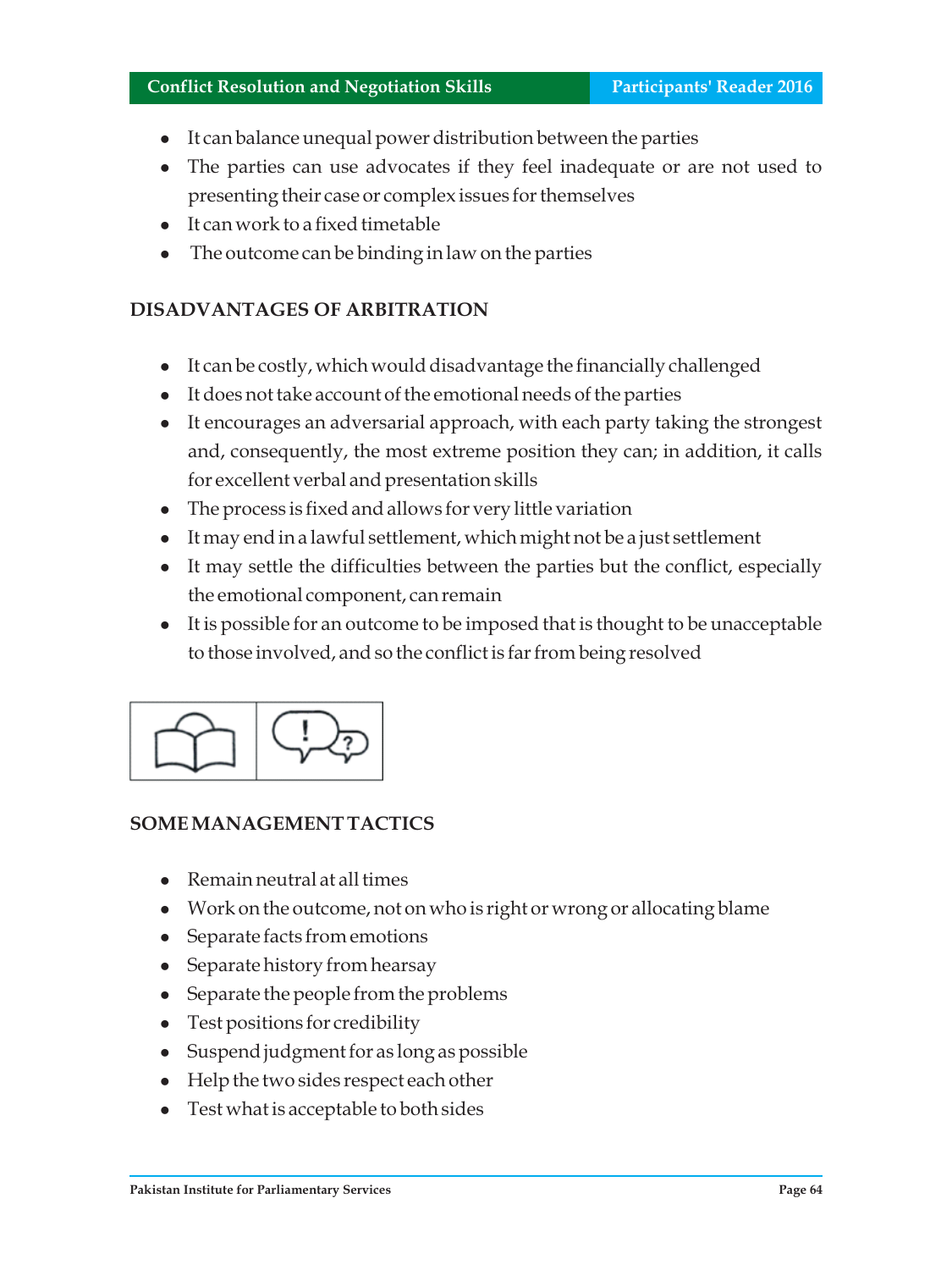- <sup>l</sup>Estimate what is the best and worst outcome for both sides
- l Work out what it would cost for a protagonist to change their position
- Consider whether a change in viewpoint would cost the person in terms of loss of face or humiliation

#### **A POSSIBLE MANAGEMENT PROCESS**

- See each party individually and in private, and take extensive notes
- Reflect on what the real issues are, how the situation has arisen and what is really important to the parties and why
- See each party again to clarify any issues arising, resolving matters of fact and using this period to help the parties gain respect for each other
- Reflect on possible outcomes and options that might be appropriate and that the parties would accept
- See both parties individually; leading with your reasons, state what you think might be reasonable in the circumstances, stressing the superordinate needs of the organization over and above those of the individuals concerned
- See both parties together, representing one to the other and presenting the outcome that you would like - working towards an agreement that is acceptable to both sides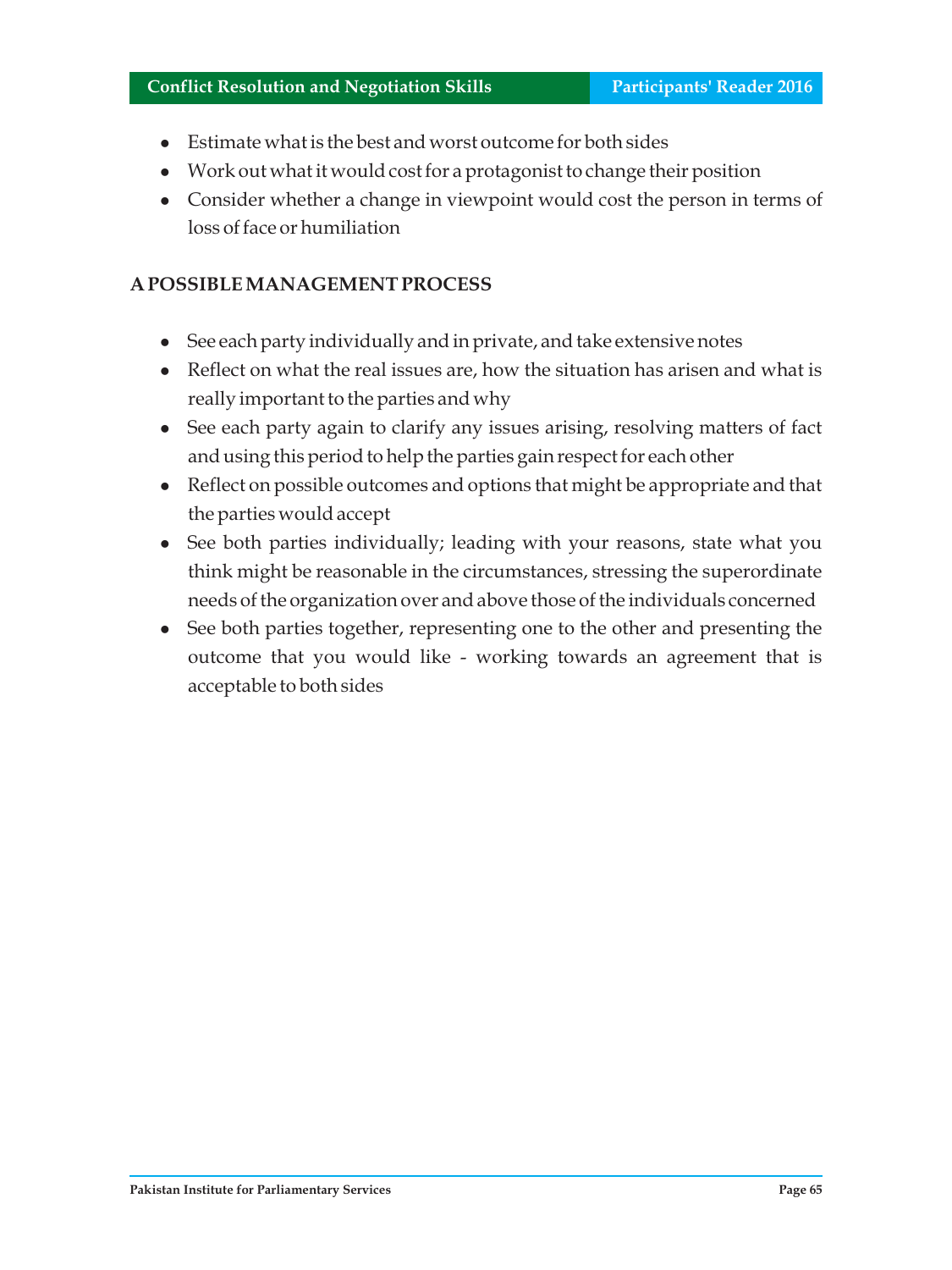

## **DOMESTIC MEANS OF CONFLICT RESOLUTION: JIRGA**

*(Source: Towards Understanding Pukhtoon Jirga by Hassan M. Yousafzai and Ali Gohar, January 2005, Published and Distributed by Just Peace International)*

Sarkari Jirga refers to a Jirga sponsored by the government. In the tribal areas of NWFP, the British established a contract with the locals allowing them to settle all issues between themselves and the government through a local Jirga. This contract was pronounced through the **"Frontier Crimes Regulation of 1901 Act"** allowing a representative of the government to regulate the formation and reformation of Jirga(s).

Under Frontier Crimes Regulation (FCR) 1901, the magistrate, the political agent or his assistant can designate a group of elders to try a criminal or civil case. The FCR authorizes settlement of quarrels by this Jirga. The concerned government official nominates Jirga members, two or more depending on the nature and importance of the case, arbitrarily. The Jirga calls the parties, analyzes the evidence, and recommends a verdict to be considered for approval by the government authority. There is an appellate tribunal of the government that then examines the Jirga decision. This Jirga can recommend a maximum penalty of up to fourteen years imprisonment and pass awards based on the local traditions. The political agent can approve such recommendation and enforce the decision.

The main components of the Sarkari Jirga are:

- <sup>l</sup>A government representative
- A case registered by one of the parties or cognizance of a situation by the government
- l Written referral of the case to the Jirga nominated by the government official
- Recording of statements of the parties by the Jirga
- Visits to the disputed sites by the Jirga members
- Recording of further evidence by the Jirga members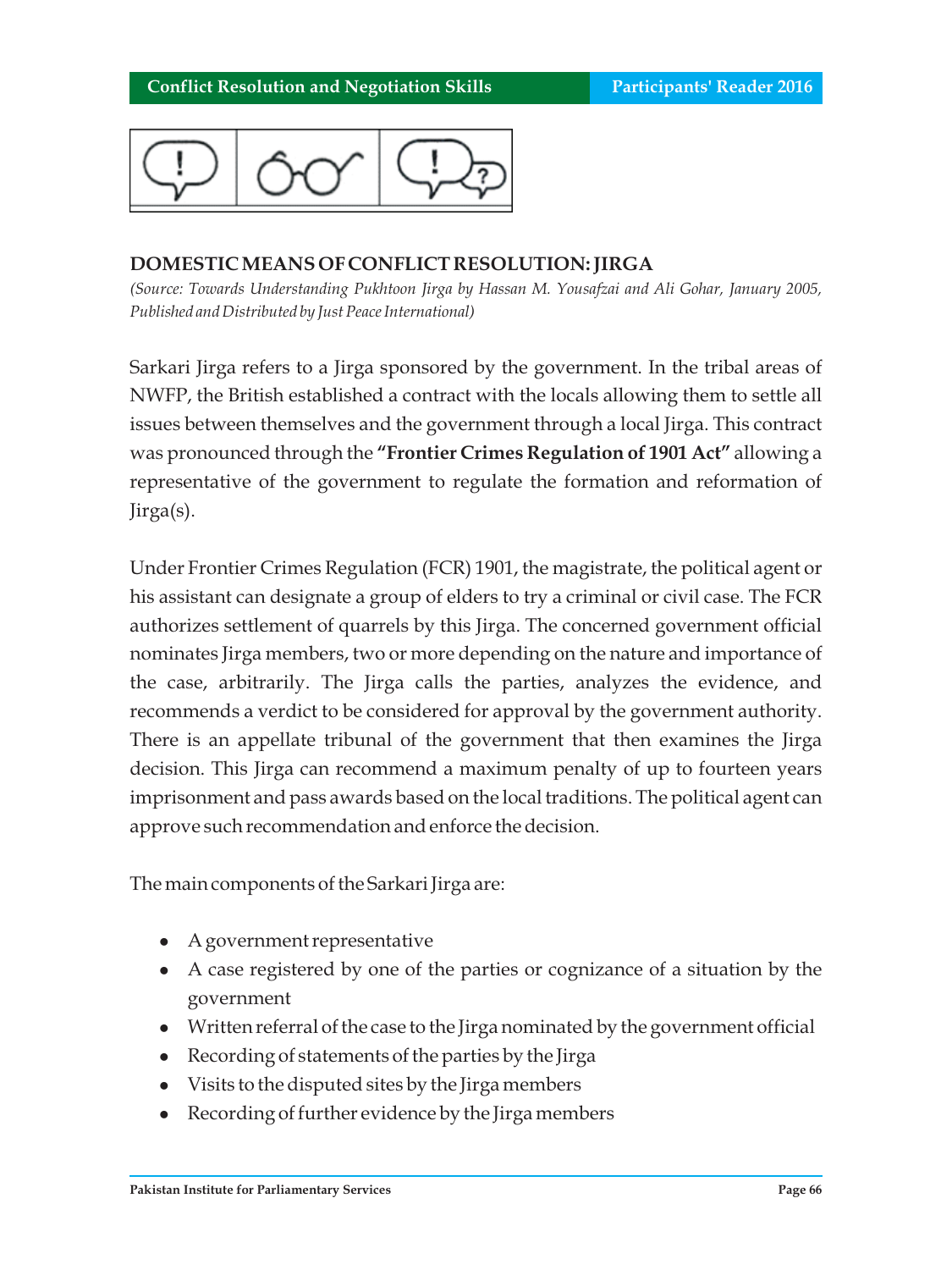#### **Conflict Resolution and Negotiation Skills <b>Participants' Reader 2016**

- Presentation of recommendations to the government agent
- Consideration, approval, or disapproval of the recommendations
- l Reference back to the same Jirga for reconsideration in light of new facts
- Announcement of the award
- Right of parties to appeal
- l Implementation of the award

In this case, nomination of the Jirga members is the most sensitive element because selection of such members who lack the confidence of the community can put the whole process of Jirga at risk. Jirga members are selected from a panel of Malaks or liaison people maintained by the government. To maintain transparency, the government officials may ask the parties to mutually agree to nominate the members themselves. In case of a disagreement, parties are asked to nominate an equal number of Jirga members to represent their respective sides, and the government has the right to nominate the referee among them. In all cases, however, the decision of the Jirga members is unanimous. In case of a dissent by one of the members, the same is noted on records similar to the proceedings of a jury.

# **QUESTION**

*What are the advantages of this indigenous system of conflict resolution and peace building?*

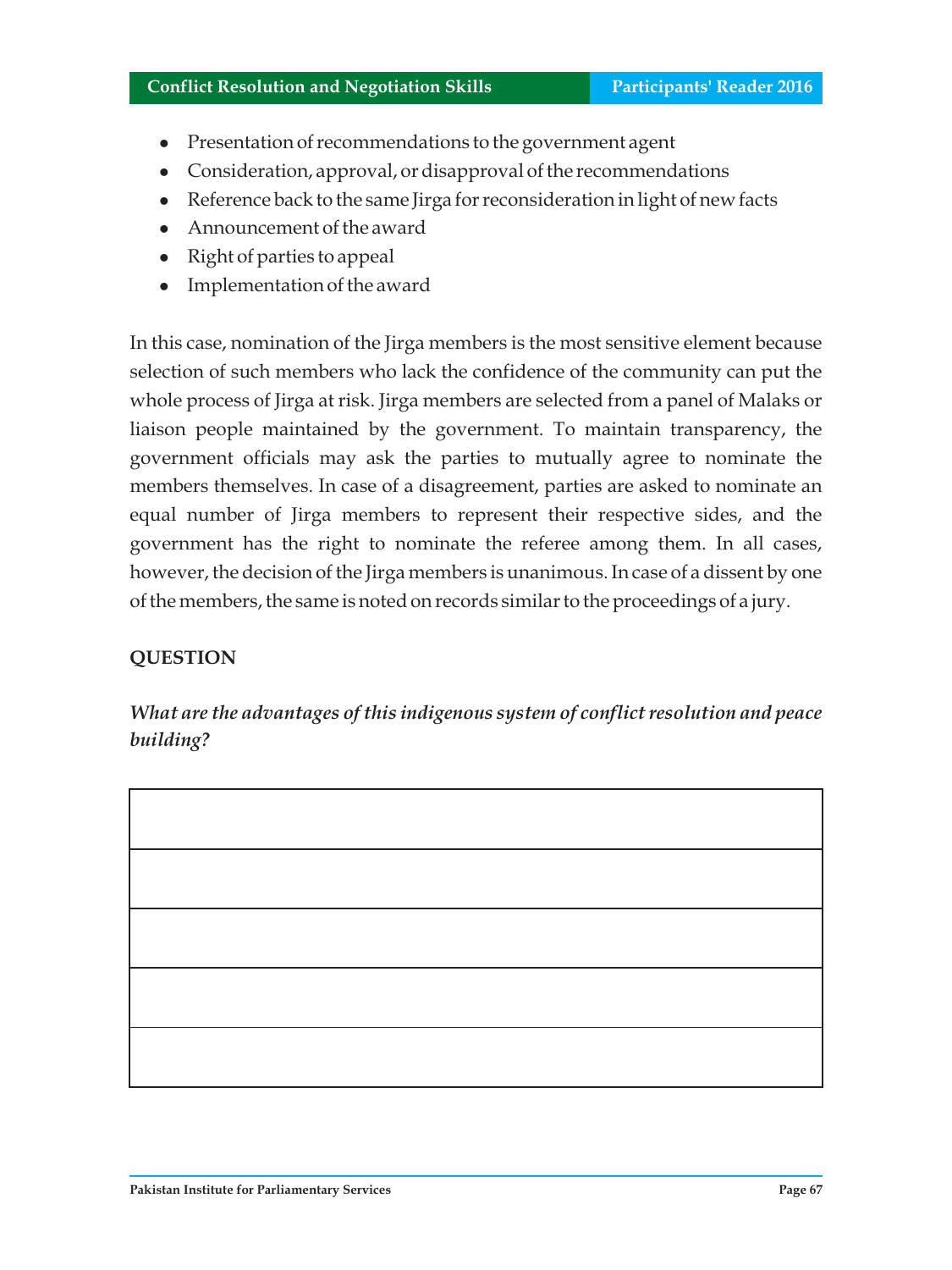#### **REFERENCES**

- 1. The Resolving Conflict Pocketbook by Max A Eggert and Wendy Falzon, Management Pocketbooks Ltd, 2004, Hampshire, UK
- 2. Conflict and Conflict Resolution Healthy Outlooks Magazine, http://www.westone.wa.gov.au/toolbox7/health/shared/resources/ma g/conflict.htm
- 3. Harry Webne-Behrman's website, Academic Leadership Support, http://www.ohrd.wisc.edu/onlinetraining/resolution/tools/ outcomeid.htm
- 4. Louis Kriesberg's Stages of Conflict, Beyond Intractability: A Knowledge Base on More Constructive Approaches to Destructive Conflict, http://www.beyondintractability.org/ action/essays.jsp?nid=2075)
- 5. CPI and WBI Study Group Observations on the Role of Parliament in Conflict-Affected Countries, Colombo, Sri Lanka, 25 – 29 October 2004
- 6. Getting to Yes highlights, http://en.wikipedia.org/ wiki/Getting\_to\_YES
- 7. Towards Understanding Pukhtoon Jirga by Hassan M. Yousafzai and Ali Gohar, January 2005, Published and Distributed by Just Peace International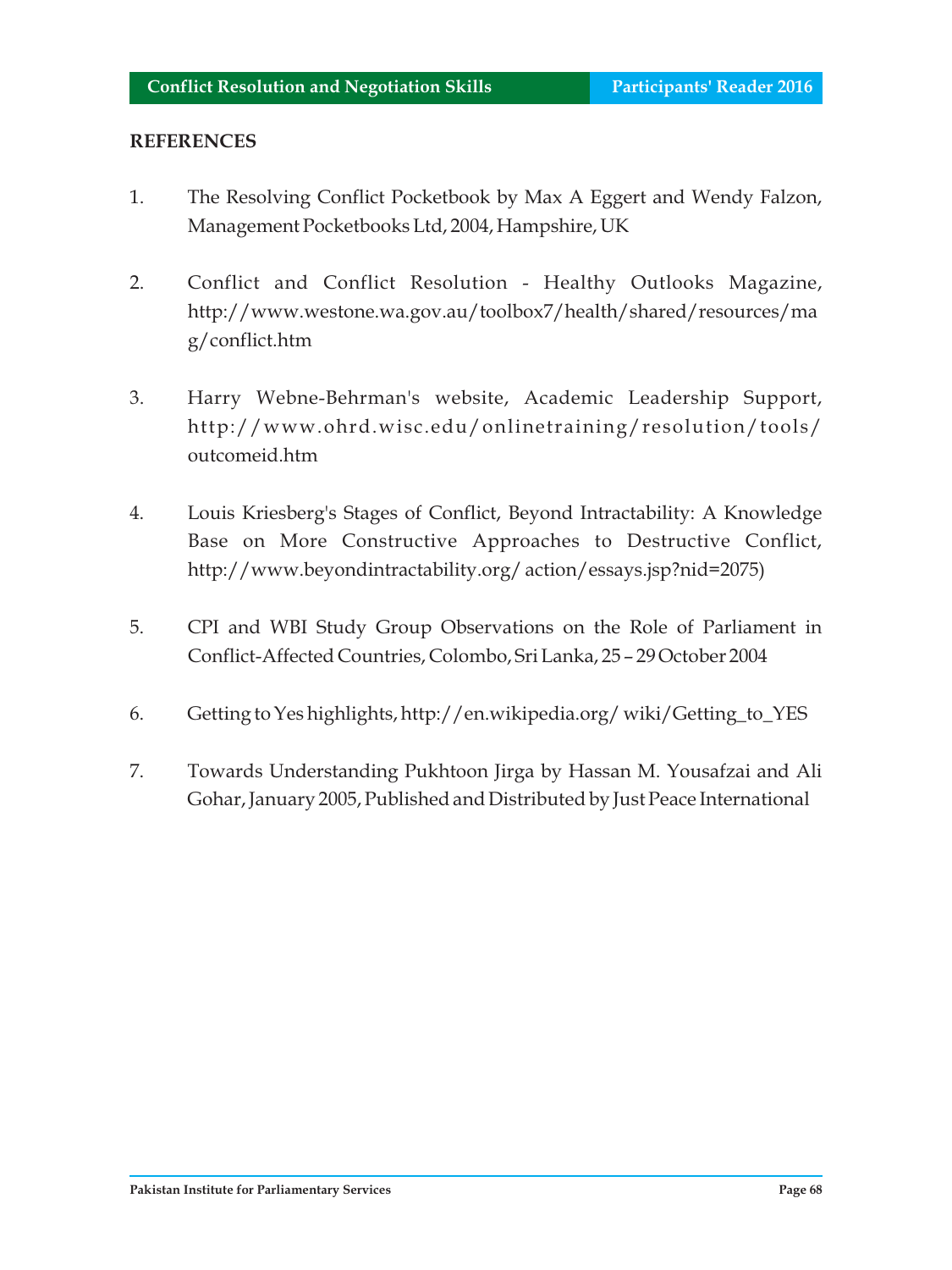#### **AUTHORS PROFILE**

#### **Mr. Muhammad Rashid Mafzool Zaka**

Mr Muhammad Rashid Mafzool Zaka is a member of the pioneering team of the Pakistan Institute for Parliamentary Services, who envisioned and established the Research and Training Programmes as PIPS' Director (Research and Informational Services). He brings with him two decades experience in academia, research and parliamentary services. He holds an M. Phil. degree in International Relations and M.Sc in Strategic Studies with distinction from the top ranking Quaid e Azam University, Islamabad.

Mr Zaka was awarded Professional Legislative Fellowship by US State Department (Oct-Nov., 2015) for Washington. He has also attended an International Course on Legislative Research by US Congressional Research Service (2008) and an International Fellowship on Human Rights and Budget Analysis (April 18-29, 2008) held by US Budget Group and Asian Institute of Human Rights, Thailand. He recently led PIPS to be recognized as centre of parliamentary excellence at a 12 country network of Parliamentary Resource Centres set up in Amman, Jordan on March 30-31, 2016 with support of Westminster Foundation for Democracy.

He has to his credit publications on parliamentary democracy, society and comparative religion. Mr Zaka has authored numerous handbooks/modules for Pakistan Institute for Parliamentary Services on significant parliamentary topics. Mr Zaka steers PIPS team that was instrumental to commence Parliamentary Studies as a discipline in universities. He is a certified trainer in parliamentary research, assessing laws, human rights and disaster risk management from the Asian Institute for Human Rights, Thailand and UNDP. He is an eloquent and much sought speaker on ideology of Pakistan, leadership, human rights, role of youth, peace, tolerance and state building well as security issues not only by academia but civil society, national and international media and parliamentary institutions. He has been member of founding team member of the Foundation University, Islamabad.

He started his full-time career as Lecturer, political science at FFCB (1996-2000) and Faculty at FFIMCS (2000-2003). Mr Zaka has also served on leading portfolios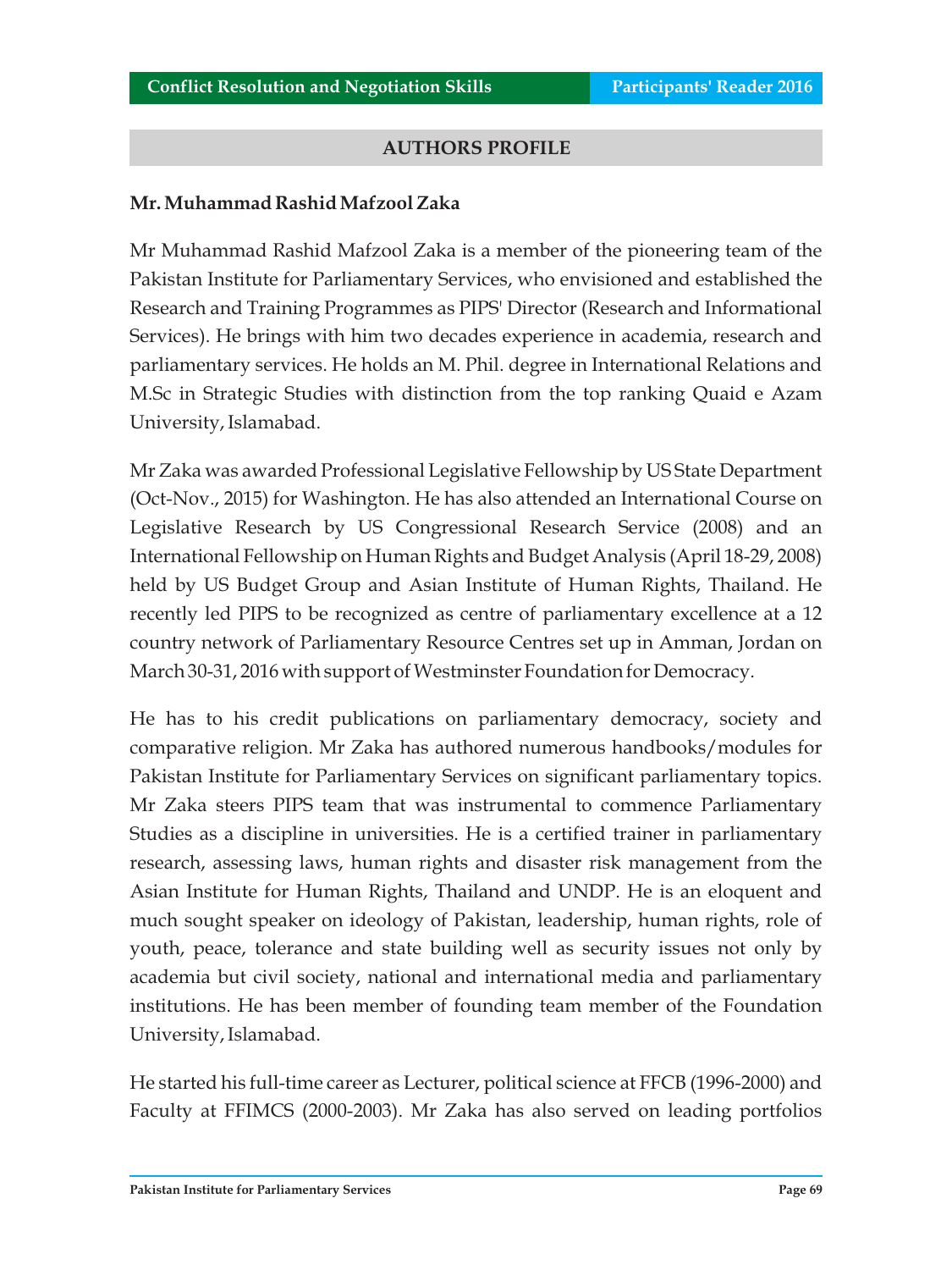including Head, Deptt. of Social Sciences and Development Studies, Iqra University (2003-2006); Director, Centre for Peace and Development Initiatives (CPDI) (2006-2007) and Legislative Capacity Advisor, Pakistan Legislative Strengthening Project, (PLSP) (2007-2010).

Mr Zaka has supervised numerous MS dissertations in the fields of development studies, international relations, sociology, diplomatic and strategic studies, at reputable Pakistani universities. He has been Member, Board of Studies at the Department of Defence and Diplomatic Studies, Fatimah Jinnah Women University, FJWU. He has been on the panel of experts on Radio Pakistan current affairs programme News Nite in addition to being an Editorial Writer at The Muslim English daily way back in 1996-97.

Mr Zaka has also served as the Executive Director of the Institute from 1st July to 30th September, 2014 and from 3rd September, 2015 to 19th May, 2016.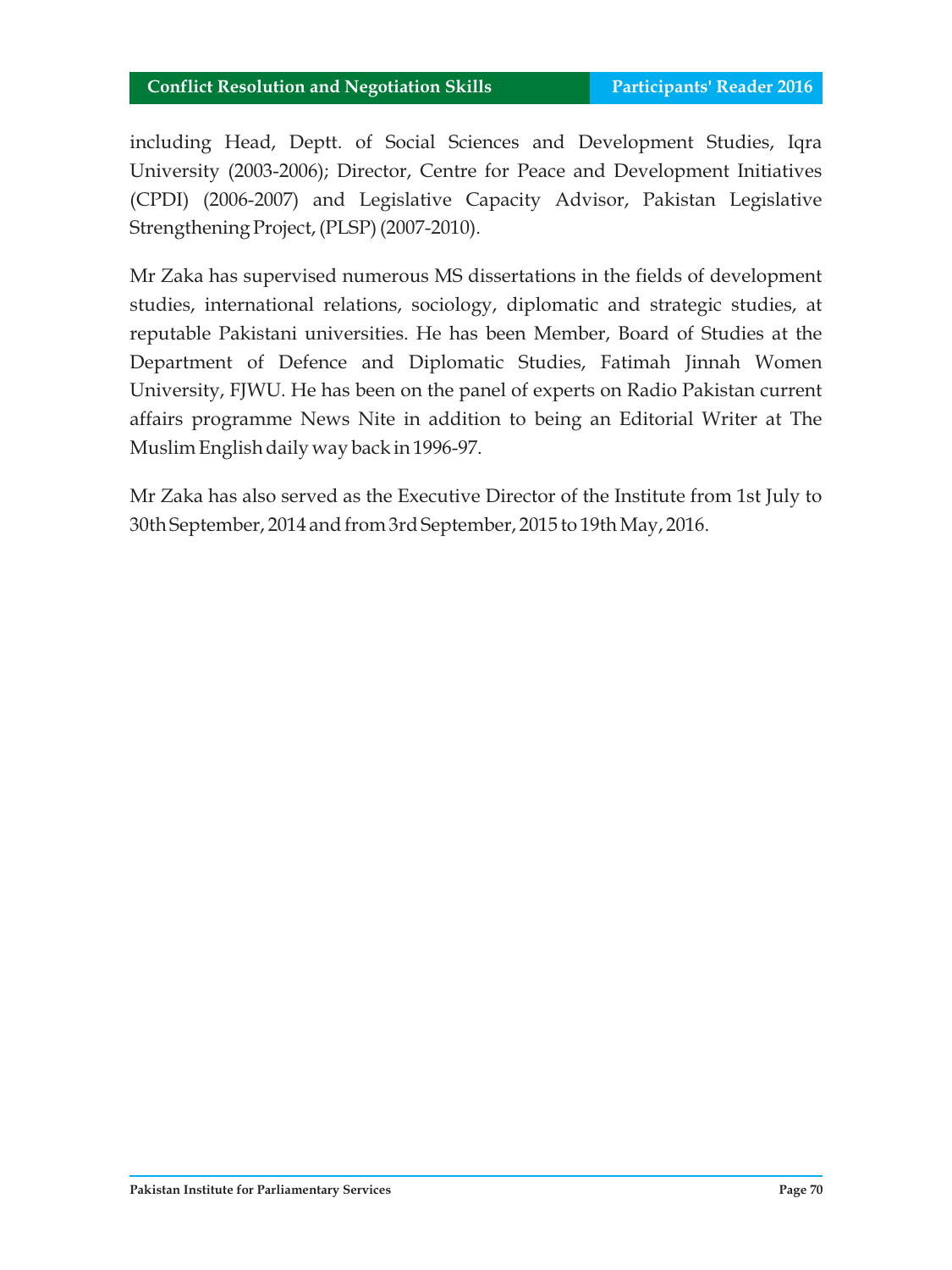#### **EDITOR'S PROFILE**

#### **Ms. Tehseen Khalid**

Ms. Tehseen Khalid is presently working as Senior Research Officer in Pakistan Institute for Parliamentary Services (PIPS) since April 2012. She has conducted various researches during her professional career for MPs and standing Committees in addition to conducting training programs and seminars. She also attended a number of national and international conferences / workshops on modern research techniques. She has to her credit various publications on Parliamentary research, Parliamentary values, MDGs, Education, Health, Environment, Local Government system, Parliamentary Committees etc. She is also member of Human rights and SDGs desk of the Institute. She has served as a faculty member in Karakoram International University and Punjab Group of Colleges for more than nine years. She holds a degree of M.Phil. in Biological Sciences from Quaid-e-Azam University Islamabad in addition to a degree in Education. She also holds a degree in Social Sciences (Political Science) from University of Sargodha.